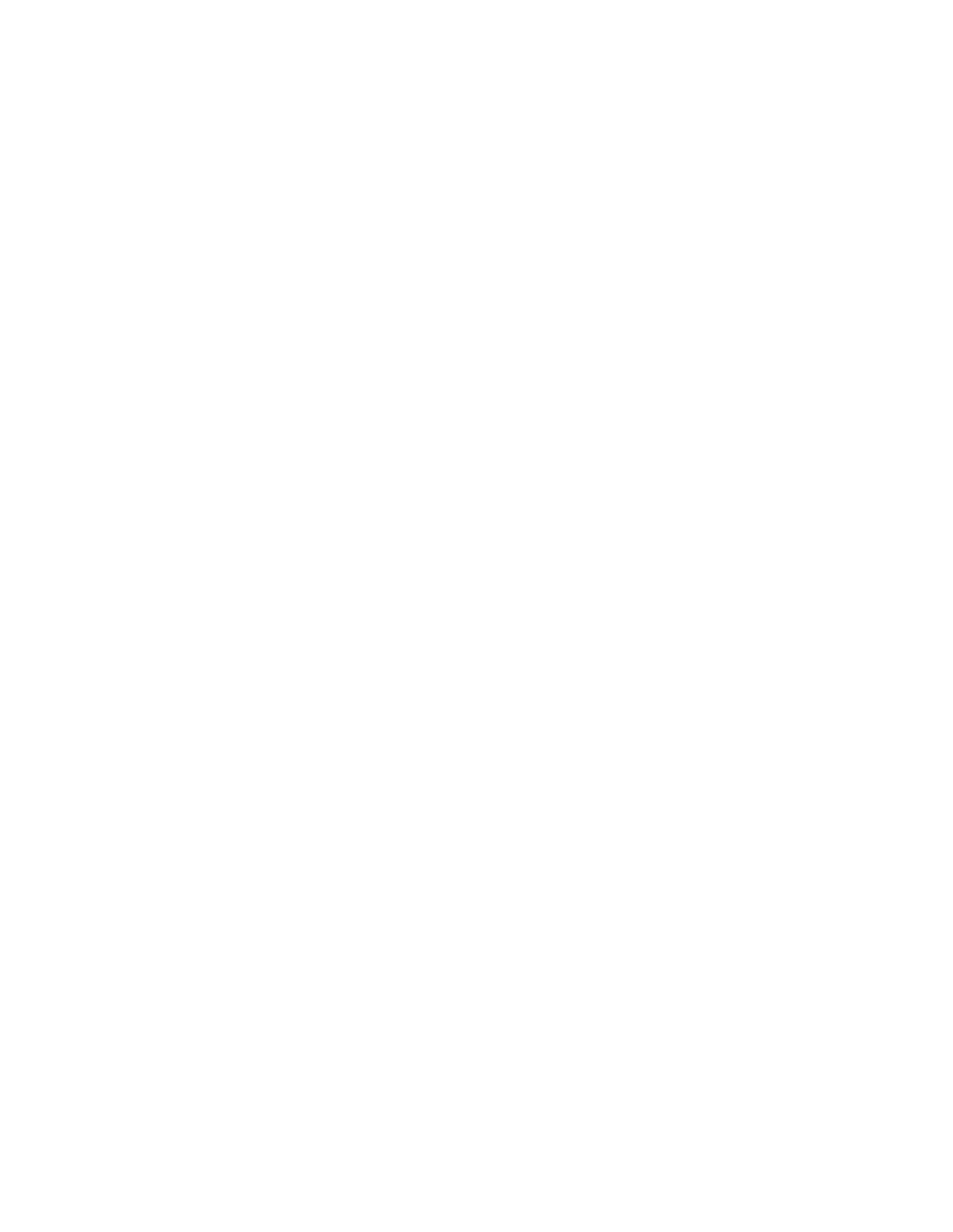# INTERNATIONAL MONETARY FUND

#### ROMANIA

## **Selected Issues**

# Prepared by Costas Christou, Manuela Goretti, Laurent Moulin (EUR), and Ruben Atoyan (PDR)

# Approved by the European Department

# June 12, 2008

#### Contents Page

| $\mathbf{I}$ . |                    |  |
|----------------|--------------------|--|
|                |                    |  |
|                |                    |  |
|                |                    |  |
|                |                    |  |
|                |                    |  |
|                |                    |  |
|                |                    |  |
|                |                    |  |
|                | <b>Information</b> |  |

# Figures

| 1.  |     |
|-----|-----|
| 2.  |     |
| 3.  |     |
| 4.  |     |
| 5.  |     |
| 6.  |     |
| 7.  |     |
| 8.  |     |
| 9.  |     |
| 10. | .21 |
| 11. |     |
| 12. |     |
| 13. |     |
|     |     |

#### Boxes

| 2. |  |
|----|--|
|    |  |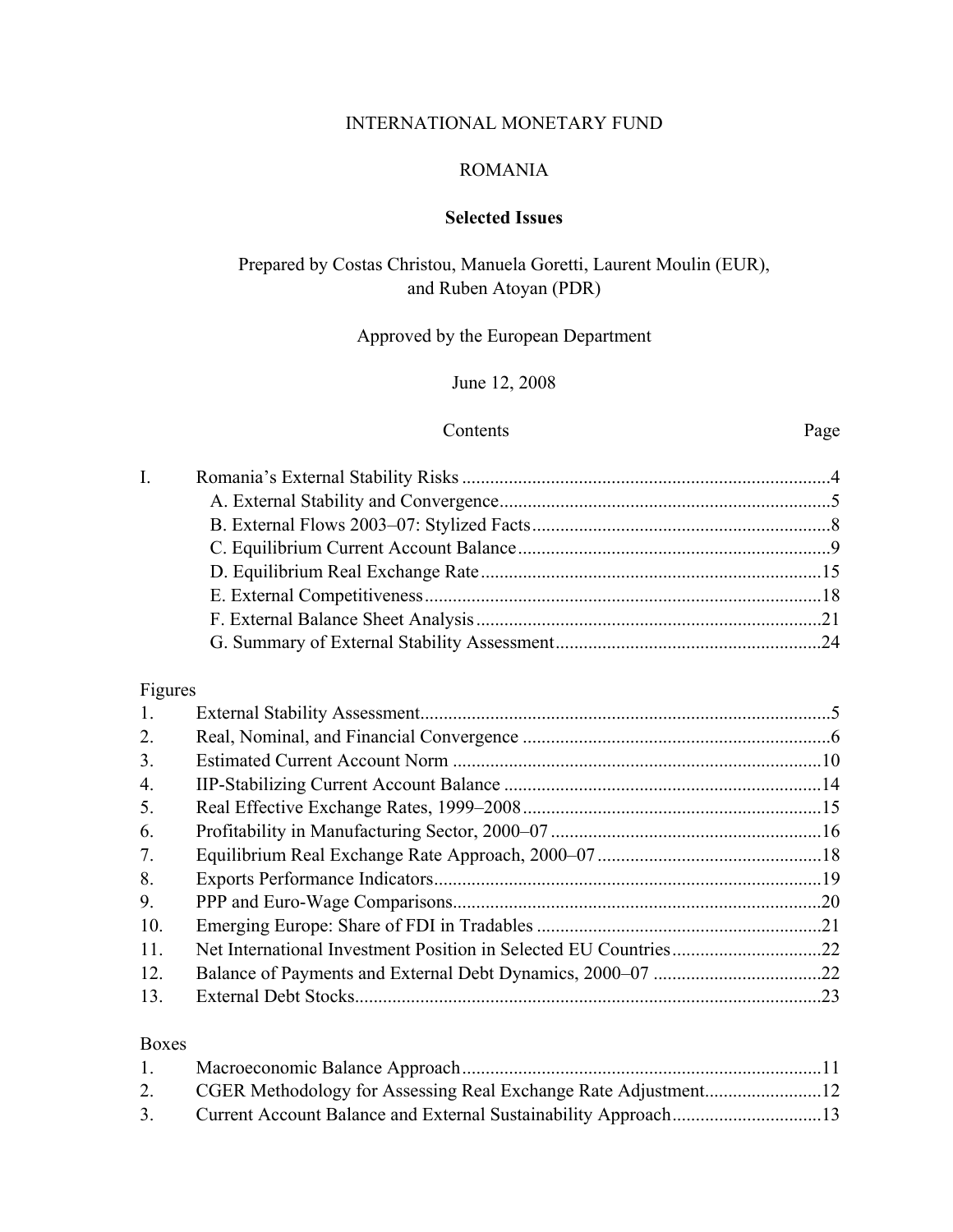| 4.      |                                                                    |  |
|---------|--------------------------------------------------------------------|--|
|         |                                                                    |  |
| II.     |                                                                    |  |
|         |                                                                    |  |
|         |                                                                    |  |
|         |                                                                    |  |
|         |                                                                    |  |
|         |                                                                    |  |
|         | F. Empirical Evidence on Price-Wage Setting Behavior in NMS36      |  |
|         |                                                                    |  |
| Figures |                                                                    |  |
| 1.      | Relationship Between GDP and Private Consumption Deflator in NMS29 |  |
| 2.      |                                                                    |  |
| 3.      |                                                                    |  |
| 4.      |                                                                    |  |
| 5.      |                                                                    |  |
| 6.      |                                                                    |  |
| 7.      |                                                                    |  |
| 8.      | Nominal Unit Labor Costs and Consumer Price Inflation in NMS34     |  |
| 9.      |                                                                    |  |
| 10.     |                                                                    |  |
| 11.     |                                                                    |  |
| 12.     |                                                                    |  |
| 13.     |                                                                    |  |
| 14.     |                                                                    |  |
| 15.     |                                                                    |  |
| 16.     |                                                                    |  |
| Tables  |                                                                    |  |
| 1.      |                                                                    |  |
| 2.      |                                                                    |  |
| 3.      |                                                                    |  |
| 4.      |                                                                    |  |
| 5.      |                                                                    |  |
|         |                                                                    |  |
| III.    |                                                                    |  |
|         |                                                                    |  |
|         |                                                                    |  |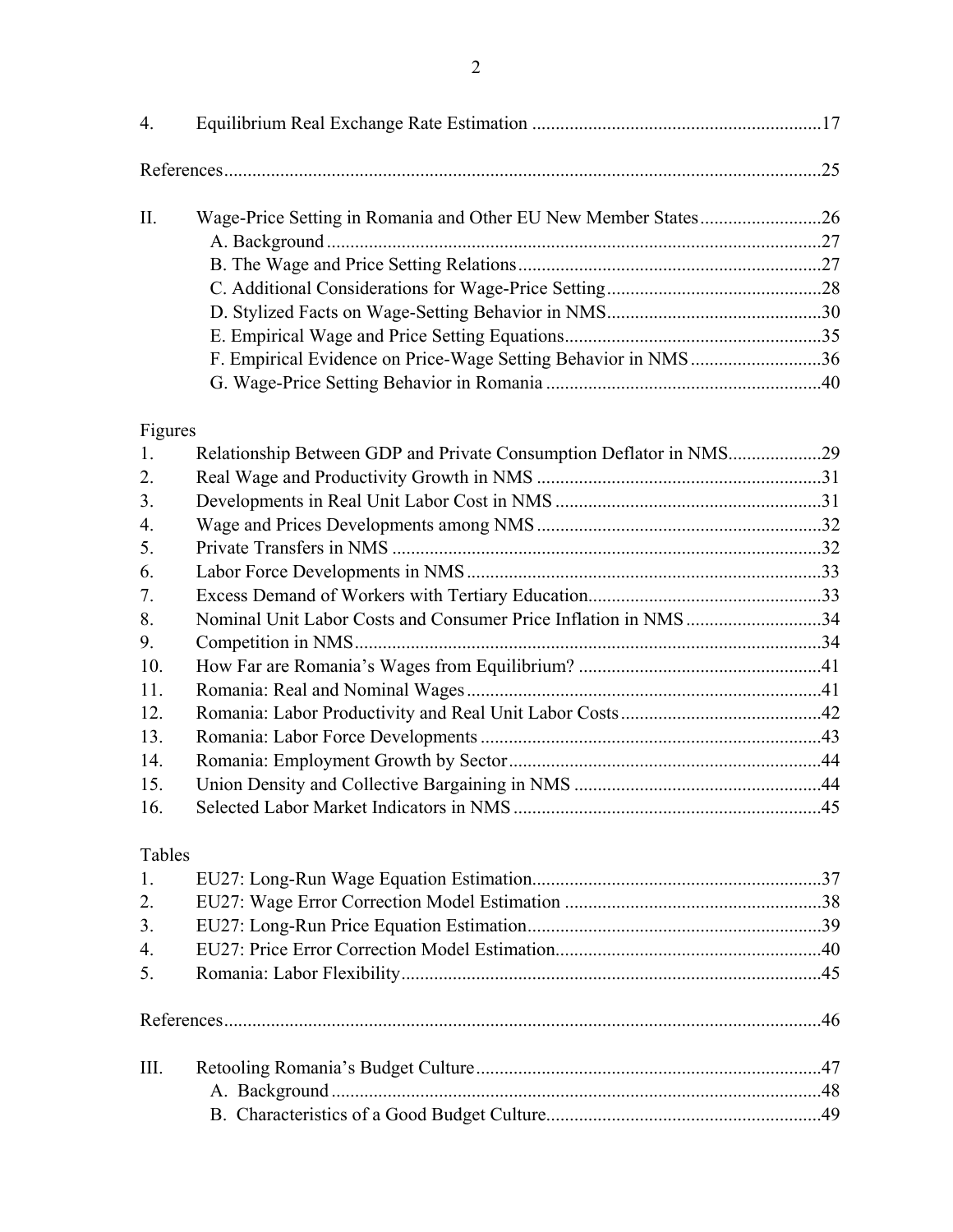# Figures

| 1.     |                                                                        |  |
|--------|------------------------------------------------------------------------|--|
| 2.     |                                                                        |  |
| 3.     | Reliance on Medium-Term Budgetary Frameworks in the EU Member States51 |  |
| 4.     |                                                                        |  |
| 5.     |                                                                        |  |
| 6.     |                                                                        |  |
| 7.     |                                                                        |  |
| Tables |                                                                        |  |
| 1.     |                                                                        |  |
|        |                                                                        |  |

| 2. Medium-Term Fiscal Frameworks and Fiscal Indicators in EU Countries 51 |  |
|---------------------------------------------------------------------------|--|
|                                                                           |  |
|                                                                           |  |
|                                                                           |  |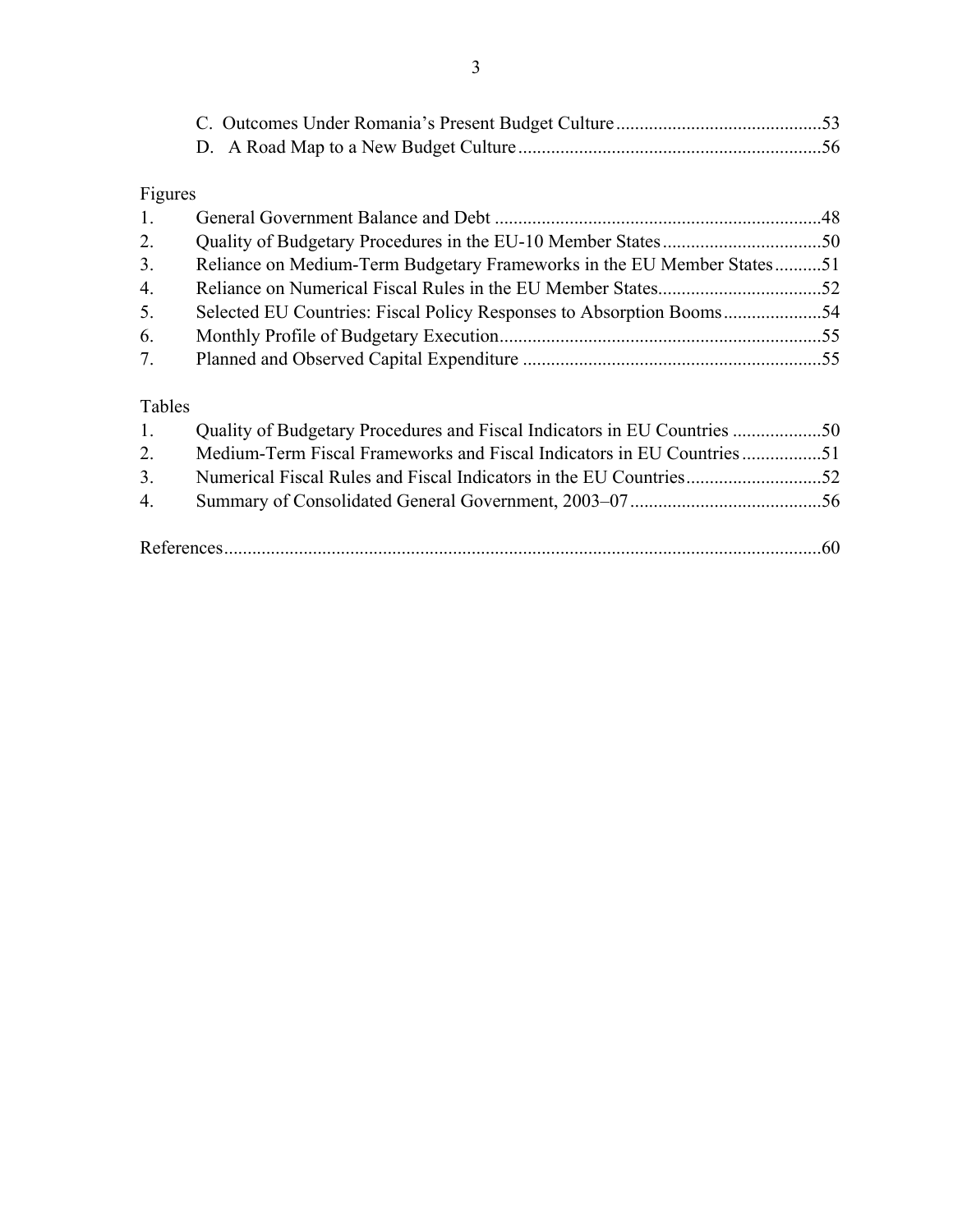#### **I. ROMANIA'S EXTERNAL STABILITY RISKS 1**

#### **Core Questions and Findings**

- **What is the chapter's overall conclusion on Romania's external stability risks?** Against the backdrop of a managed float and considerable margins of uncertainty, the chapter concludes that Romania's balance of payments position is not likely to give rise to disruptive exchange rate adjustments. However, the unsustainably high current account deficit, an external balance sheet structure increasingly tilted toward short-term debt financing, and an overheating economy raise warning flags. Insuring against external stability risks going forward calls for a better macroeconomic policy mix, with fiscal policy carrying more of the stabilization burden, and additional measures to contain and manage financial sector vulnerabilities.
- **Is the present level of Romania's current account deficit sustainable?** Most likely not. During 2003–07, the current account deficit ballooned to 14 percent of GDP, largely reflecting a private-sector investment boom triggered by EU accession. Staff's point estimates put Romania's equilibrium current account deficit in the 8–10 percent of GDP range, with the range mostly reflecting exclusion or inclusion of EU capital transfers, and some statistical uncertainty around these estimates.
- **Is the present level of the real effective exchange rate significantly overvalued?** There is no strong evidence for this. Various assessment methodologies produce estimates of overvaluation margins in the range 3½-12¾ percent for the average real effective exchange rate (CPI-based) in 2007. The real effective exchange rate has since depreciated by some 4 percent (March 2008 relative to average 2007).
- **Is there other evidence that Romania's external price and cost competitiveness could have been eroded over recent years?** While nominal unit labor costs have picked up sharply since 2004, Romania's export market shares have steadily increased, and profitability in the tradables sector remains intact. Also, Romania's euro-denominated wages are still among the lowest in the EU, and foreign-investor interest in locating production facilities in Romania also remains strong.
- **Does the structure of Romania's external balance sheet signal external stability risks?** Romania's external net exposure remains contained and compares favorably with other regional economies. However, an ongoing shift to shorter-term debt maturities in the external balance sheet signals increasing debt rollover risks.

 $\overline{a}$ 

<sup>&</sup>lt;sup>1</sup> Prepared by Ruben Atoyan (PDR).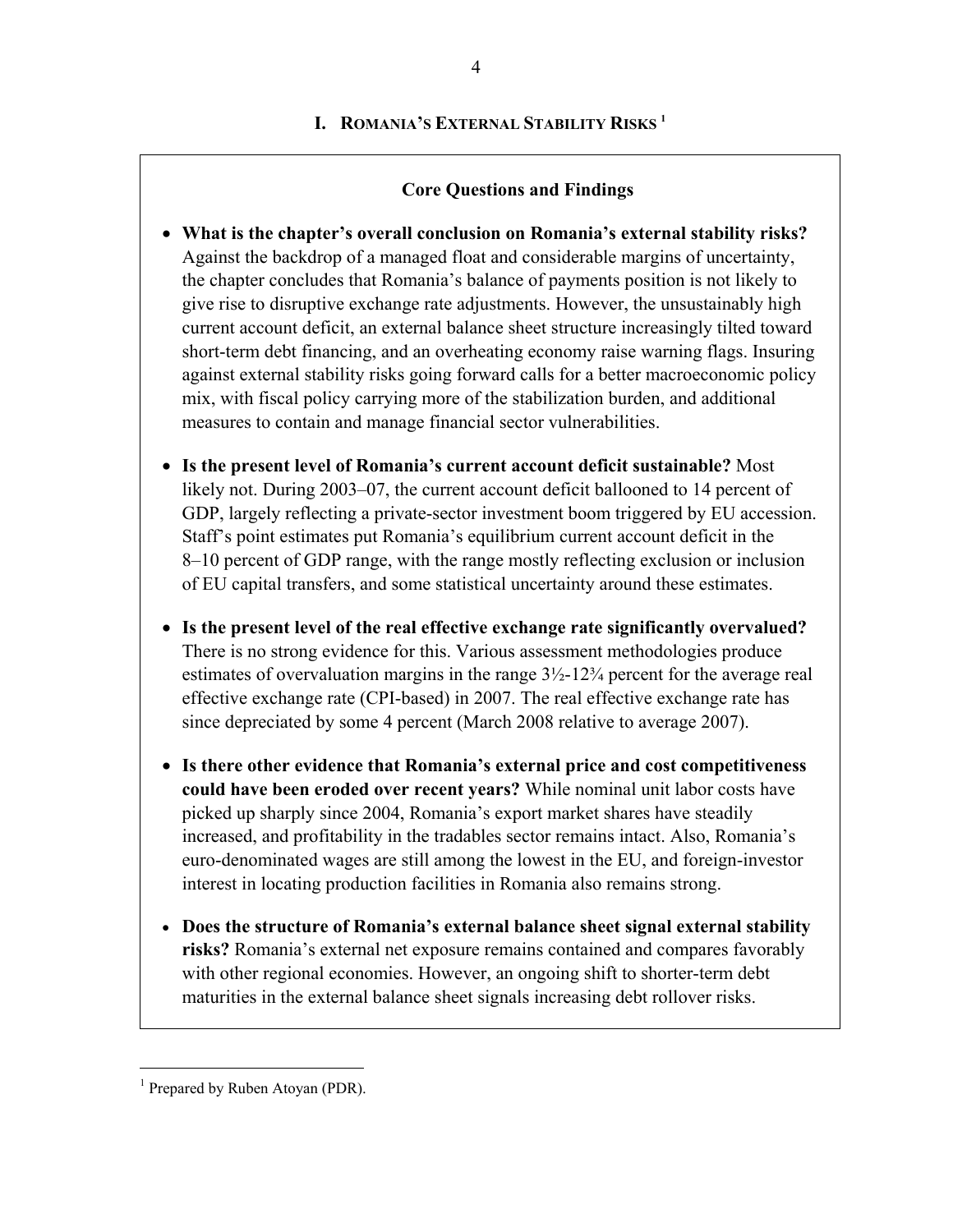# **A. External Stability and Convergence**

1. **Prudent macroeconomic policies are key for preserving external stability, the organizing principle of IMF surveillance.** External stability—defined as a balance of payments position that does not, and is not likely to, lead to disruptive exchange rate movements—entails maintaining a current account position that can be smoothly financed in the medium-term and that does not lead to the build-up of a vulnerable external balance sheet structure (Figure 1). Maintaining external, as well as internal, stability therefore requires attentive monetary and exchange rate, fiscal, income, and financial policies.



Figure 1. External Stability Assessment

2. **In the context of Romania's EU convergence economy, maintaining external and internal stability is broadly equivalent to observing real and nominal convergence speeds limits.** Romania has started real convergence, i.e. convergence in real per capita income and labor productivity, and nominal convergence, i.e. convergence in price and wage levels in euros, from the bottom of the EU's income league. Moreover, integration into the global financial system and financial intermediation are still modest (Figure 2). The crosscountry data for EU countries also suggest that "real convergence gaps" and "nominal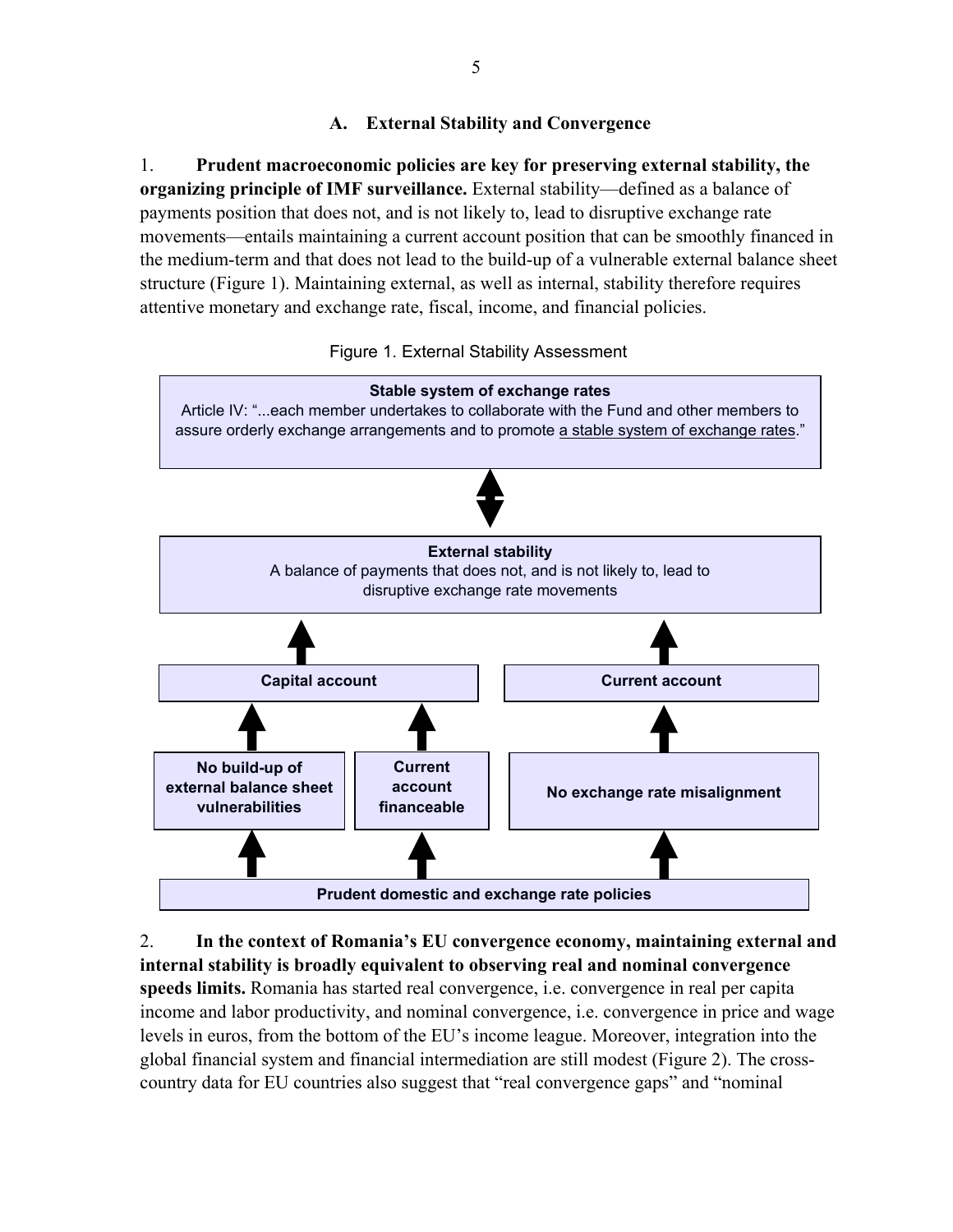

#### Figure 2. Romania: Real, Nominal, and Financial Convergence

Sources: 2005 International Comparison Program; IFS; WEO; and Fund staff estimates.

- 1/ EU countries excluding Luxembourg.
- 2/ EU countries excluding Ireland, Luxembourg, Malta and Slovakia.
- 3/ EU countries excluding Luxembourg and Slovenia.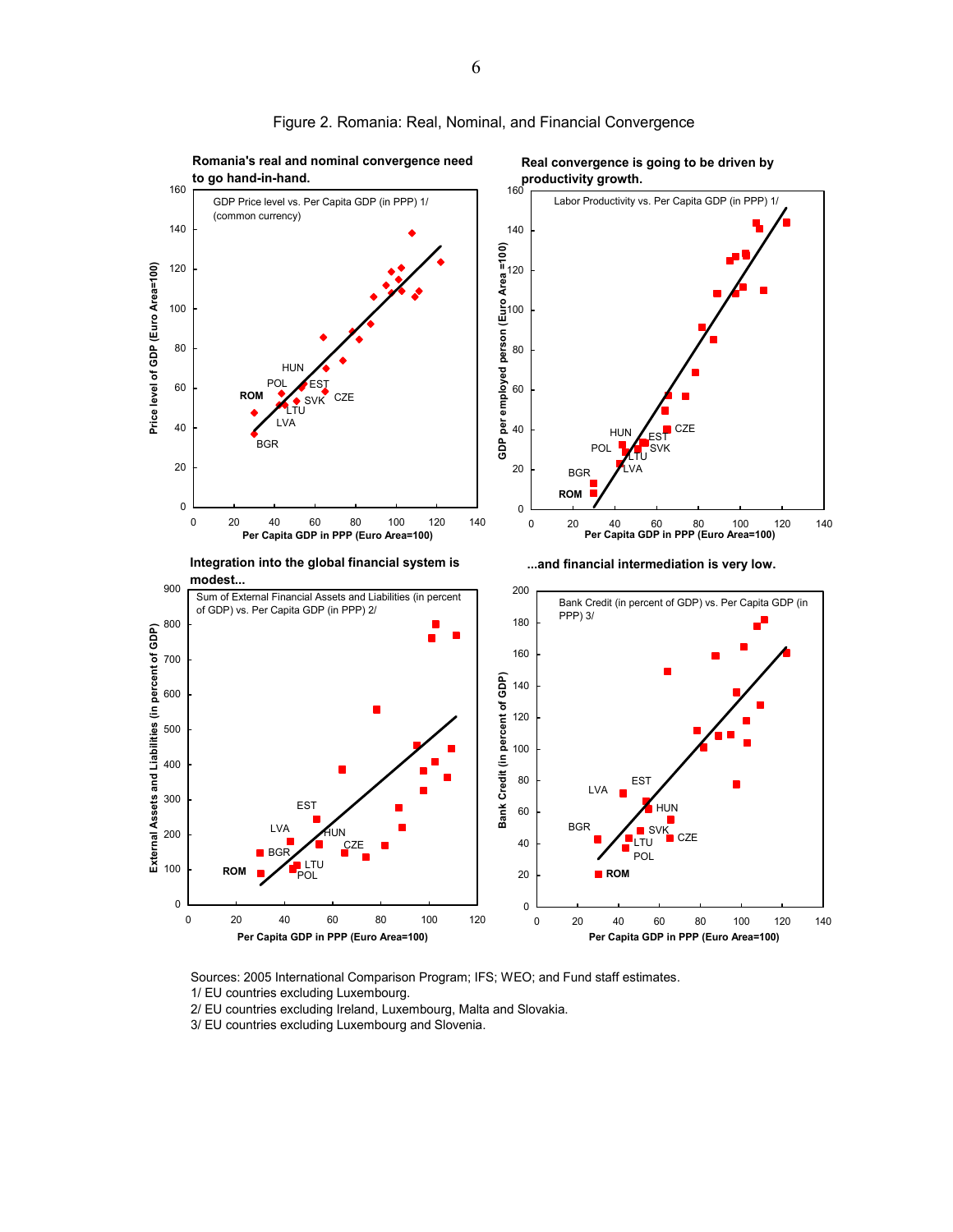convergence gaps" (as well as "financial deepening gaps") will have to be bridged at closely coordinated speeds, and nominal convergence of price levels and labor costs in common currency in particular can not "jump ahead" of real convergence. This, however, is broadly equivalent to keeping aggregate demand aligned with potential output (internal stability) and avoiding a misaligned real exchange rate (external stability).

3. **External stability concepts for EU convergence economies like Romania are particularly difficult to benchmark.** In part, this reflects the difficulty of pinpointing equilibrium concepts in historical time series data generated by an economy that has generally operated in out-of-equilibrium mode.<sup>2</sup> In particular, transition countries generally started convergence from drastically undervalued real exchange rate levels.<sup>3</sup> Moreover, in the case of Romania, EU accession triggered a likely one-off but protracted private-sector investment boom given the perceived one-off improvements in the country's investment riskreturn fundamentals—an unusual event that is difficult to integrate into conventional approaches to assessing external stability based on equilibrium savings and investment rates. Finally, data quality is an issue, for example growing wages and unit labor costs may in part reflect on-going deshadowing of the grey economy, adding further uncertainties to statistical inferences.

# 4. **This chapter's assessment of Romania's external stability risks uses a fourpronged approach:**

- First, a range of estimates of the equilibrium current account balance is compared with the present current account deficit, while attempting to account for the impact of temporary factors on the latter.
- Second, external stability risks are assessed by analyzing deviations of the real effective exchange rate from its estimated equilibrium level.
- Third, the conclusions on the exchange rate valuation are cross-checked against various indicators of external price and cost competitiveness, including export market shares, profitability of export industries, and sectoral FDI patterns.
- And fourth, indicators of the size and structure of Romania's external balance sheet are analyzed.

 $\overline{a}$ 

 $2^{2}$  To mitigate this problem, cross-country data are used to gauge equilibrium concepts. The panel data, however, include other transition countries, which means that estimates of the equilibrium concepts may still be biased.

<sup>&</sup>lt;sup>3</sup> See Grafe and Wyplosz (1997).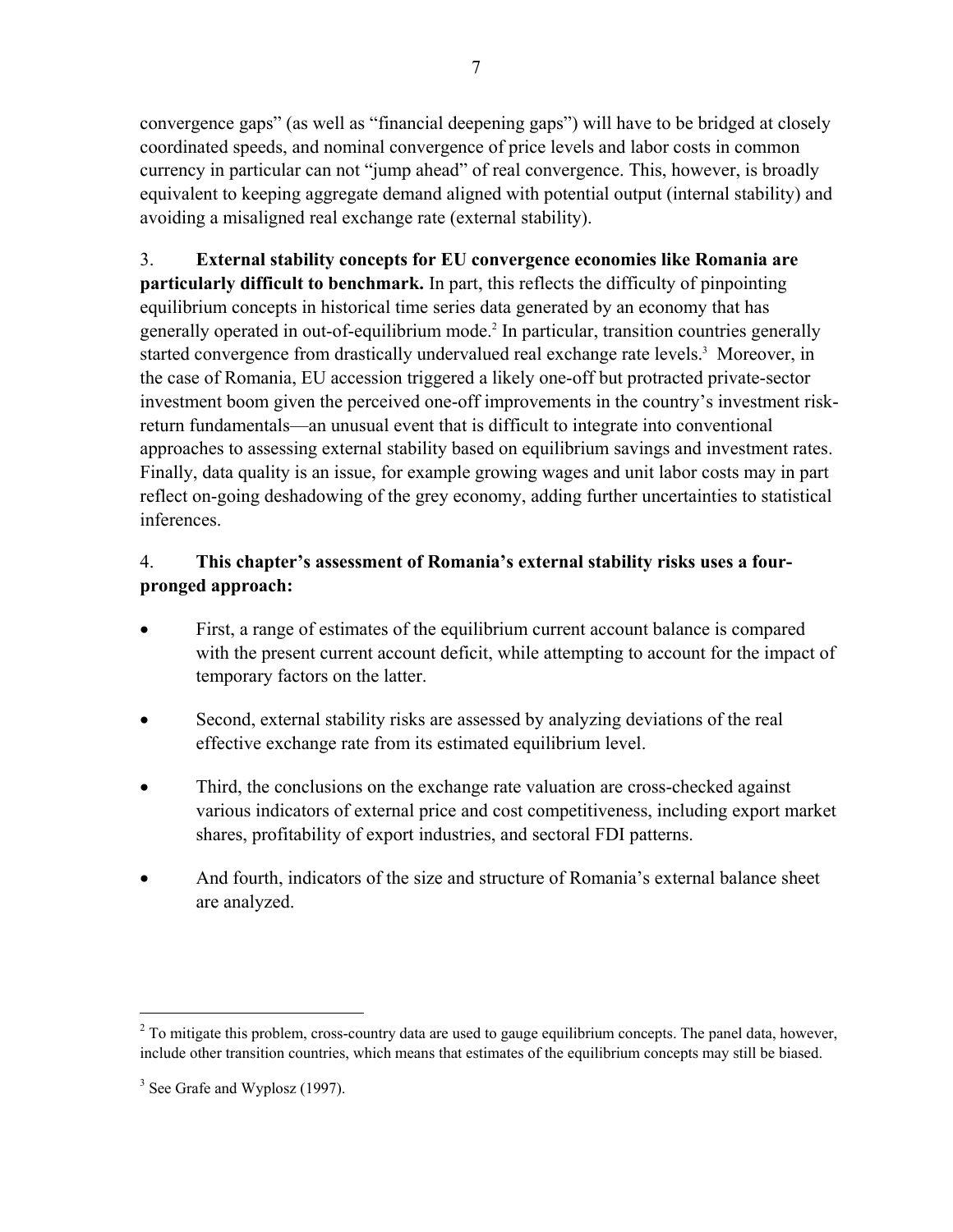#### **B. Romania's External Flows 2003–07: Stylized Facts**

5. **With EU accession prospects increasingly firming up during 2003–04, Romania turned into a recipient of massive capital inflows.** Investors' perceptions of lowered risks and high returns led to massive capital inflows, much of which has been foreign direct investment on the back of a large-scale privatization. More recently, however, debt-creating inflows started playing a predominant role, with the FDI-to-current account ratio falling from 100 percent in 2004 to 44 percent in 2007. Moreover, the composition of FDI flows is increasingly shifting toward intra-company loans.

|                                               | $\mu$ , poroom, or ODT, anicaa indicated otherwise, |                      |            |            |            |  |
|-----------------------------------------------|-----------------------------------------------------|----------------------|------------|------------|------------|--|
|                                               | 2003                                                | 2004                 | 2005       | 2006 2/    | 2007       |  |
| Net capital inflows                           | 6.7                                                 | 15.7                 | 15.7       | 15.7       | 17.7       |  |
| FDI, net                                      | 3.6                                                 | 8.4                  | 6.6        | 9.0        | 6.2        |  |
| Non-debt creating 1/<br>Intra-company loans   | $\cdots$<br>$\cdots$                                | $\cdots$<br>$\cdots$ | 4.9<br>1.7 | 6.8<br>2.1 | 2.8<br>3.3 |  |
| Debt-creating flows                           | 2.7                                                 | 6.5                  | 8.4        | 6.8        | 10.9       |  |
| Capital transfers                             | 0.4                                                 | 0.8                  | 0.7        | 0.0        | 0.7        |  |
| Memorandum item:<br>FDI-CAB ratio, in percent | 62.4                                                | 100.2                | 74.1       | 86.4       | 44.1       |  |

| Romania: Capital Flows, 2003-07                 |
|-------------------------------------------------|
| (In percent of GDP, unless indicated otherwise) |

Source: NBR.

1/ Includes equity capital and reinvested earnings.

2/ FDI includes privatization of large state bank (BCR).

6. **The capital inflows fuelled a protracted absorption boom, but also a strong increase in foreign exchange reserves.** Spending surged strongly, significantly outpacing Romania's growth in gross disposable income. But the magnitude of the inflows was so large that a significant portion has not been absorbed by domestic demand but rather contributed to strong foreign exchange reserves accumulation.

Romania: Capital Flows, Foreign Reserves, Absorption, and Income, 2003-07

| ן זוו טפונפוון טו שטרי                 |        |        |        |         |         |
|----------------------------------------|--------|--------|--------|---------|---------|
|                                        | 2003   | 2004   | 2005   | 2006    | 2007    |
| Net capital inflows                    | 6.7    | 15.7   | 15.7   | 15.7    | 17.7    |
| $=$ FX Reserves ( $-$ is accumulation) | $-0.9$ | $-7.3$ | $-6.8$ | $-5.3$  | $-3.7$  |
| + Current account balance              | $-5.8$ | $-8.4$ | $-8.9$ | $-10.4$ | $-14.0$ |
| Absorption (domestic demand) 1/        | 107.5  | 109.1  | 110.2  | 112.0   | 114.3   |
| = Gross disposable income 2/           | 101.7  | 100.7  | 101.3  | 101.7   | 100.3   |
| + Foreign savings                      | 5.8    | 8.4    | 8.9    | 10.4    | 14.0    |

 $U_n$  percent of  $GDD$ 

Sources: National Institute of Statistics (INS); and Fund staff estimates and projections.

1/ Consumption plus investment.

2/ GDP plus net factor income and transfer balance from abroad.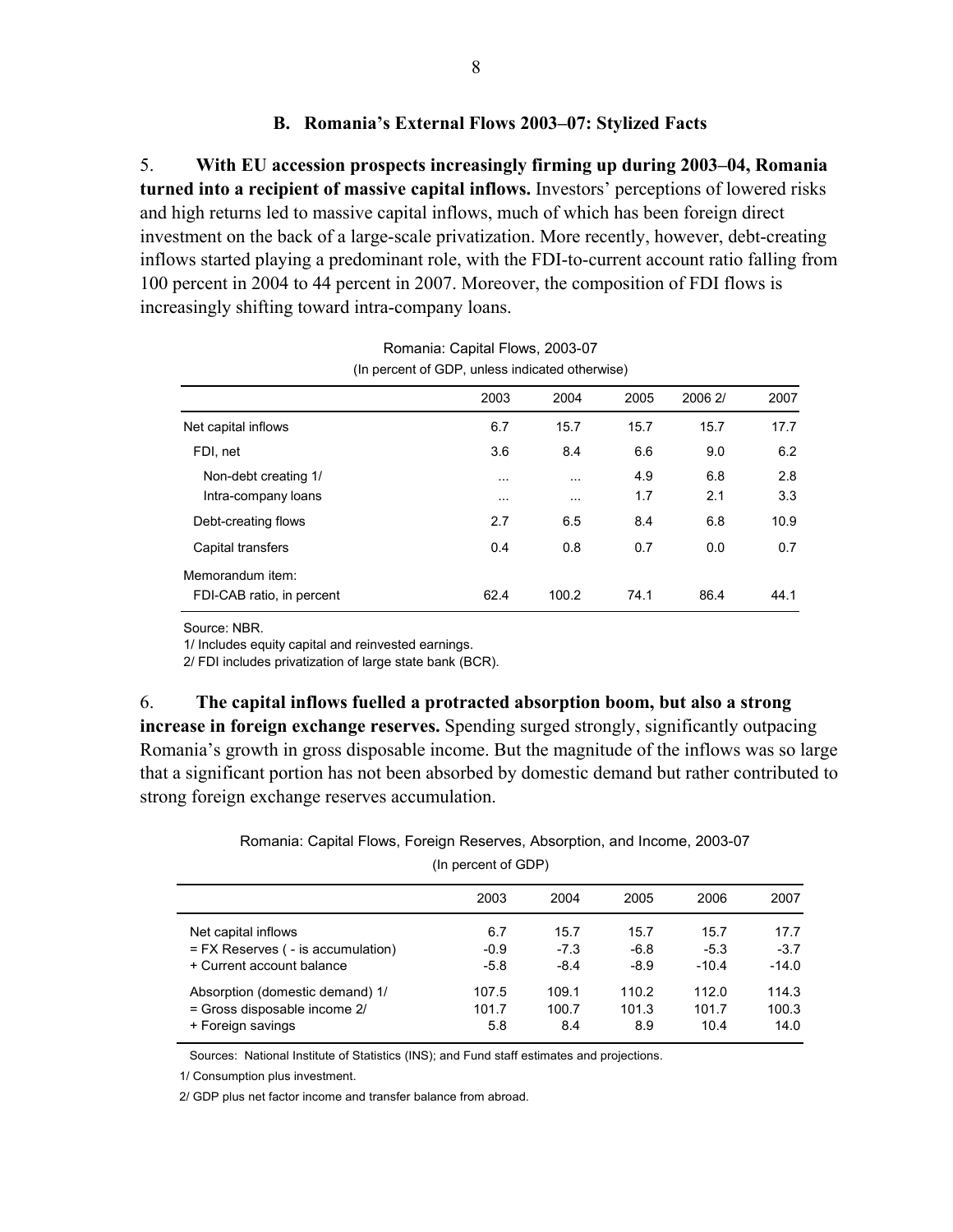7. **Private investment spending was the main driver of the absorption boom.** The rapidly deteriorating economy-wide savings-investment gap reflected almost exclusively a boom in private-sector investment. The private savings rate remained remarkably constant during 2003–07, suggesting that consumption smoothing was not a principle boom driver.

| 2003<br>2004<br>2005<br>2006<br>2007 |        |        |        |        |         |
|--------------------------------------|--------|--------|--------|--------|---------|
| Foreign saving                       | 5.8    | 8.4    | 8.9    | 10.4   | 14.0    |
| Public S-I balance                   | $-2.2$ | $-1.0$ | $-0.8$ | $-0.6$ | $-2.3$  |
| Government saving                    | 1.2    | 1.7    | 1.8    | 2.6    | 1.2     |
| Government investment                | 3.4    | 2.8    | 2.6    | 3.2    | 3.6     |
| Private S-I balance                  | $-3.6$ | $-7.3$ | $-8.1$ | $-9.8$ | $-11.7$ |
| Private saving                       | 14.9   | 13.7   | 11.9   | 13.5   | 14.4    |
| Private investment                   | 18.5   | 21.0   | 20.0   | 23.3   | 26.0    |
|                                      |        |        |        |        |         |

Romania: Savings and Investment Balances, 2003-07 (In percent of GDP)

Sources: Romanian authorities; and Fund staff estimates.

#### **C. Equilibrium Current Account Balance**

#### **Macroeconomic balance approach**

8. **A panel regression of the current account balance on a set of savings-investment fundamentals yields a wide range of estimates.** Ignoring EU capital transfers of over 1½ percent of GDP, the current account deficit norm for Romania is estimated to be in the range of 4-8¾ percent of GDP, depending on the model's specification and estimation technique, with the highest deficit norm based on fixed-effects specifications likely more reliable (Box 1). In addition, it is important to recognize, however, that EU grants will likely

add to the sustainable level of the current account deficit. A corresponding adjustment of the current account norms yields estimates of the sustainable current account deficit of up to 10¼ percent of GDP. The estimates suggest that Romania's present current account deficit exceeds its equilibrium level. Since 2006, as a consequence of the privatesector investment boom, Romania's current account

| Macroeconomic balance approach    |                     |  |  |
|-----------------------------------|---------------------|--|--|
|                                   | <b>Estimates</b>    |  |  |
|                                   | (in percent of GDP) |  |  |
| Underlying current account 1/     | $-126$              |  |  |
| Current account norms:            |                     |  |  |
| Fixed effects, full sample        | $-8.7$              |  |  |
| adjusted for EU capital grants 2/ | $-10.3$             |  |  |
| Pooled, full sample               | $-4.2$              |  |  |
| adjusted for EU capital grants 2/ | $-4.9$              |  |  |
| Pooled, EUR sample                | $-5.4$              |  |  |
| adjusted for EU capital grants 2/ | $-6.2$              |  |  |

1/ Underlying current account in 2007 is adjusted for the output gap (about 2.8 percent) effect. 2/ EU grants are assumed to increase current account deficits by the full amount (1.7 percent of GDP).

3/ Based on standard CGER elasticities for exports (-0.71) and imports (0.92) with respect to REER changes and Romania's exports and imports ratios to GDP.

deficit has significantly diverged from the level consistent with its fundamental determinants (Figure 3).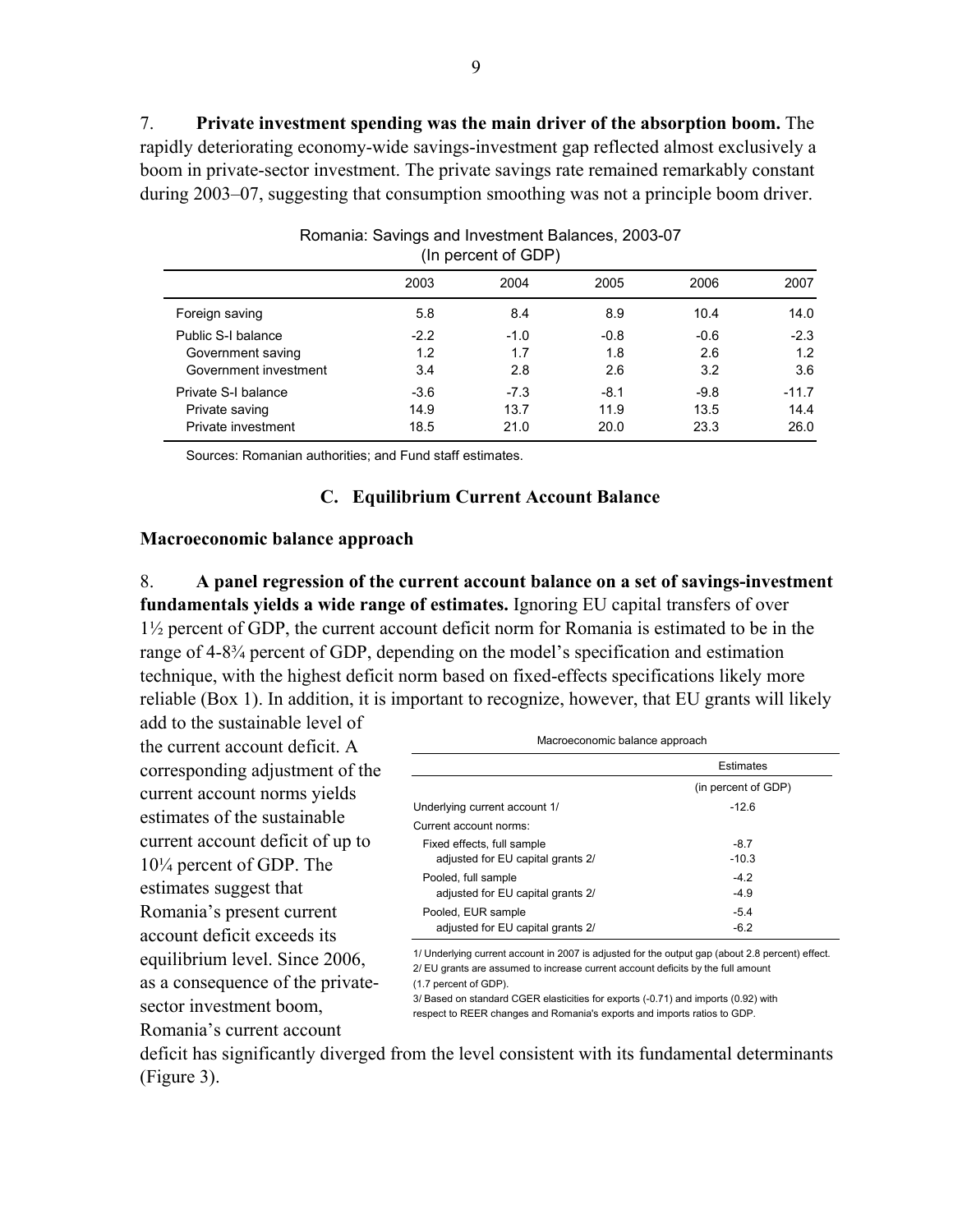

# 9. **The macroeconomic balance approach suggests some overvaluation of the leu.**  Stripping the 2007 current account deficit of transitory output gap effects produces an estimate of the underlying current account deficit of about 12<sup>1</sup>/<sub>2</sub> percent of GDP.<sup>4</sup> Based on the estimates for the preferred fixed-effects model specification, a mechanical adjustment of the real exchange rate (Box 2) required to eliminate external imbalances would suggest that Romania's average real effective exchange rate in 2007 was about 11½ percent overvalued (about 19 percent, ignoring EU capital grants).

# **External Sustainability Approach**

 $\overline{a}$ 

10. **The external sustainability approach highlights Romania's difficult trade-off between external vulnerability and real convergence investment needs**. The approach focuses on the link between the external stock position and the flow current account position (Box 3). Accounting for EU grants, the analysis suggests that stabilizing Romania's net

<sup>&</sup>lt;sup>4</sup> There are two ways to estimate the underlying current account balance: either as the actual present balance stripped of temporary factors (e.g., cyclical fluctuations, temporary shocks, and policy adjustment lags), or as the medium-term projected balance under an assumption of unchanged policies. Following the former approach, the 2007 underlying current account (zero output gap) is estimated to be about 12½ percent of GDP based on the staff estimates of 2007 output gap (2.8 percent above potential output growth) and staff estimates of the current account elasticity with respect to real GDP growth (0.5).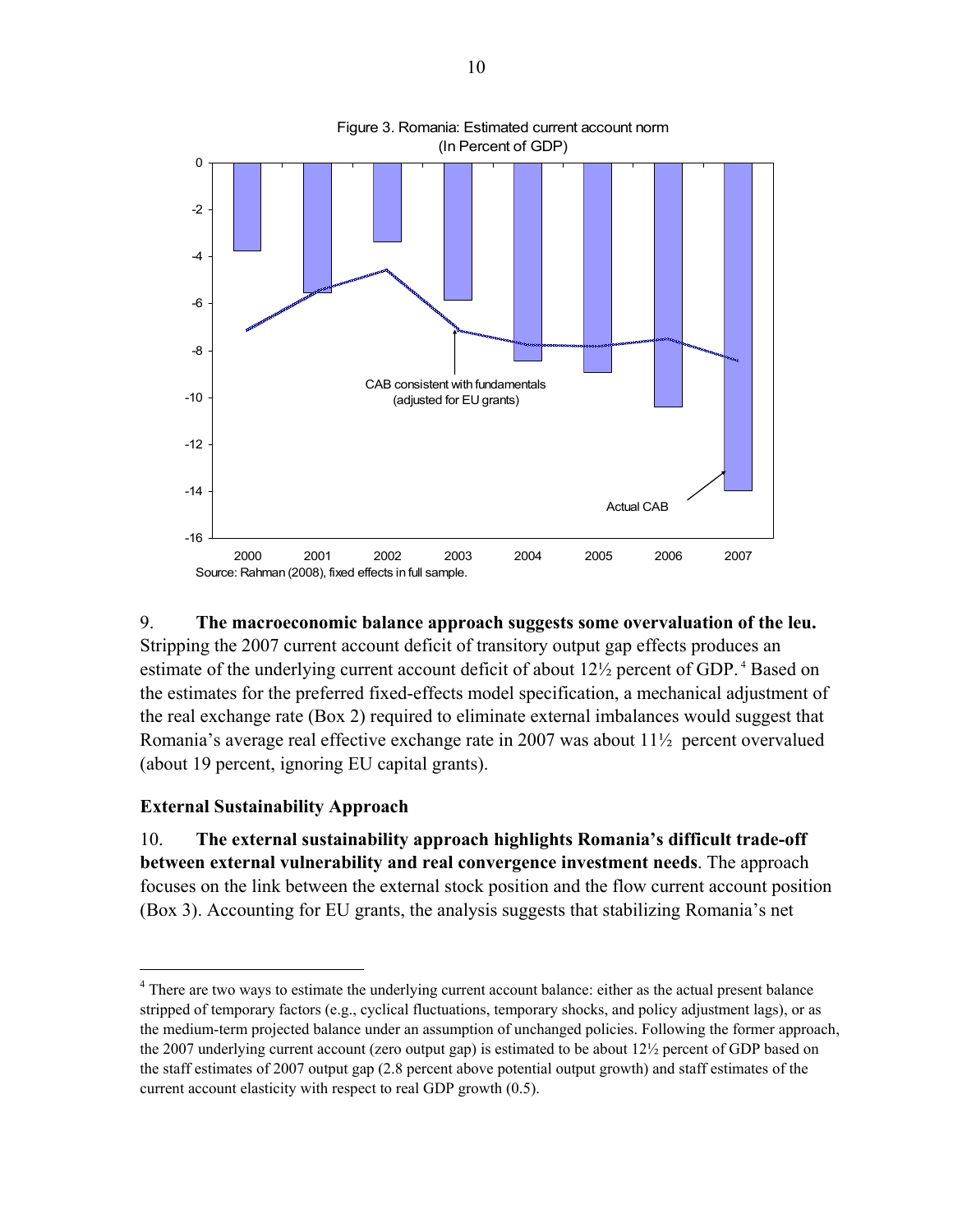#### **Box 1. Macroeconomic Balance Approach<sup>1</sup>**

The macroeconomic balance approach tries to pinpoint an equilibrium relationship between the current account balance and a set of fundamentals using panel data. The equilibrium current account balance (current account norm) for an individual country is computed from this relationship based on the levels of fundamentals projected to prevail in the medium term. Broadly following Consultative Group on Exchange Rate Issues (CGER) methodology, Rahman (2008) assumes that the equilibrium movement in the current account is determined by the following determinants of savings and investment behavior:

- **Fiscal balance** (scaled by GDP). In the absence of full Ricardian equivalence, a higher government fiscal balance raises national saving, lowering current account deficit.
- **Demographics** (population growth rate and old-age dependency ratio). A higher share of economically inactive dependent population (either young or old) reduces national saving and thus increases current account balance.
- Initial **net foreign asset** (scaled by GDP). On the one hand, countries with higher NFA can afford to run larger current account deficits without jeopardizing their solvency. On the other hand, higher NFA a higher net foreign income flows from abroad.
- **Oil trade balance** (scaled by GDP). Higher oil prices increase the current account balance of oil-exporters and decrease the balance of oil-importers given everything else.
- **Relative per capita income at PPP** (scaled by U.S. PPP per capita income). Relatively poorer countries may need to invest more and thus import more capital.
- **Economic growth rate**. Controlling for stage of development, stronger economic growth is likely to lower current account if it is caused by foreign financed investment or it is perceived to be of a permanents nature.
- **FDI** (scaled by GDP). Higher FDI provides a stable source of financing current account deficits as it typically signals improvement in the investment climate. It may also lower current account balances through increased imports.

| Estimation:<br>Sample: | <b>Fixed Effects</b><br>Full | Pooled<br>Full | Pooled<br><b>EUR</b> |
|------------------------|------------------------------|----------------|----------------------|
| Fiscal balance         | $0.44***$                    | $0.39***$      | $0.23***$            |
| Relative income        | 0.02                         | $0.03***$      | 0.003                |
| Population growth      | $-2.02***$                   | $-0.79**$      | $-0.65$              |
| Old age dependency     | $-0.04$                      | $-0.14**$      | $-0.04$              |
| Oil trade balance      | $0.41***$                    | $0.15***$      | $0.39***$            |
| Initial NFA            | $0.03***$                    | $0.04***$      | $0.02***$            |
| <b>FDI</b>             | 0.05                         | $-0.13*$       | $-0.61***$           |
| GDP growth             | $-0.24***$                   | $-0.05$        | $-0.14*$             |
| Remittance dummy       |                              | $0.02***$      |                      |
| Asia dummy             | $0.02*$                      | $0.02*$        |                      |
| Financial center dummy |                              |                | $0.04***$            |
| Banking crisis dummy   |                              |                | $0.02***$            |
| Romania's fixed effect | $-0.04$                      |                |                      |
| R-squared              | 0.59                         | 0.42           | 0.57                 |
| Number of observations | 460                          | 460            | 244                  |
| Source: Rahman (2008). |                              |                |                      |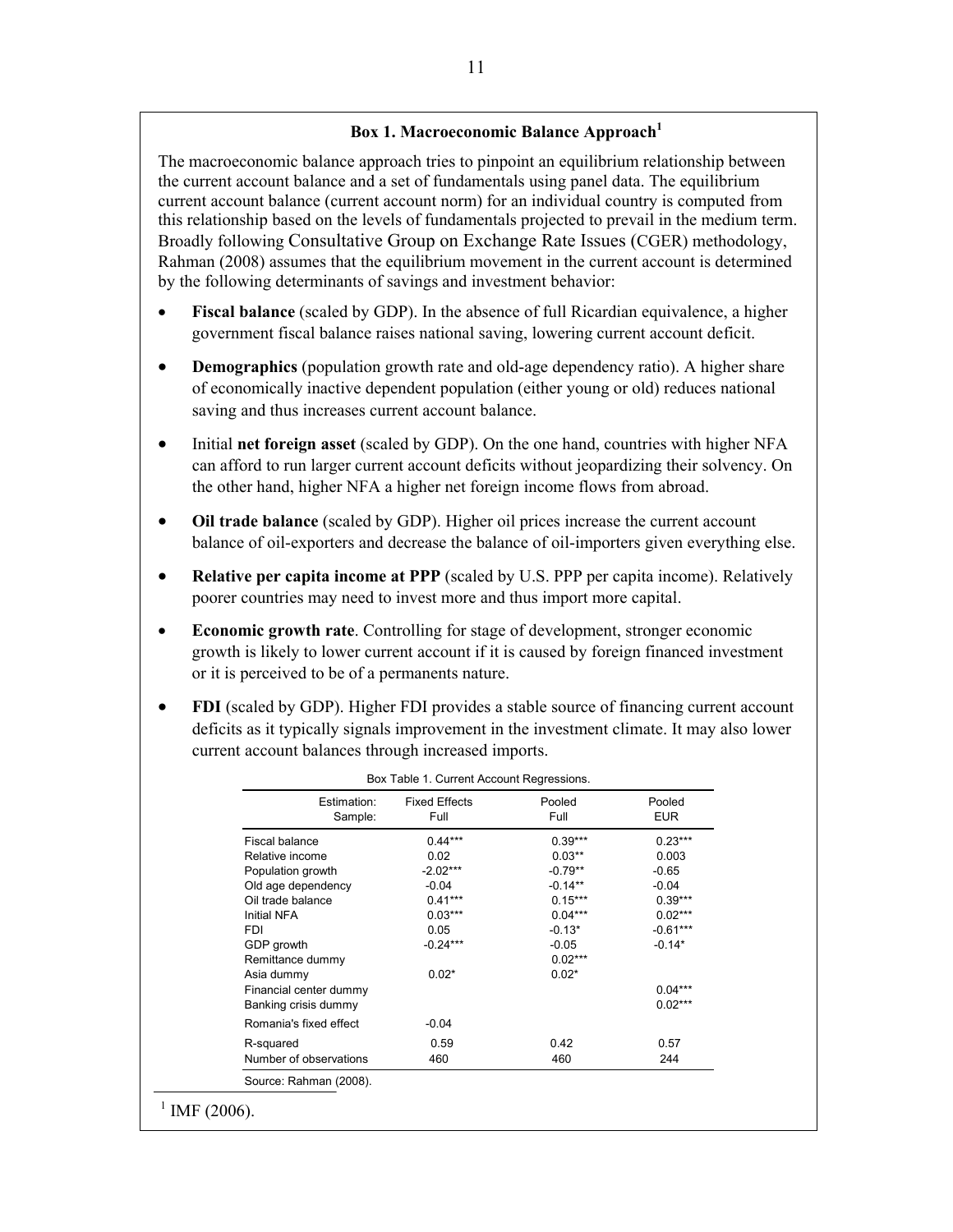#### **Box 2. CGER Methodology for Assessing Real Exchange Rate Adjustment.1**

The real exchange rate assessment based on Consultative Group on Exchange Rate Issues' (CGER) methodology involves identifying the real exchange rate adjustment that would close the gap between the sustainable level of current account (current account norm or NFA-stabilizing level) and the underlying current account (i.e., the current account balance under zero output gap). Assuming that the trade balance is the only source of current account adjustment, the magnitude of the exchange rate adjustment is derived by applying the elasticity of the current account balance to the real exchange rate  $(e^{CA})$ . The latter is computed as a difference of export  $(e^X)$  and import  $(e^M)$  elasticities weighted by country specific export and import ratios to GDP:

$$
e^{CA} = e^{X} * \frac{X}{Y} - (e^{M} - 1) * \frac{M}{Y}
$$

Somewhat remarkably, this highly stylized relationship seems to capture very well the interdependency between the underlying current account deficit and real exchange rate dynamics (adjusted for the equilibrium appreciation) in Romania. Indeed, Romania's ballooning current account deficit has been in line with the observed real effective exchange rate appreciation of recent years, providing some comfort in using this methodology for making inferences for the real exchange rate adjustment needed to close the gap.

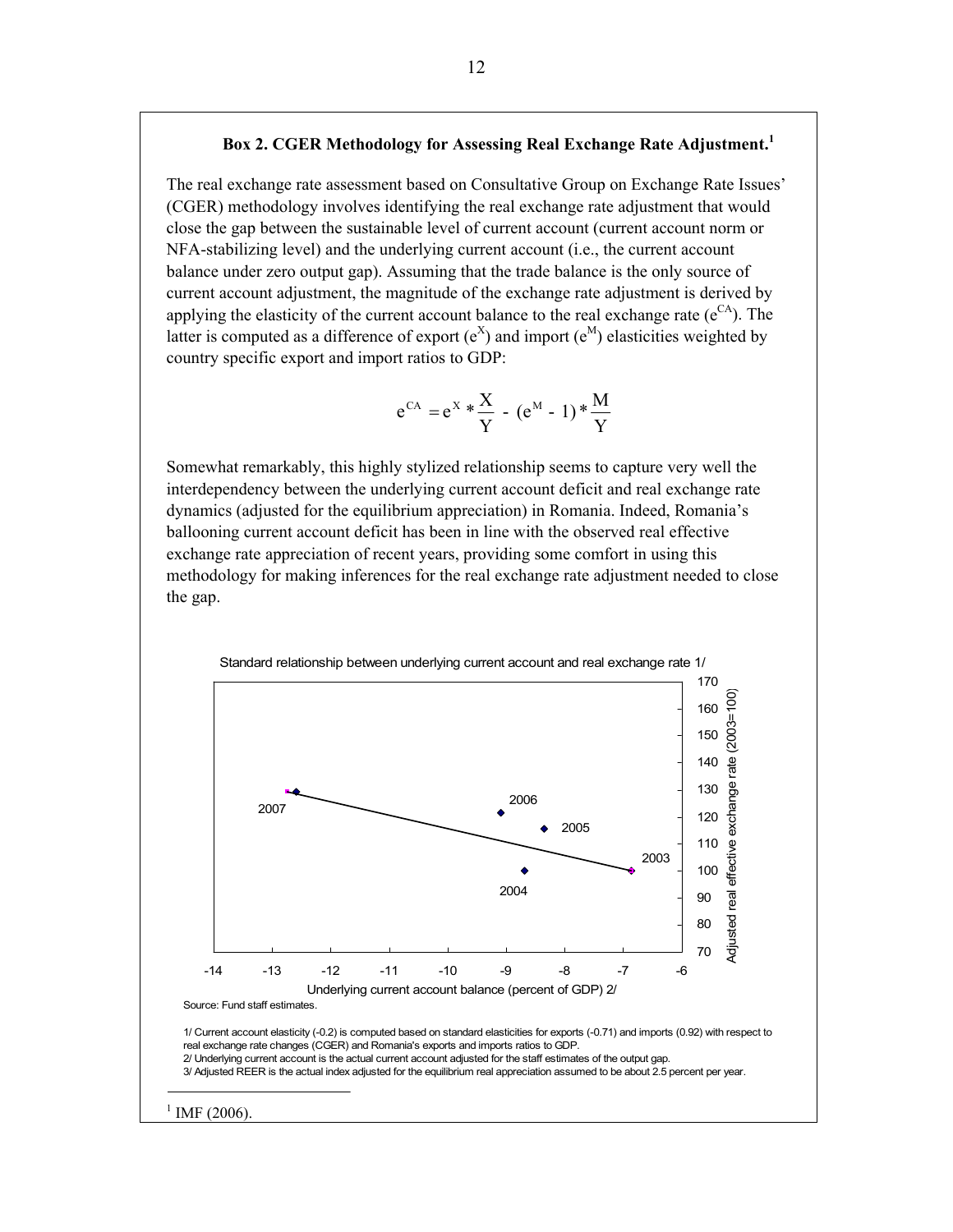#### **Box 3. Current Account Balance and External Sustainability Approach.1**

The external sustainability approach focuses on the relationship between the sustainability of a country's external stock position and its flow current account position. Relying on an intertemporal budget constraint for the economy as a whole, the approach develops a concept of IIP-stabilizing current account deficit. To this end, changes in net international investment position  $(B_t)$  are assumed to be due either to net financial flows (net purchases of foreign assets minus net foreign purchases of domestic assets) or to changes in the valuation of outstanding foreign assets and liabilities:

$$
B_t - B_{t-1} = CA_t + E_t,
$$

where  $CA<sub>t</sub>$  is the current account balance and  $E<sub>t</sub>$  includes factors that drive a wedge between the current account balance and net financial flows (capital grants and/or errors and omissions).

Expressing all variables as ratios to GDP, the current account that stabilizes IIP at any given level  $(b^s)$  is:

$$
ca^s = \frac{g + \pi}{(1 + g)(1 + \pi)} b^s - e,
$$

where g and  $\pi$  are growth rate of real GDP and inflation, respectively.

Similarly, the level of trade balance inclusive of services and transfers (bgst<sup>s</sup>) consistent with IIP stabilizing at the level determined by the stable differences between levels of external assets  $(a^s)$  and liabilities  $(l^s)$  is:

$$
b g s t^s = -\left(\frac{r^a - g}{1 + g} a^s - \frac{r^l - g}{1 + g} l^s\right) - e,
$$

where  $r^a$  and  $r^l$  are real returns on foreign assets and liabilities, respectively.

 $<sup>1</sup>$  IMF (2006) for details.</sup>

international investment position (IIP) at its end-2007 level (-42 percent of GDP) would require keeping the current account deficit at about 7 of GDP (Figure 4). In contrast, maintaining the current account deficit at its 2007 level (14 percent of GDP) would imply a long-run IIP of about -100 percent of GDP—a level similar to the present position of some of the other Eastern European convergence economies, but also implying very high future repayment obligations.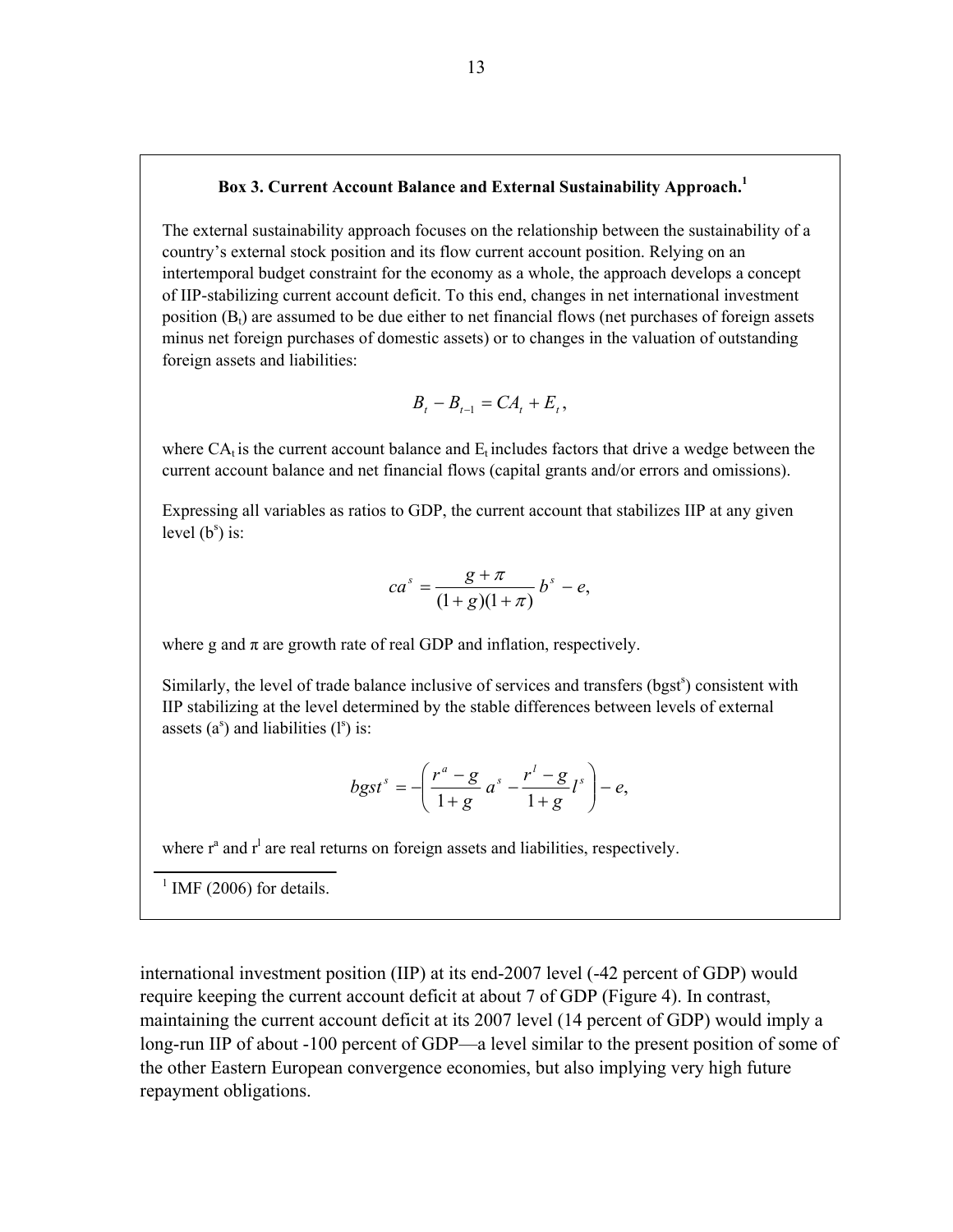

Figure 4. Romania: IIP-Stabilizing Current Account Balance 1/ (In Percent of GDP)

1/ The relationships are adjusted for EU capital grants (1.7 percent of GDP) and assume real GDP growth (6 percent), GDP deflator inflation (8 percent), real return on assets (3 percent), nominal return on liabilities (10 percent).

11. **Thus, the assessment of the sustainable level of current account deficit ultimately depends on the choice of the "sustainable IIP level."** In staff's medium-term projections under the staff-recommended scenario, the net international investment position stabilizes at about -65 percent of GDP. While arbitrary, this level might be viewed as striking an appropriate balance between (i) the external vulnerability of the economy and repayment obligations, on one hand, and (ii) the country's large needs for capital upgrading and increased attractiveness of Romania's assets to foreign investors on the back of EU accession, on the other hand. Stabilizing the IIP at this level would require reducing current account deficit from 14 percent of GDP in 2007 to about 10 percent of GDP.<sup>5</sup> Clearly, as Romania starts from a low level of net IIP, stabilizing the current account deficit at a high IIP level implies an underlying improvement in the trade balance that offsets the higher net income outflows. Accordingly, stabilizing the net IIP around 65 percent would require reducing the trade deficit (inclusive of services and transfers) from about 9½ percent of GDP in 2007 to 4¾ percent of GDP.

 $\overline{a}$ 

 $<sup>5</sup>$  A more moderate external deficit of about  $8\frac{1}{2}$  percent of GDP would be sustainable if committed EU capital</sup> grants are not disbursed.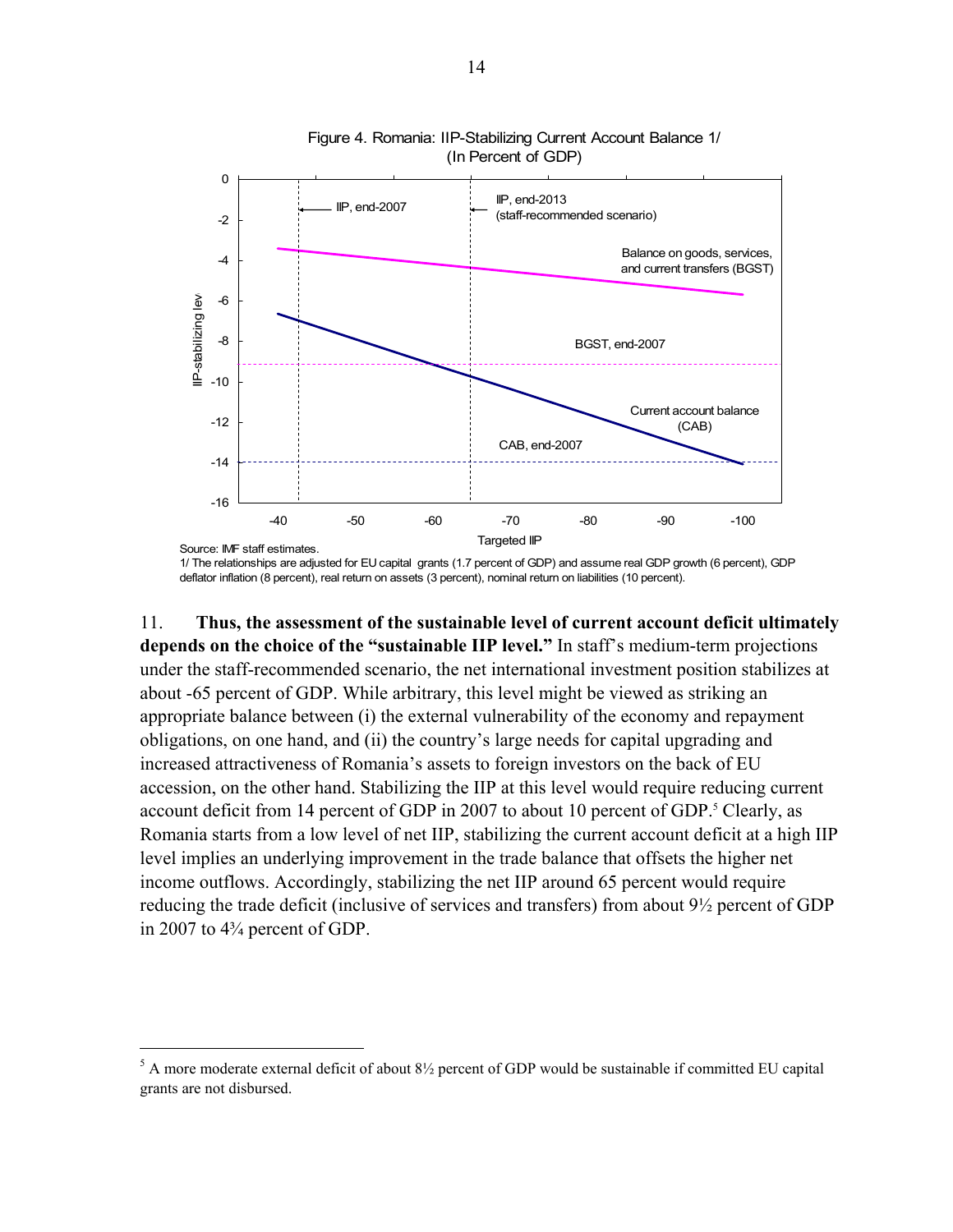12. **The gap between the underlying current account balance and the IIP-stabilizing balance also points to a significant overvaluation in 2007.** With the abovementioned caveats in mind, a mechanical application of the CGER methodology for the exchange rate adjustment suggests that Romania's current account deficit would improve to 10 percent of GDP if the real effective exchange rate depreciates by about 12<sup>3</sup>/<sub>4</sub> percent from its average 2007 level.

#### **D. Equilibrium Real Exchange Rate**

13. **Another approach to assess external stability risks is to estimate the equilibrium real exchange rate.** Based on a number of indicators, Romania's real effective exchange rate has experienced strong appreciation. Since early 2004, when pressures started to build up, the CPI-based real exchange rate has appreciated by over 47 percent (Figure 5). However, since August 2007, the leu has depreciated by over 15 percent vis-à-vis the euro, resulting in a notable real correction of the effective exchange rate: by end-March 2008, CPI-based REER had dropped by about 4 percent relative to its mid-2007 level. At the same time, the manufacturing ULC-based real exchange rate has nearly doubled over the same period.<sup>6</sup>



 $\overline{a}$ <sup>6</sup> Based on data compiled by the European Commission; Romania's labor market data, including for wages, tend to be difficult to interpret, partly reflecting on-going structural changes.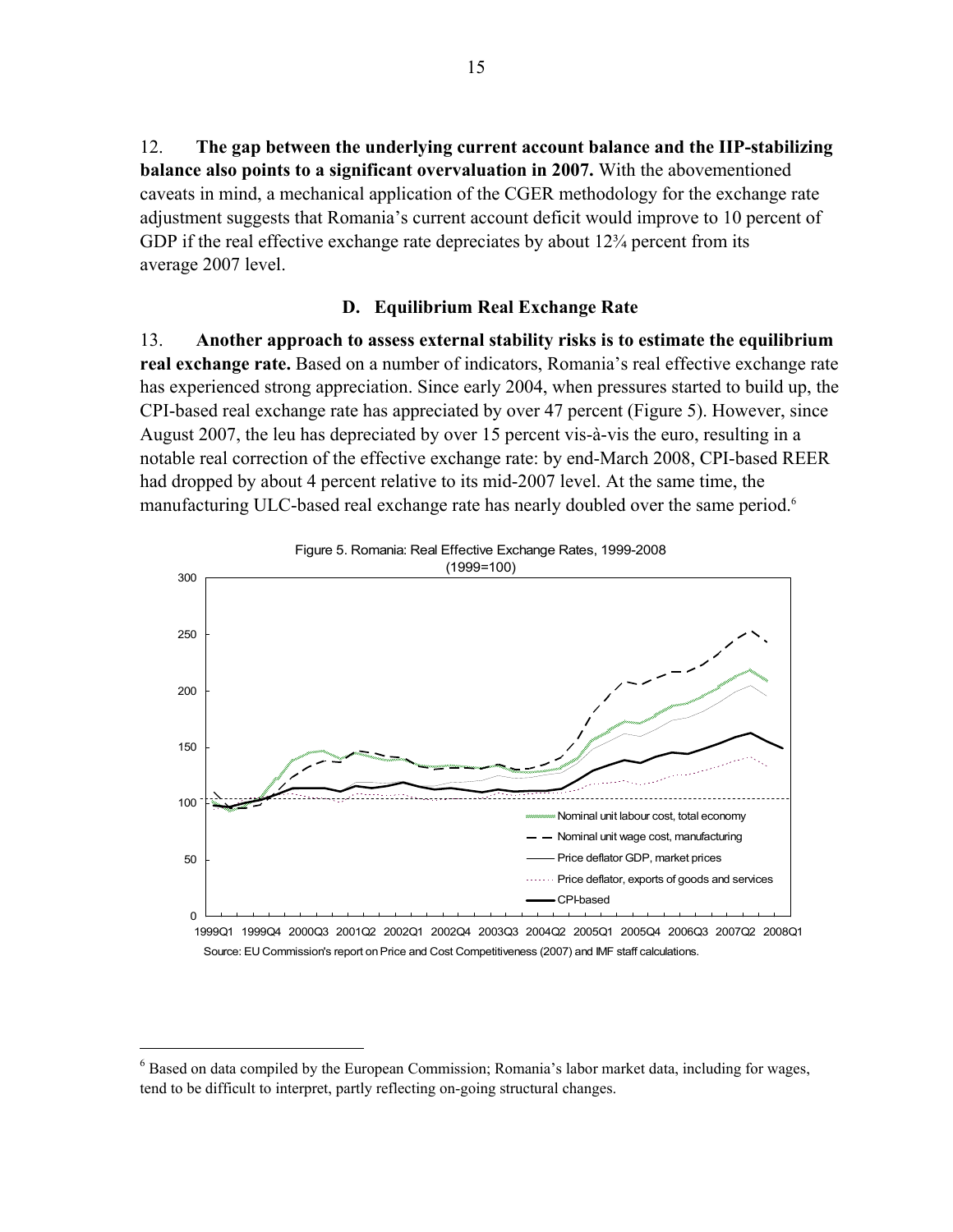14. **However, the seemingly dramatic appreciation of real exchange rates based on nominal unit labor costs is likely to be misleading.** While shifts in relative nominal unit labor costs can be indicative of shifts in relative profitability, a more relevant indictor of competitiveness would be relative nominal unit labor cost in relation to value added deflators: relative real unit labor costs.<sup>7</sup> While Romania's real unit labor costs have started to pick up since 2005, much of this seems to reflect catch-up from a previously low level and a tightening labor market (see chapter II). In fact, trends in Romania's manufacturing sector profitability show no clear evidence of the erosion of profit margins in the tradable sectors, as rapid growth in nominal unit labor costs indicators has been matched by corresponding increases in producer prices (Figure 6).



1/ Defined as a ratio of manufacture PPI and manufacture ULC indices.

 $\overline{a}$ 

15. **The analysis of Romania's equilibrium real effective exchange rate is based on the CPI-based real effective exchange rate.** It is assumed that the equilibrium real exchange rate is a function of a set of fundamentals and that a reduced form of this relationship could be estimated in a panel setting (Box 4). The analysis suggests that overall Romania's real exchange rate has appreciated broadly in line with the estimated equilibrium

<sup>&</sup>lt;sup>7</sup> See Lipschitz and McDonald (1992) for a discussion of why real effective exchange rates based on different price deflators and nominal labor cost measures can deviate significantly and provide highly misleading signals regarding price and cost competitiveness.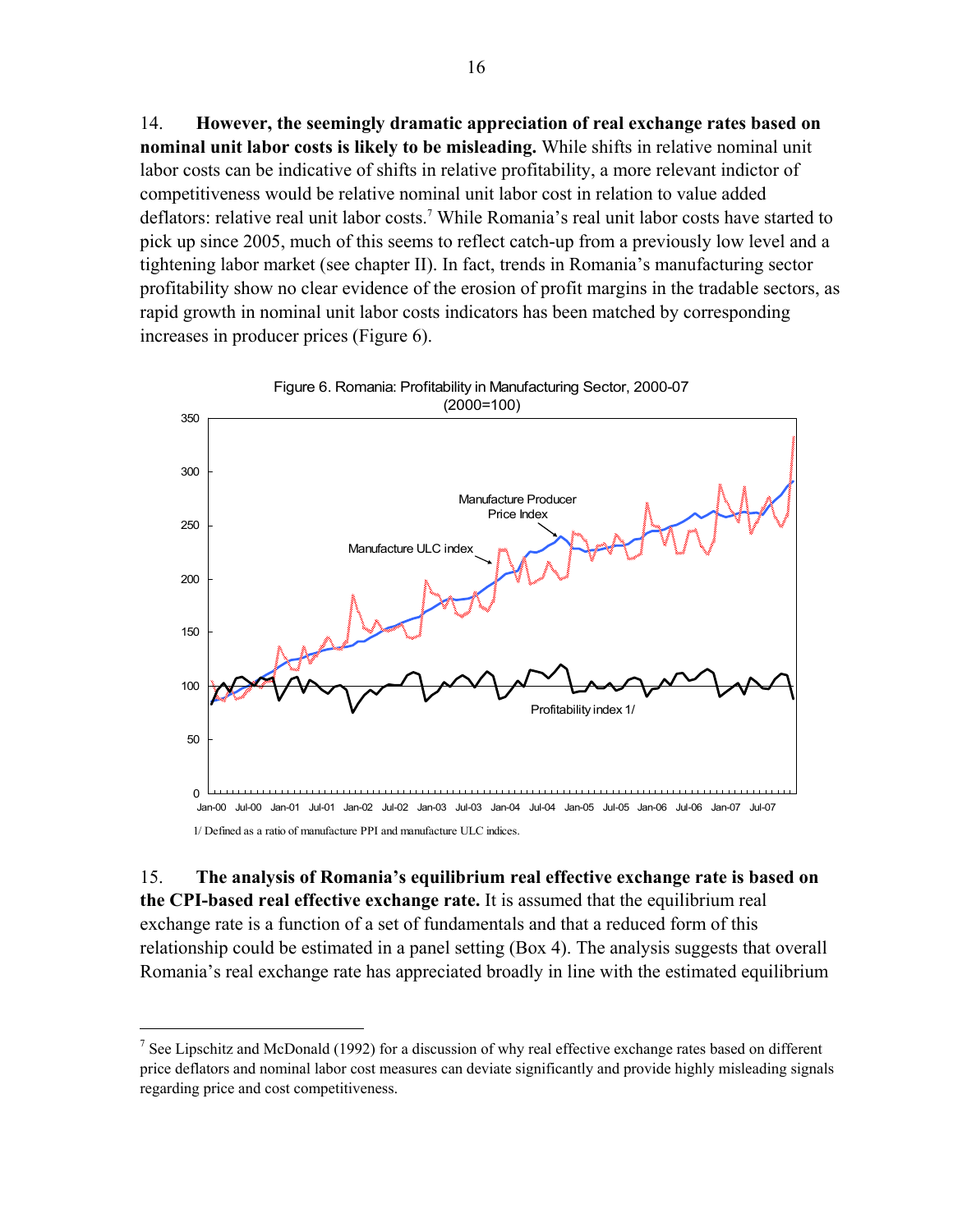#### **Box 4. Equilibrium Real Exchange Rate (ERER) Estimation. 1**

For comparability purpose, we limit our analysis to a set of countries covering OECD-Eurostat and CIS countries in 1990-2007, conditional on data availability. To check robustness of results, we reestimated the model over a sample of EU countries. Following CGER methodology, the econometric analysis assumes that CPI-based real effective exchange rate is expected to be determined by a set of fundamentals. The model—estimated as a dynamic OLS presentation to correct for likely correlations between residuals and stationary components of the unit root processes of the explanatory variables produces estimates similar to CGER estimates:

- **Net foreign assets** (scaled by country's trade). Theory predicts that debt countries need a more depreciated real exchange rate to generate the trade surpluses necessary to service their external liabilities. To the contrary, we find that NFA enters regressions with a significant negative sign, possibly reflecting equilibrium movement allowing for coexistence of real appreciation and declining NFA. This is likely to be common in transition countries experiencing increased foreign investors' interest triggered by, for example, prospects of EU accession. These countries are heavily represented in our sample.
- **Productivity differential** per worker relative to the EU Area countries. Positive and significant coefficient on this variable is likely to witness that increases in productivity are associated with upward pressure on wages, resulting in higher relative prices and thus increasing ERER.
- **Terms of trade index.** Positive and significant coefficient on this variable suggests that higher terms of trade appreciate the real exchange rate, possibly through real income or wealth effects.
- **Government consumption** (scaled by GDP). Positive and significant coefficient on this variable indicates that higher government consumption is associated with appreciation of ERER, perhaps reflecting that such consumption primarily falls on non-tradables, thereby raising relative price of non-tradables versus tradables.

Equilibrium Real Exchange Rate Approach

|                                        | Full sample | EU sample    |
|----------------------------------------|-------------|--------------|
| <b>Estimated Long-Run Coefficients</b> |             |              |
| Relative productivity                  | $0.25***$   | $0.39***$    |
| Terms of trade                         | $0.52***$   | $0.46***$    |
| NFA (lag)                              | $-0.07***$  | $-0.11***$   |
| Government consumption                 | $1.59***$   | $1.89***$    |
| Fixed effect for Romania               | 12.63       | 14.61**      |
| Observations                           | 496         | 303          |
| $R^2$                                  | 0.68        | 0.61         |
|                                        |             | (in percent) |
| REER overvaluation (average 2007)      | 6.6         | 3.6          |
| REER overvaluation (end-March 2008)    | 2.6         | $-0.4$       |

Note: A \*, \*\*, \*\*\* indicate significance at the 10, 5, 1 percent level based on robust standard errors.

 $1$  IMF, 2006.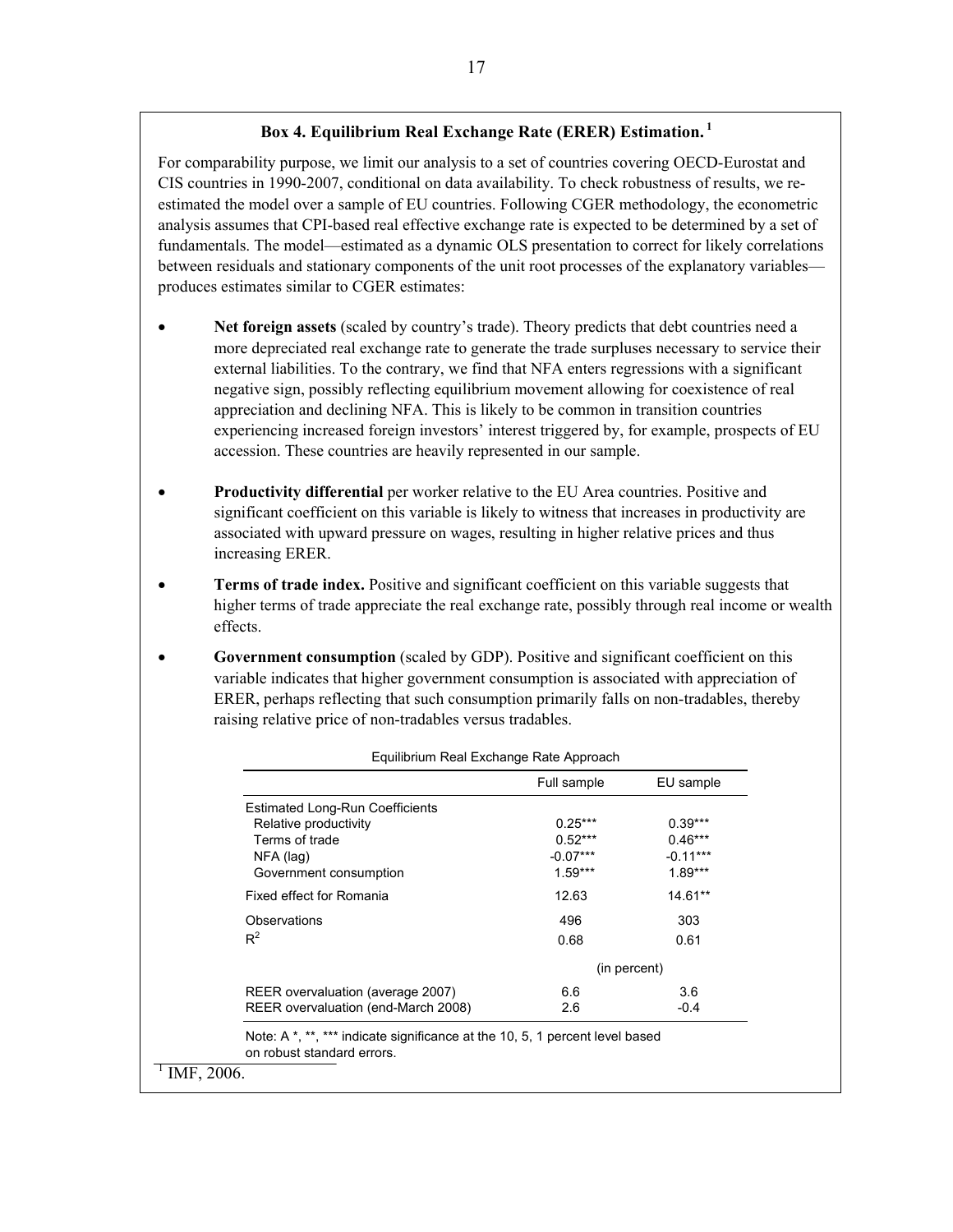real effective exchange rate. The equilibrium real appreciation appears to be driven primarily by improvements in terms of trade—likely to be related to export quality drift discussed in the next section—and, more recently, improvements in relative productivity (Figure 7).



Figure 7. Romania: Equilibrium Real Exchange Rate Approach, 2000-07

16. **Following a correction of significant real undervaluation of 2003-05, the average real effective exchange rate appeared to be moderately overvalued in 2007.** Depending on the sample coverage, the estimates of overvaluation ranged from 3½ to 6½ percent, suggesting that recent real depreciation of the leu has likely moved Romania's real effective exchange rate close to its equilibrium level.

17. **The equilibrium real exchange rate approach provides an interesting insight for the envisaged path of Romania's real convergence.** Indeed, the approach enables us to use staff projections for constructing a corresponding estimated medium-term path for the equilibrium real exchange rate (Figure 7). The analysis clearly shows that the pace of real convergence will be primarily determined by the pace of productivity growth. The latter depends critically on the progress made on the structural reforms implementation.

# **E. External Competitiveness**

18. **Notwithstanding significant real exchange rate appreciation, exports have been growing robustly.** Romania's exports market shares are growing steadily in all trading partners (Figure 8). Furthermore, historical developments in Romania's exports share normalized by the country's GDP share in world GDP suggest that its expansion has been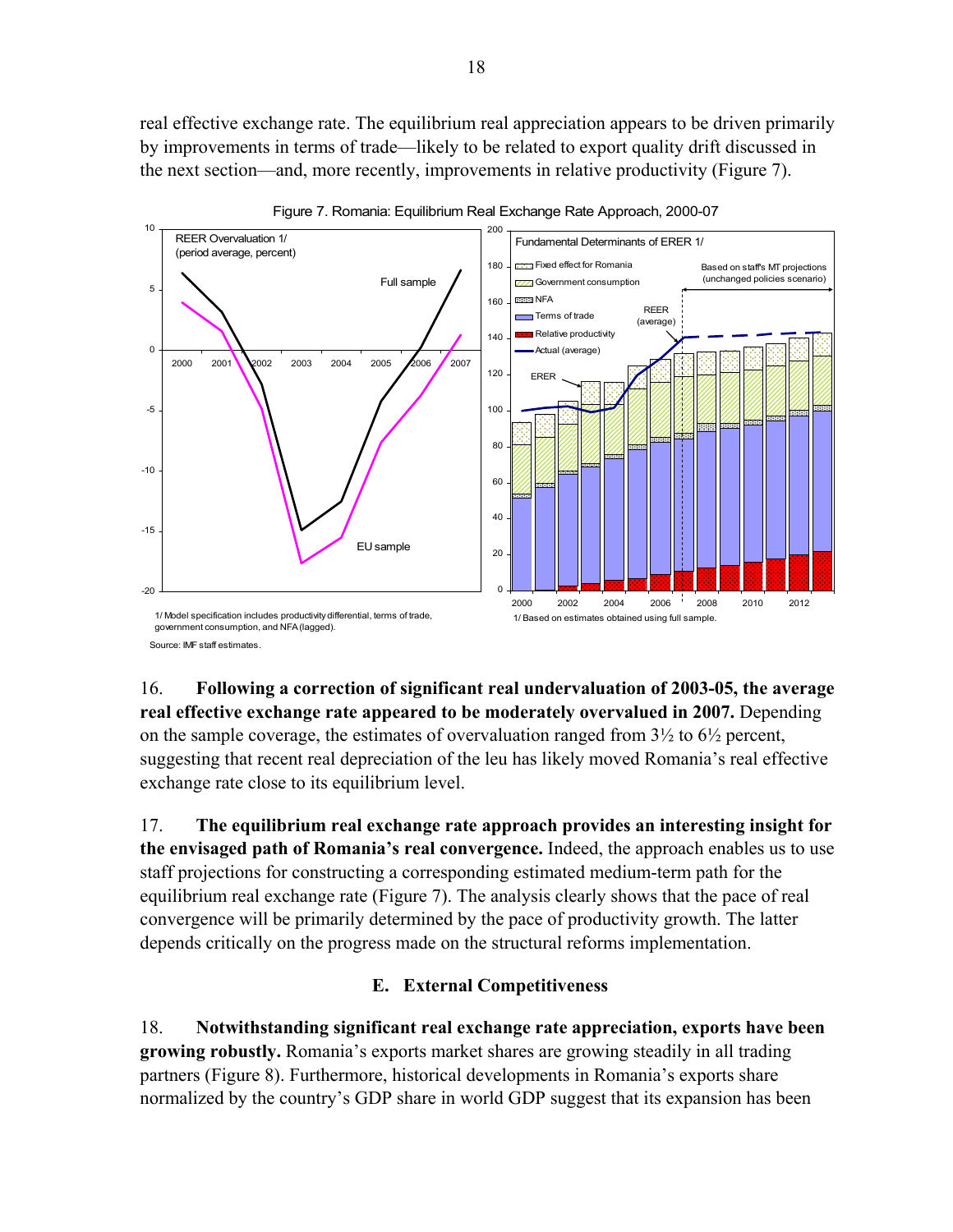

#### Figure 8. Romania: Exports Performance Indicators

Romania's exports shares have been steadily increasing in

1/ Exports to EU countries and European transition countries account for 70 percent and 26 percent of total Romania's 2006 exports, respectively.



Romania's exports are shifting towards high value added non-

...and Romania's trading relationships have been evolving in line with its production capacity.



Growth in unit values for many manufacture products have been accompanied by a reduction in product concentration.



Source: Directions of Trade Statistics, Comtrade, IMF staff calculations.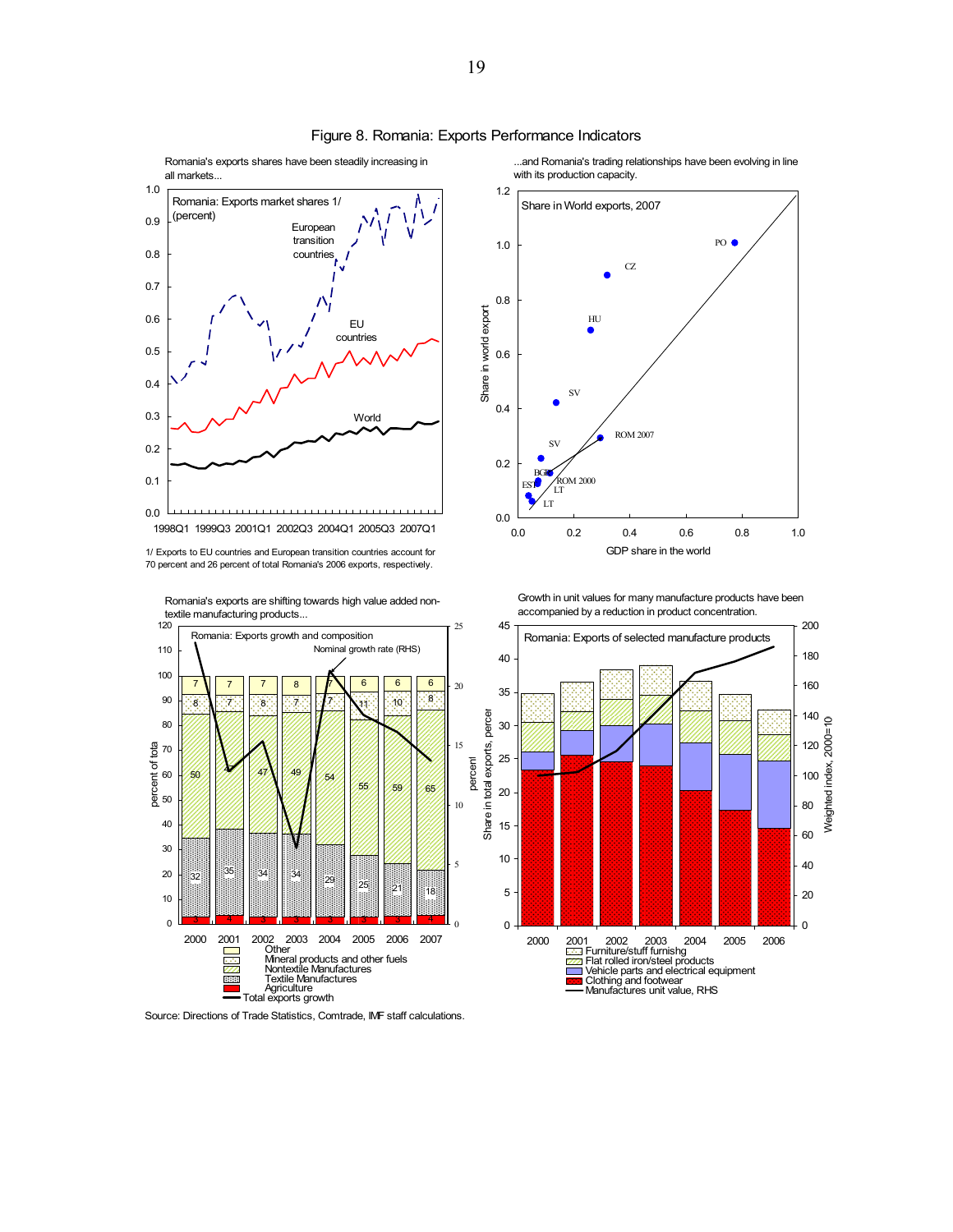evolving roughly inline with its production capacity. However, a similar metric for several other more advanced new member countries (e.g., Slovakia, Czech Republic, and Hungary) shows a considerably deeper penetration into the world market share relative to their production capacities, likely resulting from their location and status as early recipients of FDI inflows.

19. **Recent trends in technology and quality improvements, if continued, are likely to support future improvements in Romania's market shares.** At the aggregate level, Romania's exports structure has been increasingly shifting toward higher value added nontextile manufacturing goods (Figure 8). Furthermore, an analysis of unit value indices constructed based on detailed three-digit level trade data from Comtrade database—clearly shows an upward trend in unit values of primary manufacture products, likely suggesting a significant quality improvement in Romania's exports. A weighted index of selected manufactures unit values—covering about one-third of the country's total exports—has nearly doubled since 2000, a magnitude which is hardly achievable without a significant quality enhancement. Similarly, there are some initial indications that Romania's exports are becoming more diversified.

20. **Cross-country purchasing-power-parity (PPP) and euro wage-cost comparisons do not point to any significant erosion of external competitiveness.** While the PPP-based equilibrium exchange rate assessment suggests some degree of overvaluation, Romania's euro wages are still among the lowest in the EU and are broadly consistent with its PPPadjusted level of per capita income, casting doubts on the notion of a significant loss of external competitiveness (Figure 9).



Source: World Economic Outlook, AMECO, and Fund staff estimates.

#### Figure 9. PPP and Euro-Wage Comparisons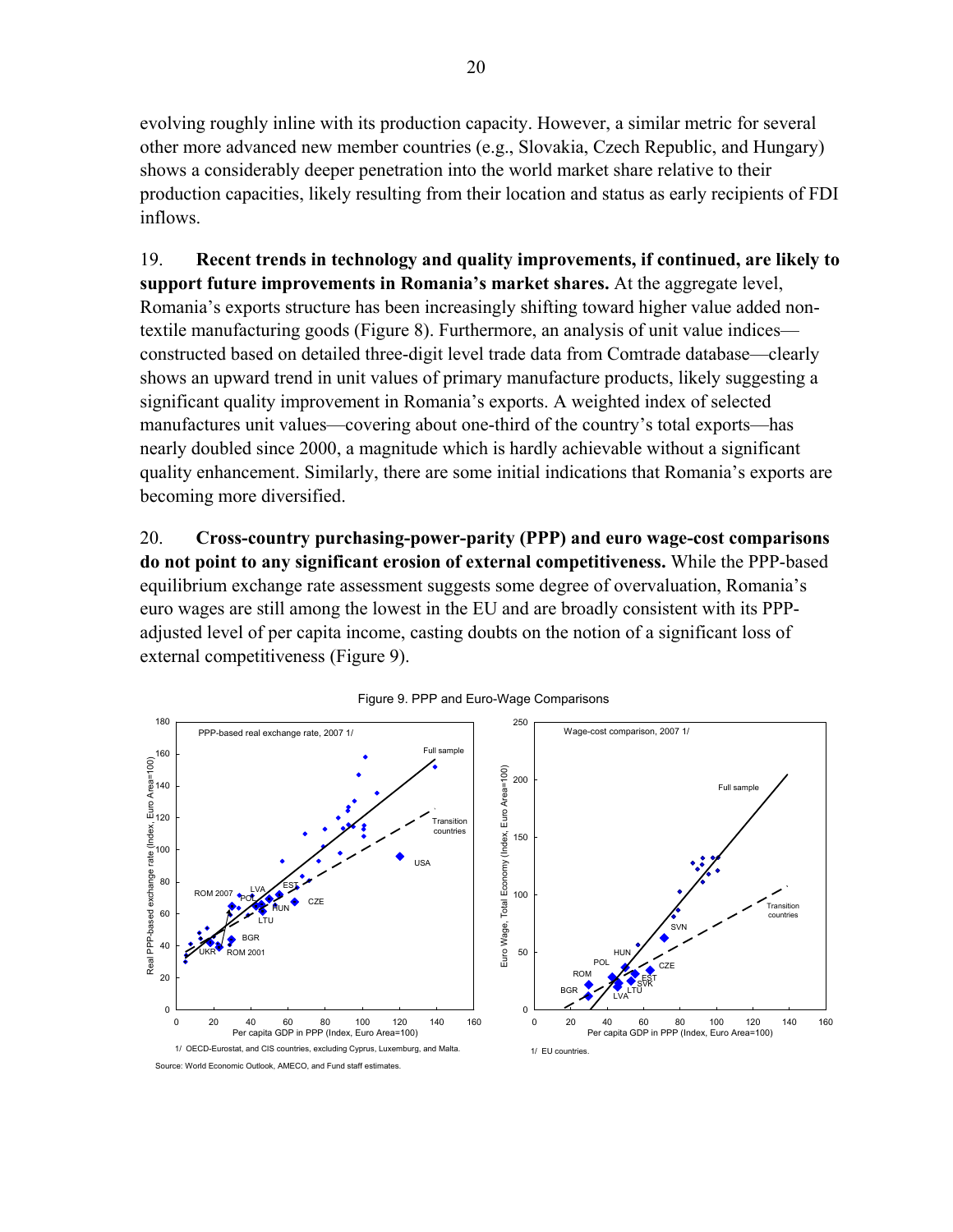21. **Foreign-investor interest in locating production in Romania remains strong, supporting the notion of economy's overall external price and cost competitiveness.** Much of recent FDI inflows have concentrated in export-oriented industries: in contrast to the Baltic emerging economies but in line with experiences of CEE-5 countries, Romania's share of FDI stocks concentrated in the tradable sector is relatively high (Figure 10). This likely reflects strong profitability of Romania's export-oriented industries and suggests that its potential for further inroads into world markets may be significant.



# Figure 10. Emerging Europe: Share of FDI in Tradables

#### **F. External Balance Sheet Analysis**

22. **Similar to other transition economies, Romania's net international investment position has deteriorated rapidly.** Romania's net position has worsened from -23 percent o GDP in 2000 to about -42 percent of GDP in 2007 (Figure 11). This rapid accumulation of foreign liabilities reflects large FDI inflows and, more recently, significant external borrowing by the private sector (Figure 12). Notwithstanding significant deterioration, net IIP remains notably stronger than in other new EU member countries and thus, by itself, does not signal high external vulnerabilities.

<sup>2/</sup> Refers to end-2006 stock.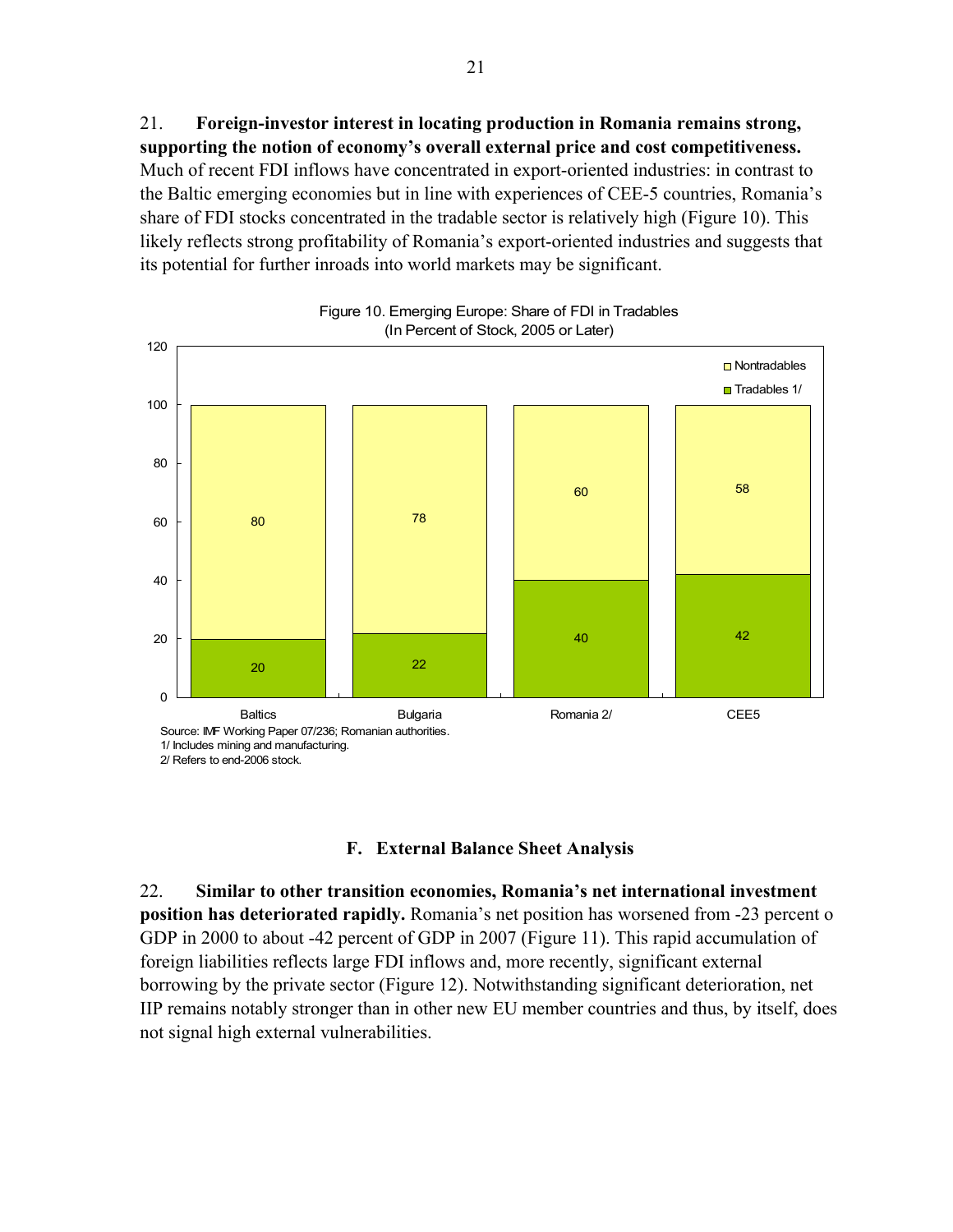

#### Figure 11. Net International Investment Position in Selected EU Countries (In Percent of GDP)

Figure 12. Romania's Balance of Payments and External Debt Dynamics, 2000-07



Widenning current account deficit has been increasingly

...and external debt maturity structure has worsened significantly, reflecting short-term borrowing by the private sector.



Source: National Bank of Romania (NBR) and IMF staff calculations.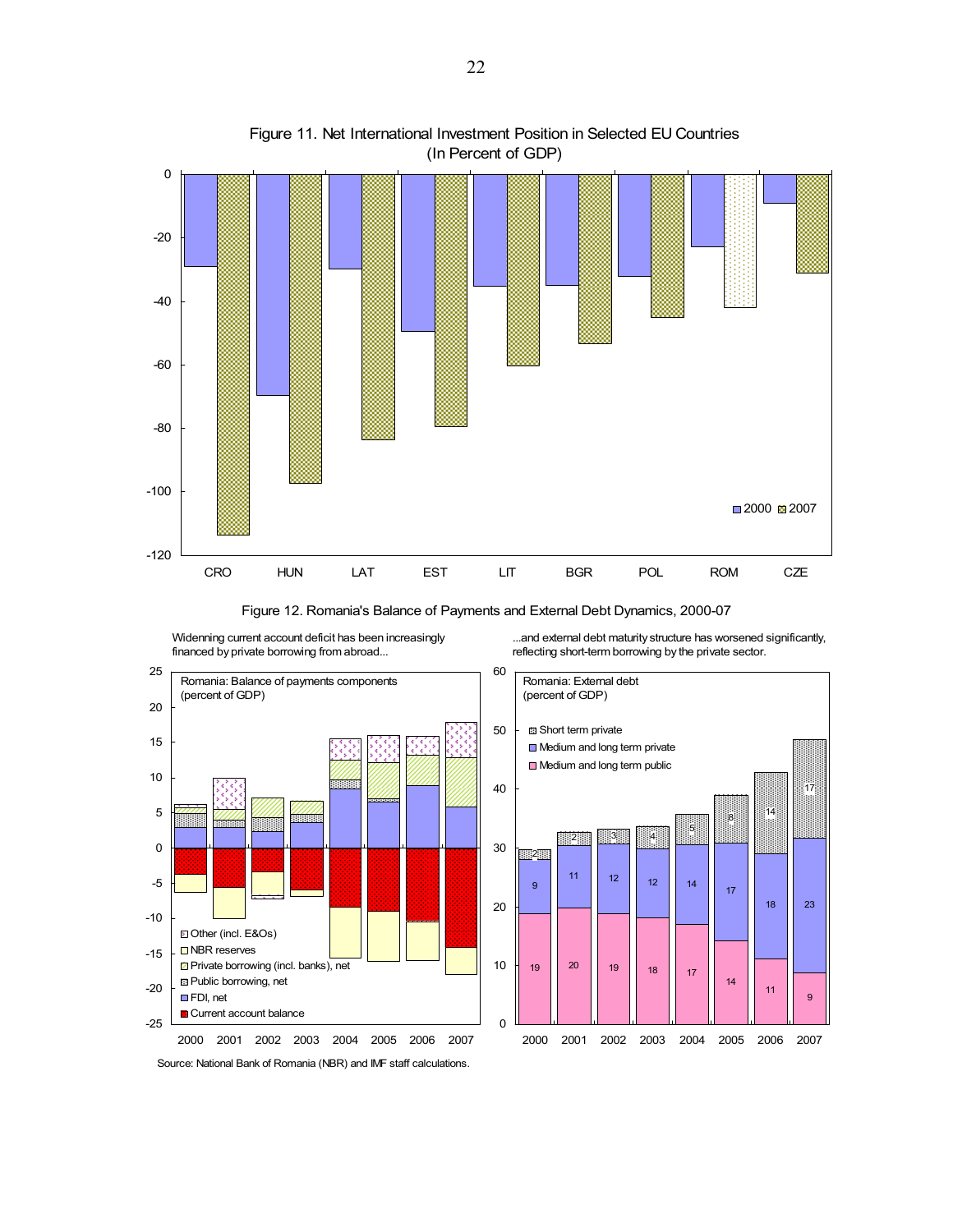23. **Notwithstanding a significant reduction of public sector's external debt overhang, total external debt has increased markedly.** Romania's external debt stock (48½ percent of GDP in 2007) remains relatively moderate when compared with some of its transition peers (Figure 13). However, the rapid pace of its accumulation and deteriorating maturity structure (short-term debt is about 34 percent of total debt in 2007) point to building up vulnerabilities. As of end-2007, NBR's reserves coverage is still adequate to cover all short-term external liabilities.



Figure 13. External Debt Stocks, 2007

24. **External balance sheet analysis points at increased external stability risks.** While size of Romania's external liabilities seems to be manageable, rapidly deteriorating maturity structure of the external balance sheet, against the background of worsening current account deficit, signals increasing rollover risks. Taking into account increased reliance of Romania's banking sector on funding credit growth by borrowing from parent institutions, external stability risks may be further aggravated by the exposure to funding risks and by vulnerability to adverse spillovers from global financial tensions.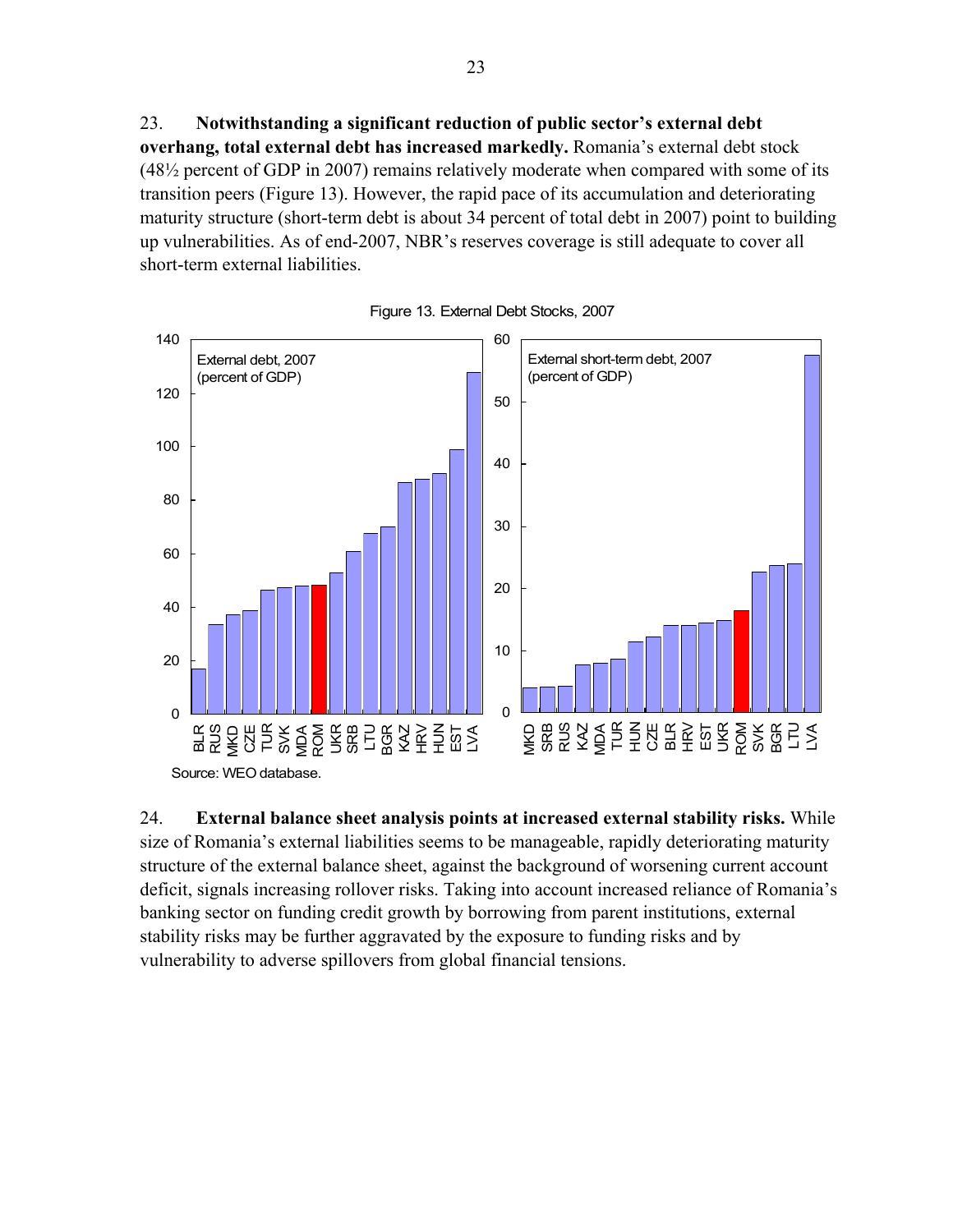# **G. Summary of External Stability Assessment**

| Approach                                                                                   | Output                                                                                                                    | <b>Judgment on External Stability</b>                                                                                                                                 |
|--------------------------------------------------------------------------------------------|---------------------------------------------------------------------------------------------------------------------------|-----------------------------------------------------------------------------------------------------------------------------------------------------------------------|
| 1. Estimate equilibrium CA<br>balance<br>Macro balance approach<br>Sustainability approach | Equilibrium CA deficit is estimated to<br>be in the range of $8\frac{1}{2}$ -10 $\frac{1}{2}$ percent<br>of GDP           | A sizable gap between equilibrium and<br>underlying CA balances indicates some<br>external stability risks. REER correction<br>could be in the range of 10-12 percent |
| Estimate underlying CA<br>balance                                                          | Underlying CA balance is estimated<br>to be about $12\frac{1}{2}$ percent of GDP                                          | relative to average 2007 level.                                                                                                                                       |
| 2. Equilibrium REER<br>estimation                                                          | REER was overvalued on average<br>by about $3\frac{1}{2}$ -6 $\frac{1}{2}$ percent in 2007.                               | Present leu level is likely to be close to its<br>equilibrium level.                                                                                                  |
| 3. External competitiveness<br>crosschecks                                                 | Exports market shares continued to<br>grow. Profitability remains intact.<br>Foreign-investor interest remains<br>strong. | External competitiveness appears to be<br>intact.                                                                                                                     |
| 4. External balance sheet<br>analysis                                                      | Size of external liabilities is<br>manageable. Maturity structure has<br>deteriorated.                                    | External balance sheet structure points at<br>increased rollover risks.                                                                                               |

Romania's external stability assessment: the four-pronged approach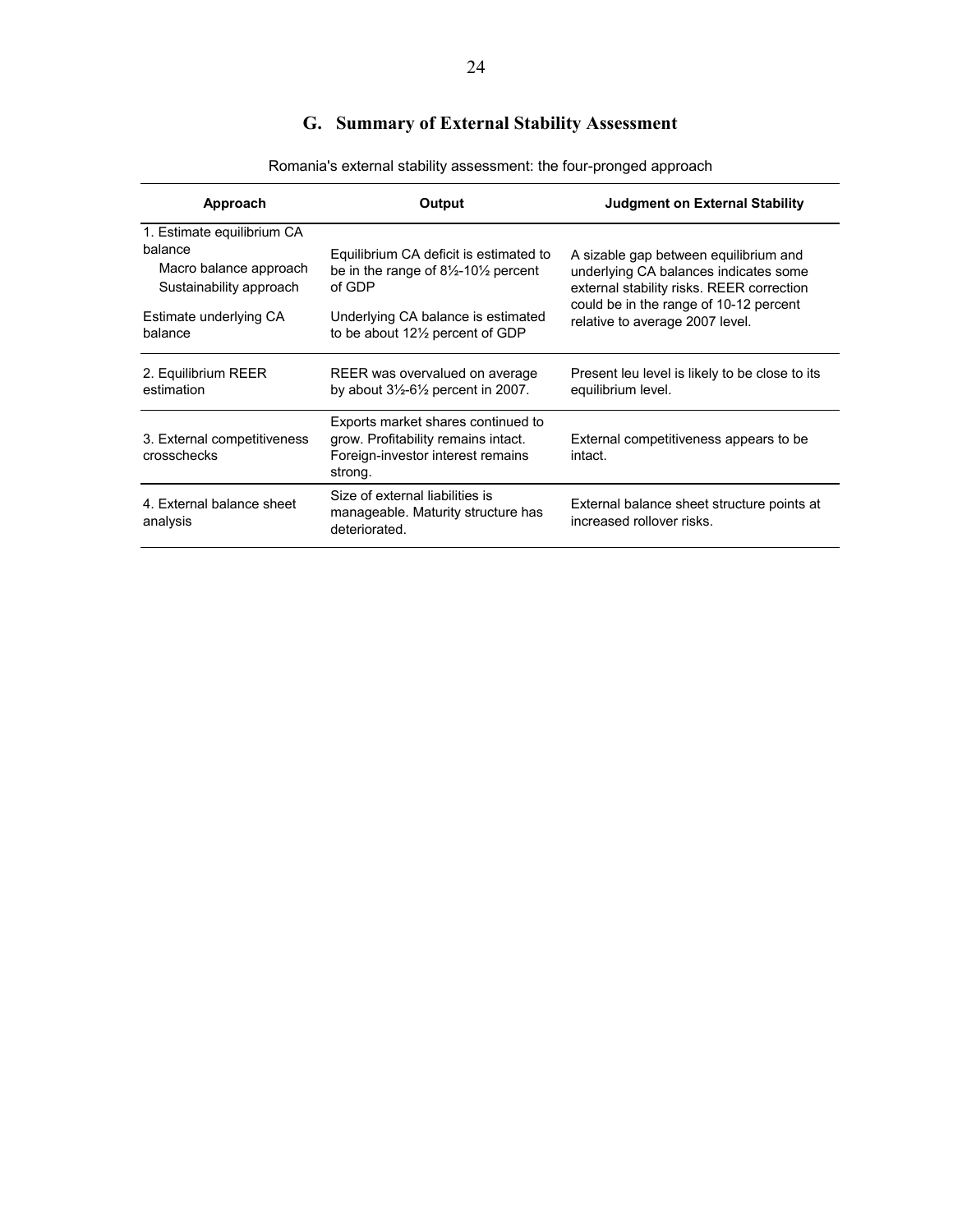#### **REFERENCES**

Grafe, Clemens and Charles Wyplosz, 1997, "The Real Exchange Rate in Transition Economies," CEPR Discussion Papers 1773, C.E.P.R. Discussion Papers.

International Monetary Fund, 2006, "Methodology for CGER Exchange Rate Assessments," Washington, DC: Report No. 06/283.

International Monetary Fund, 2007, "Review of the 1977 Decision, Proposal for a New Decision, Companion Paper," Washington, DC: Report No. SM/07/184 (May). http://www.imf.org/external/np/pp/2007/eng/nd.pdf

Lipschitz, Leslie and Donogh McDonald, 1992, "Real Exchange Rate and Competitiveness: A Clarification of Concepts, and Some Measurements for Europe," Empirica—Austrian Economic Papers, Vol. 19, No. 1.

Rahman, Jesmin, 2008, "Current Account Developments in New Member States of the European Union: Equilibrium, Excess, and EU-Phoria," IMF Working Paper 08/92.

Sorsa, Pritta, Bas Bakker, Christoph Duenwald, Andrea Maechler, and Andrew Tiffin, 2007, "Vulnerabilities in Emerging Southeastern Europe—How Much Cause for Concern?," IMF Working Paper 07/236.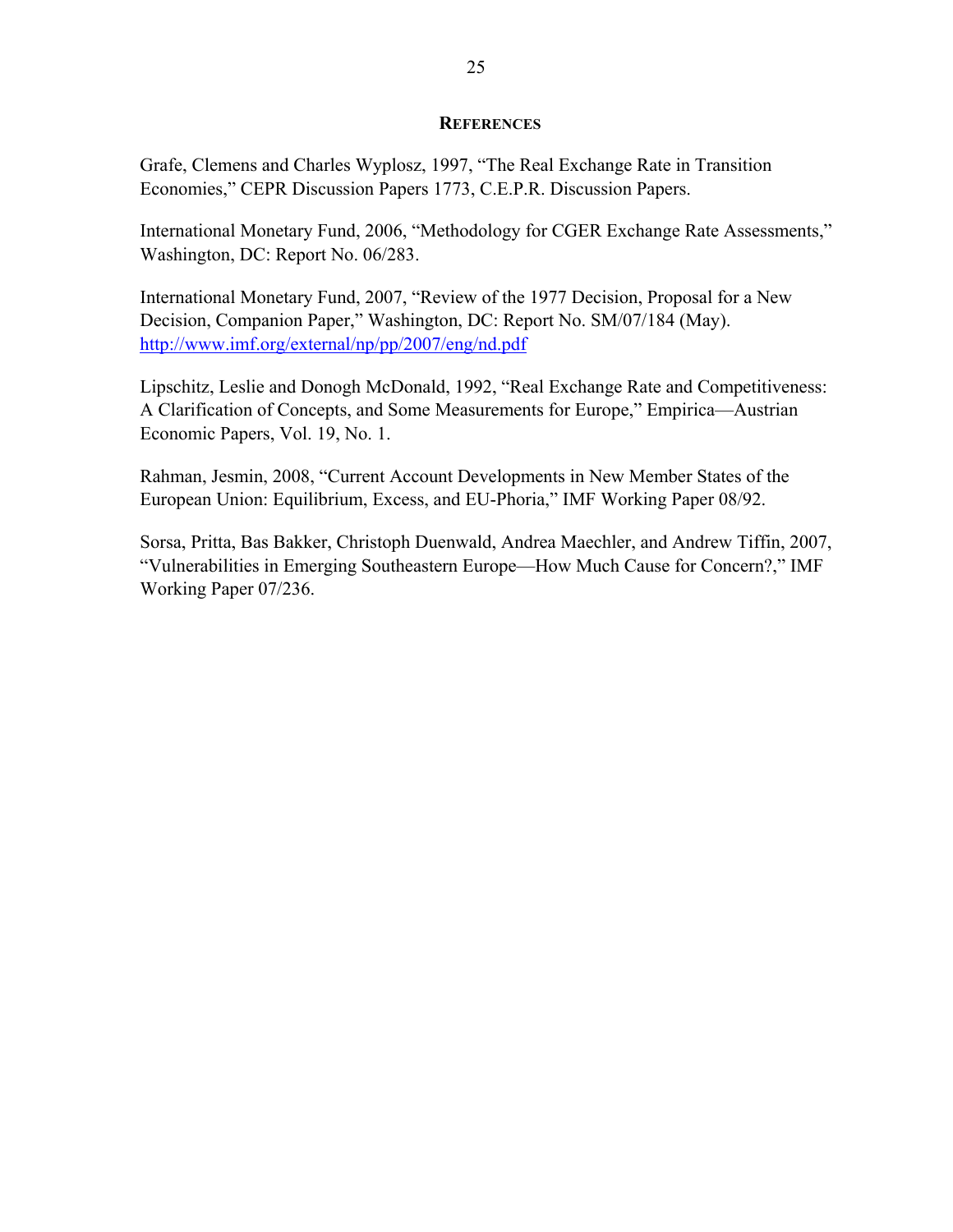#### **Core Questions and Findings**

- **What were the main drivers of the recent surge in Romania's real wage growth ahead of labor productivity growth?** A cross-country analysis of wagesetting behavior in new EU member countries (NMS) points to four main factors accounting for growing real unit labor cost in Romania: (i) real wage catch-up from the period before 2005, when real wages lagged significantly behind productivity growth; (ii) a tightening of labor market conditions, owing to strong labor demand, but also exacerbated by large-scale emigration; (iii) loose public sector wage policies, which have added to private-sector wage pressures via demonstration effects; and (iv) rigidities in the labor market.
- **What other factors seem empirically important for wage setting behavior in Romania and other NMS?** First, the estimates suggest that terms of trade shocks do not feed through to real wages. Second, there is no evidence of a direct wage catch-up effect arising from NMS countries' lower wages relative to the euro area.
- **Is there a risk of a wage-price spiral?** Parallel panel estimates of a price-setting equation suggest strong and significant wage pass-through to inflation. If real labor costs in Romania continue to outpace productivity growth, they are likely to increasingly feed through to inflation, in turn generating pressure for further wage increases.
- **What do these findings imply for Romania's macroeconomic policies and labor market reforms?** First, the monetary policy stance needs to be sufficiently tight to moderate inflation pressures, but monetary policy will need to be also supported by a tighter fiscal stance. Second, public sector wage and employment policies should avoid aggravating private sector labor shortages. And third, reforms that raise labor force participation, particularly in rural areas, and facilitate more efficient matching of labor supply and demand should also help reduce wage pressures, although beneficial effects from such reforms will take time to materialize.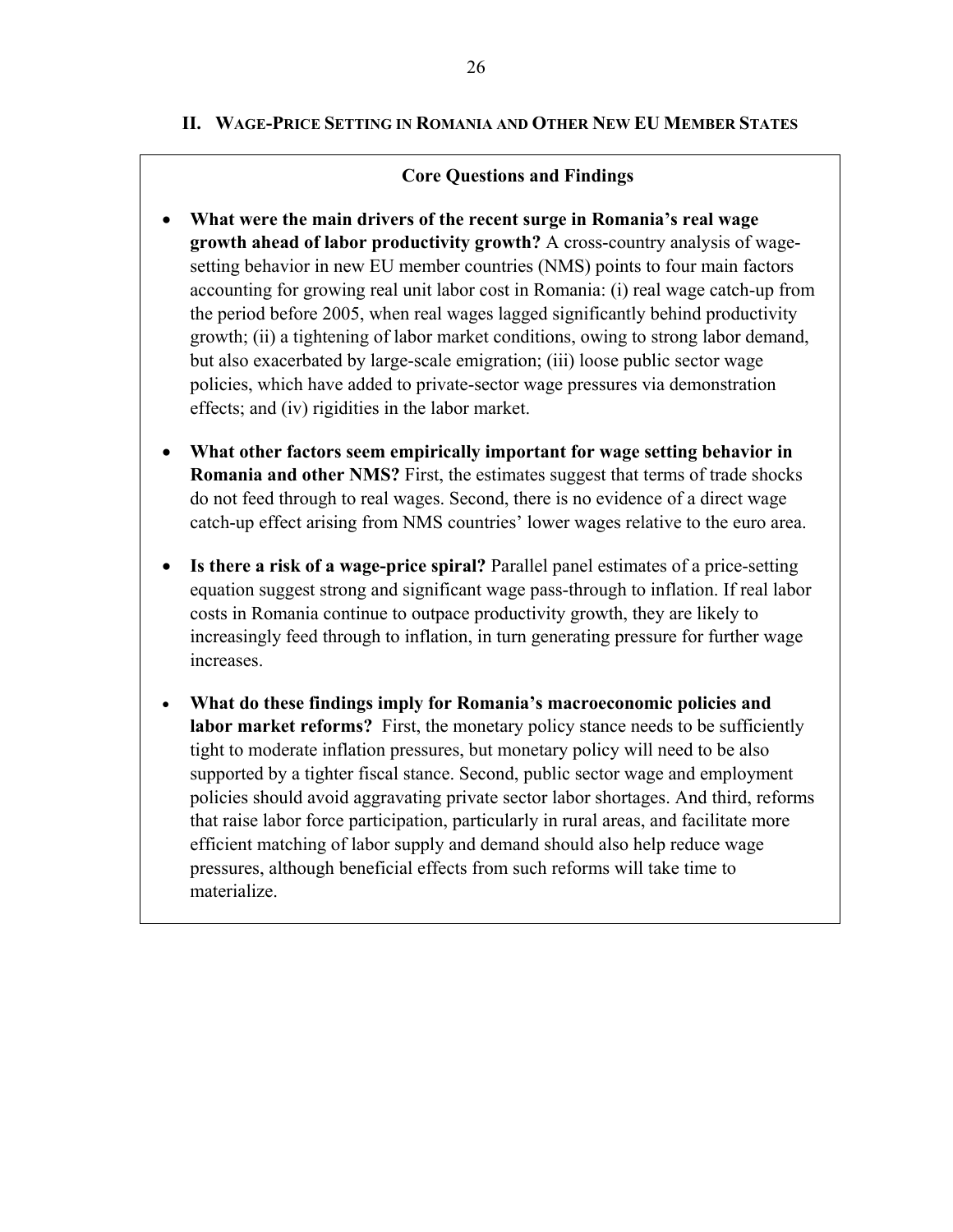#### **A. Background**

**Conventional wage-price setting models suggest a tight link between real wages and labor productivity.** Although changes in other fundamentals may loosen this link in the short run, anchoring real wages to labor productivity is necessary in the long run to limit cost-push inflation and to promote macroeconomic stability.

**Recent Romanian data indicate high increases in real wages, not matched by comparable productivity gains.** Since late 2005, real wages in Romania have been increasing at an accelerating pace. In particular, the service sector, public and private, has experienced high wage growth, although productivity growth has mostly remained flat.

**Both the government and the National Bank of Romania (NBR) have highlighted the importance of a responsible and stabilizing wage policy for macroeconomic stability in the country current juncture.** The government's Convergence Program notes that a rapid wage growth could undermine the sustainability of the short-run disinflation process. At the same time, the May 2008 Inflation Report by the NBR identifies continued wage rises in excess of productivity gains as one of the major inflation risks which, should they materialize, could cause inflation to exceed the NBR's target range in 2009.

**The aim of this chapter is to test the link between real wages and productivity in NMS and to examine it in the context of recent developments in Romania's labor market.**  Section B and C set up the theoretical wage and price setting relations for the analysis. Section D introduces stylized facts on recent wage setting behavior in NMS. Section E presents the empirical model and hypotheses to be tested in the following Section F and G. The chapter makes use of panel data analysis. However, the econometric investigation is complemented by other qualitative evidence, given data constraints.

#### **B. Wage–Price Setting Relations**

**On the demand side of the economy, firms' labor demand is determined by a pricesetting equation.** Under the assumption of a Cobb-Douglas production function, prices are set by applying a markup μ over unit labor cost. In logarithms:

(1) 
$$
p = ulc + \mu = [w - (y - n)] + \mu
$$

where the markup – resulting from imperfect competition in the goods market and/or labor market imperfections – can be also defined as the ratio of the marginal product of labor, (yn), to the real wage, (w-p).

**The supply side of the economy specifies the wage setting equation, which links real wages to labor productivity and unemployment.** As the equilibrium wage is the result of bargaining between firms and workers, an analysis of real wages cannot disregard the labor supply side of the economy. In absence of frictions and imperfections in the labor market,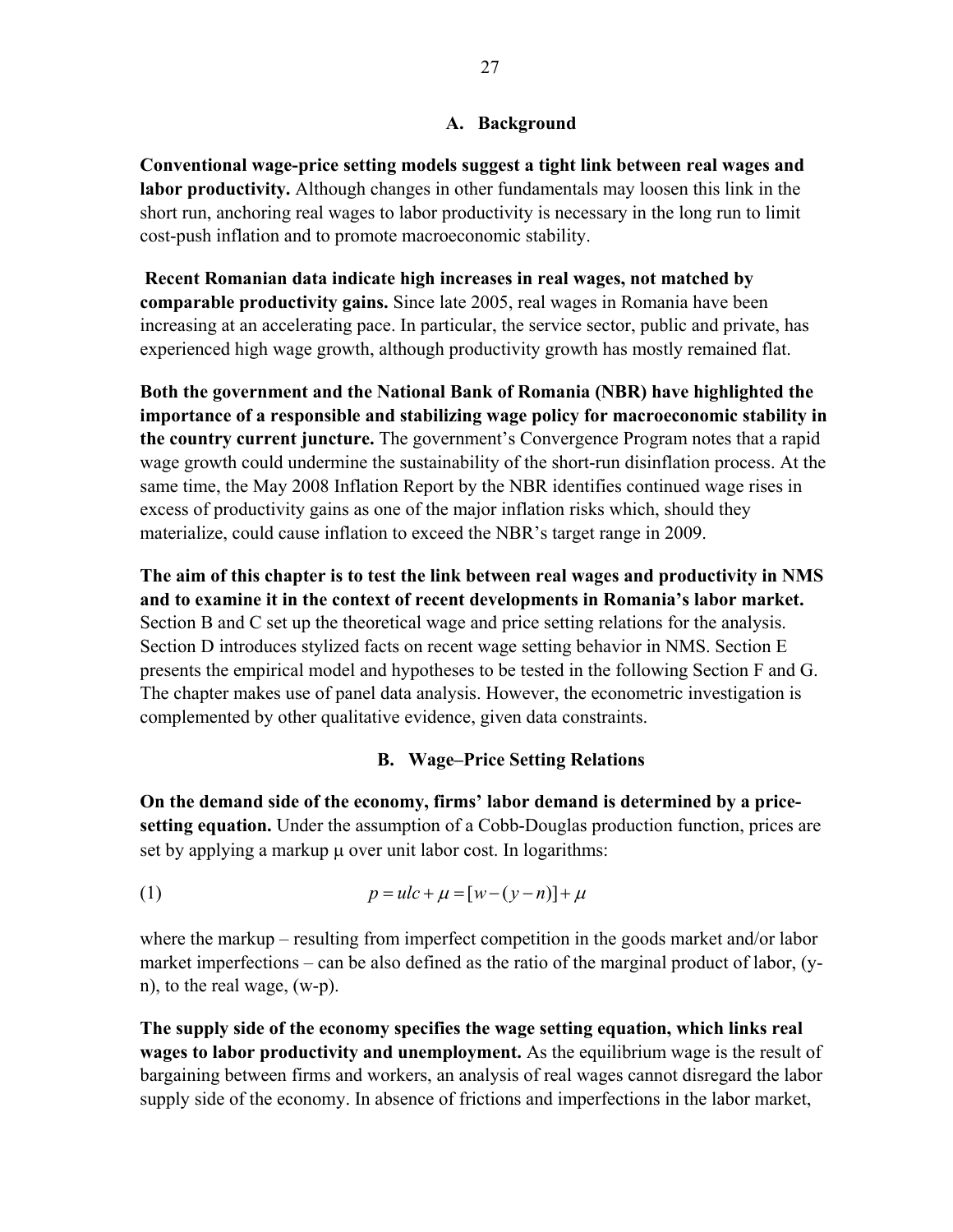workers' desired wage level depends on labor productivity, the unemployment rate, u, and other factors, z. Abstracting from expectations, the wage-setting equation can thus be represented as follows:

$$
(2) \qquad \qquad w - p = -\beta u + (y - n) + z
$$

The variable z in the wage setting equation includes a range of "wage-push" factors: unemployment benefits, minimum wages, restrictions on firing or hiring, the degree of unionization, the tax wedge (both in terms of earnings and payroll taxes) as well as skills mismatch and information problems. By creating a disconnect between wages and effective total compensation, these factors affect in turn the firms' unit labor costs and wage setting behavior.

#### **C. Additional Considerations for Wage-Price Setting**

#### **Data Issues**

1

**One of the main obstacles in the analysis of transition economies is the limited availability and poor quality of labor market data.** Due to the poor statistical quality of early series for transition economies, the sample period for the empirical analysis is restricted to 2001-07, and, to maximize series comparability, uses Eurostat as main data source<sup>8</sup>. The limited time span is enhanced by the use of panel data from 9 New Member States<sup>9</sup>; for comparison, estimates are also presented for the other EU countries (EU18).

**Furthermore, accurate definition and construction of the labor market indicators is essential for a correct interpretation of the data.** In particular, in the analysis of real wages and productivity data, the selection of alternative price deflators or employment series can produce widely different results.

**The choice of the GDP deflator as price deflator for real wages and productivity allows consistency in the data<sup>10</sup>**. Productivity is defined here as real GDP per person employed. Therefore, the GDP deflator is the correct price to be used in the construction of real wages. Given that the GDP deflator growth tends to be higher than the private consumption one during the sample period for most NMS, and especially Romania<sup>11</sup> (Figure 1), the use of the

 $8$  The only exception is represented by the unemployment rate series from the World Economic Outlook database (WEO) and the wage flexibility index from the World Bank's Doing Business indicators.

 $9<sup>9</sup>$  In the text below, we refer to the following regional groups among NMS: CEE4, including Czech Republic, Hungary, Poland and Slovak Republic; and the Baltic countries, including Estonia, Latvia and Lithuania.

<sup>&</sup>lt;sup>10</sup> See Bosworth et al. (1994) and Feldstein (2008) for a further discussion of price and wage measuring issues.

 $<sup>11</sup>$  Assuming that domestic demand and private consumption deflators grow at the same rate, this result implies</sup> an increase in terms of trade - that is an increase in the relative price of exports with respect to imports, which is (continued)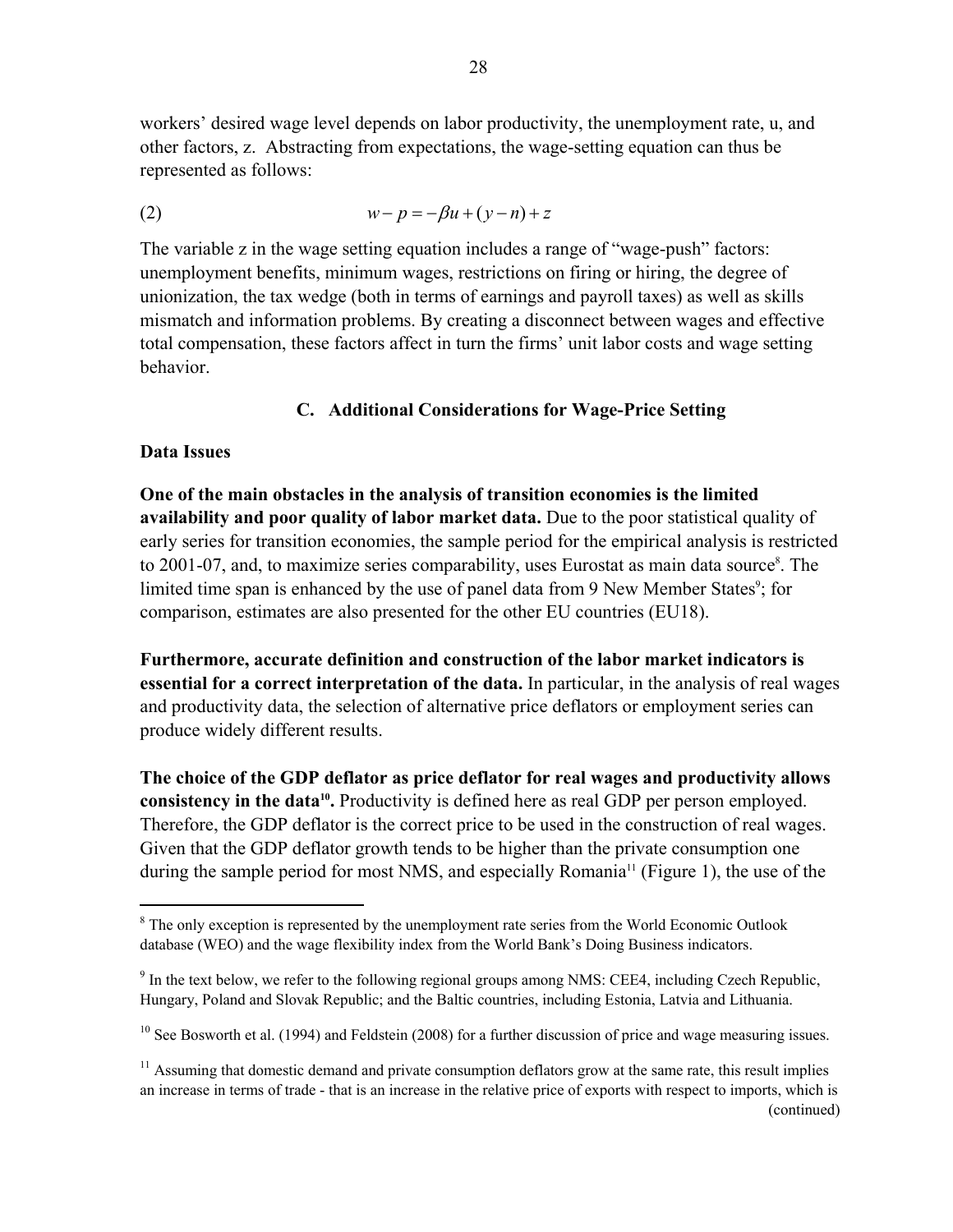consumption deflator would bias real wage growth upward with respect to productivity growth.

**Nevertheless, workers bargaining decision are based on the purchasing power deriving from their real wage.**  Therefore, in the wage setting equation the nominal wage should be rather deflated by the private consumption deflator. However, the impact of productivity on real wages would need to be corrected by the difference between GDP and consumption deflator. A useful way to rewrite the wage setting equation is therefore as follows:

 $\overline{a}$ 



(2)' 
$$
w - pc = -\beta u + (y - n) + \theta (p - pc) + z,
$$

where real wages depend on the difference between growth in the GDP deflator (p) and the private consumption deflator (pc). For  $\theta$  equal to one, equation (2)' is equal to the baseline wage setting equation and implies no pass through from a terms-of-trade shock to real wages.

**Similar considerations apply to the selection of employment statistics.** The use of payroll statistics or narrower estimates of employment rather than more comprehensive labor survey data could lead to underestimate the number of employees in the economy and therefore bias upwards productivity estimates.

**Finally, the role of the informal economy cannot be disregarded.** The increasing deshadowing of the gray economy in recent years is likely to lead to higher figures for employment and wages, although this is merely the result of broader reporting rather than changes in fundamentals.

#### **Different Wage Setting Behavior in the Private and Public Sector**

**The relation between real wages and labor productivity suggested by the wage and price setting relations refers to the private sector, and mainly industry.** In equilibrium, these relations suggest that deviations of real wages from productivity would be determined

consistent with the increase of the technology and human capital content of transition countries' exports during the convergence process.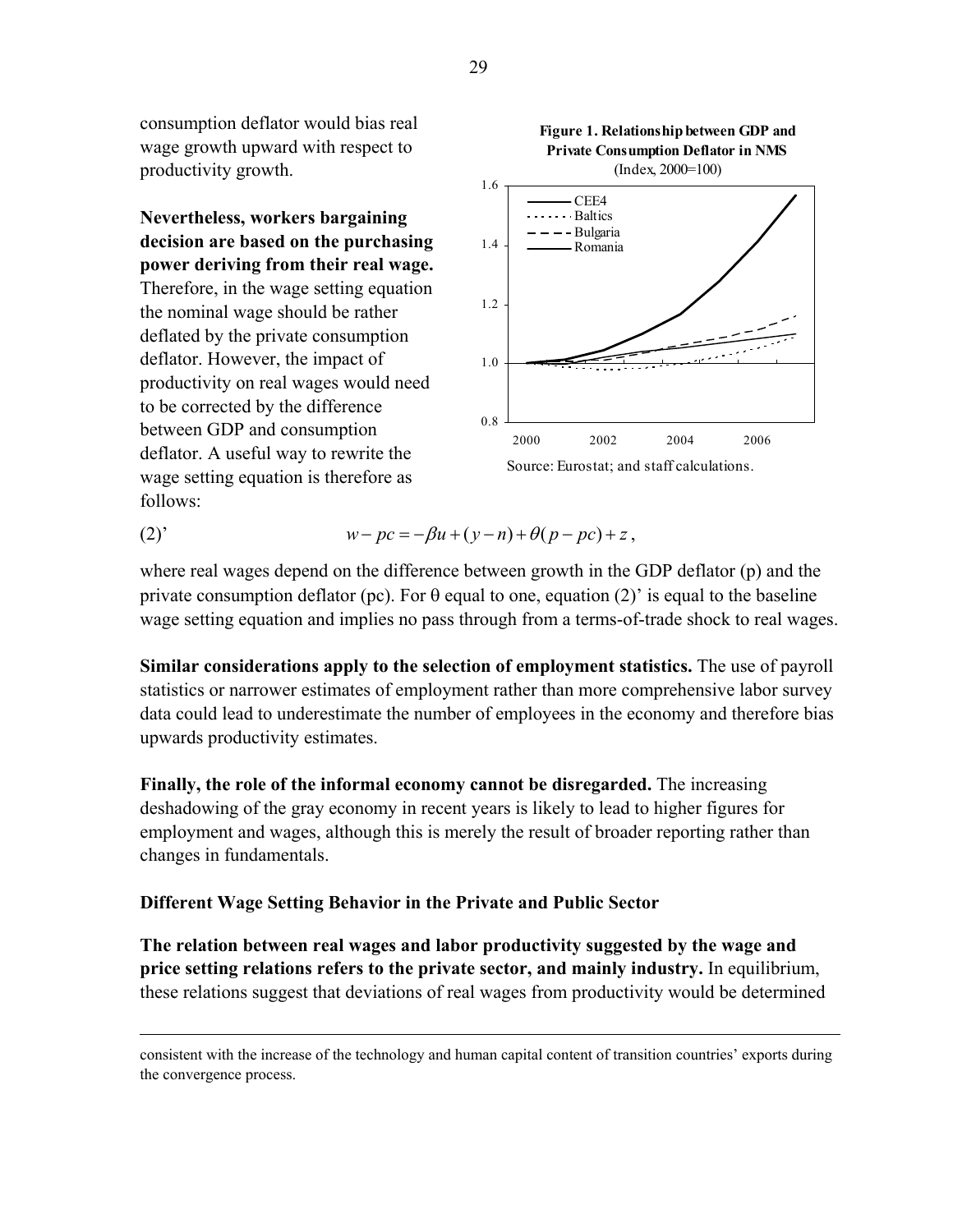by the rate of unemployment, the degree of competition in the economy and a range of wagepush factors.

**Wage determination in the public sector may diverge from the wage setting behavior identified for the private sector and even have a 'wage-push' effect on the entire economy.** Shifts in public sector labor demand and a loose wage policy may have a demonstration effect on the private sector<sup>12</sup>. Furthermore, in some countries collective bargaining at the national level may set by law the minimum conditions for all of the economy, therefore generating a wage-push effect originating from the public sector.

# **Catch-up Process to Euro-Area Average Wages and Prices**

**Finally, wage setting behavior in transition economies may be affected by these countries' convergence process.** Real convergence toward comparable purchasing power could represent a further wage-push factor in most NMS starting from very low initial levels. Furthermore, increasing labor mobility across the European Union and the growing weight of remittances from abroad in households' income could trigger an even faster nominal convergence in wages and prices.

# **D. Stylized Facts on Wage Setting Behavior in NMS**

A first analysis of labor market data in NMS suggests that real wage growth<sup>13</sup> has been **high in most NMS but notably in Romania in the last years.** While for the CEE-4 group, which is ahead in the convergence process, real wage growth has been relatively stable and on average well below 5 percent, real wages have accelerated in the other NMS (Figure 2). However, while as from 2005 the trend seems to have moderated for the Baltics and Bulgaria, real wage growth in Romania remained high.

**Productivity growth**<sup>14</sup> **has been persistently high in NMS, especially in the Baltic countries.** The Baltics stand out from the NMS for the sustained productivity gains in recent years, averaging 7 percent. The other NMS show productivity growth around 4 percent in the last three years, although gradually increasing over time (Figure 2).

 $\overline{a}$ 

 $12$  See Christou (2007).

 $13$  For the cross-country sample, the real wage is defined as the nominal wage deflated by the GDP-deflator. According to the Eurostat definition, the nominal wage is the remuneration in cash paid by the employer during the reference year, before tax deductions and social security contributions payable by wage-earners and retained by the employer. All bonuses, whether or not regularly paid, are included. Severance payments as well as payments in kind are instead excluded.

 $14$  Labor productivity is defined as gross domestic product at 1995 market prices per person employed, according to Eurostat definition.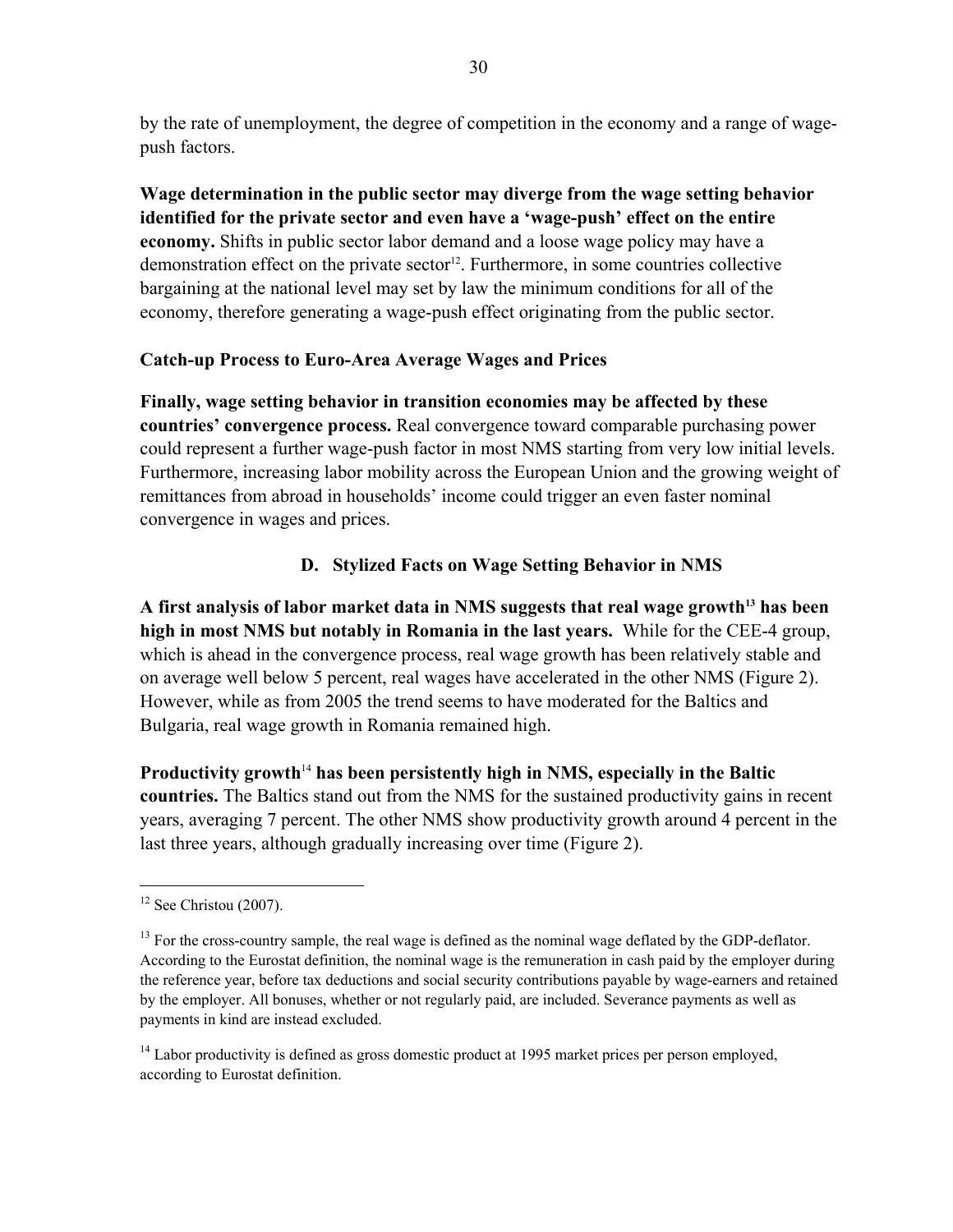

**Figure 2. Real Wage and Productivity Growth in NMS**

**Real unit labor costs – measuring the difference between real wage and productivity growth – have currently been decreasing in all NMS with the exception of Romania.**  While the increase of wages above productivity has been corrected in most countries, since 2005 wage growth in Romania has been higher than productivity (Figure 3).



**Figure 3. Developments in Real Unit Labor Cost in NMS**

Sources: Eurostat; and staff calculations.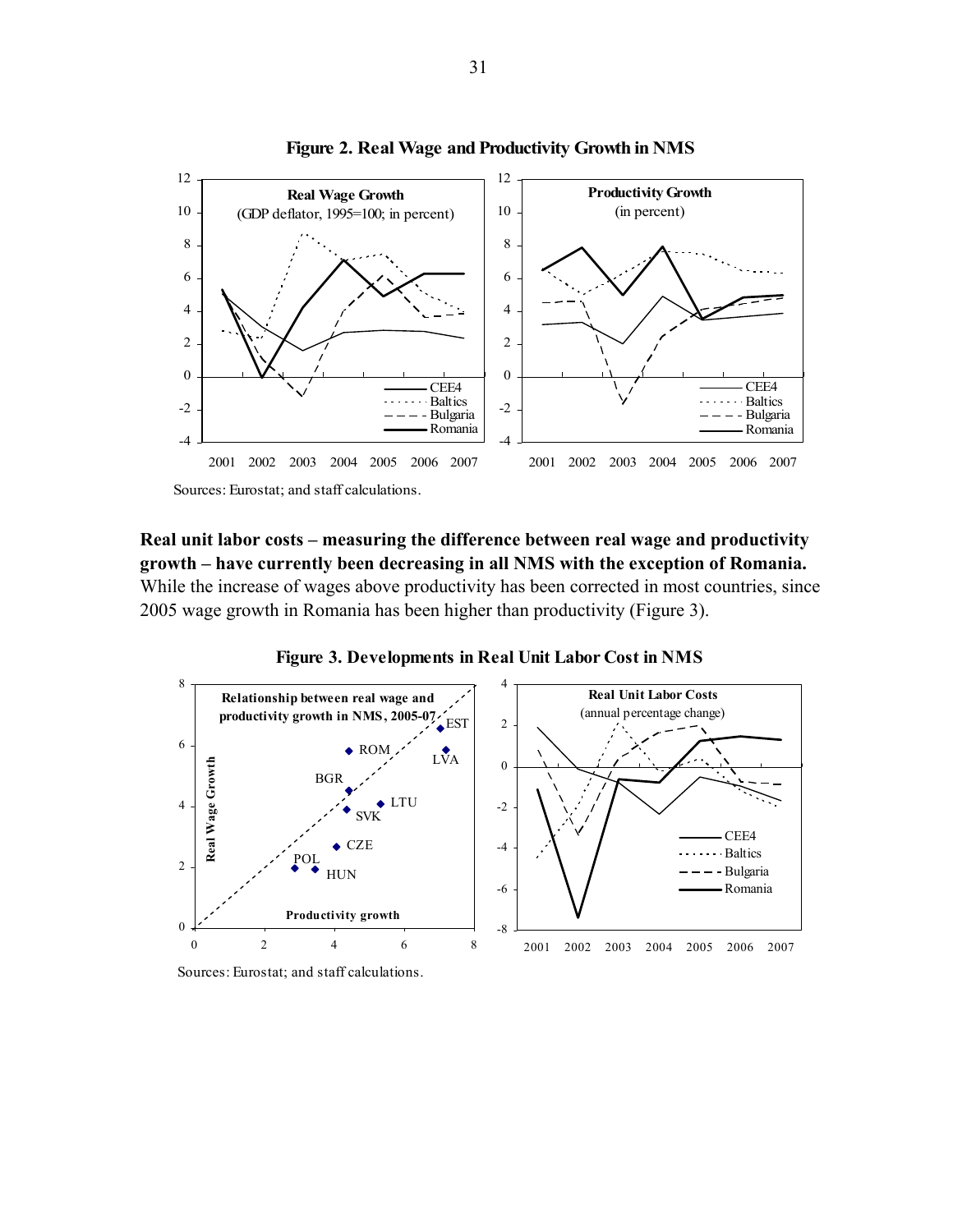

**Figure 4. Wage and Prices Developments among NMS**

Sources: Eurostat; and staff calculations.

**Recent wage setting behavior in most NMS might reflect catch up from extremely low wage levels relative to peer countries.** As presented in Figure 4, euro wages in all NMS have been increasing, but with still wide differences across countries. While wages in

Romania have been rapidly catching up, the pace in other countries has been much slower even when starting from lower levels as in the case of Bulgaria. The same pattern is identifiable in NMS price adjustments: Romania's price levels have increased very rapidly, notably in 2004-05, compared to the much smoother adjustment of the other NMS. The high inflows of remittances from workers abroad – proxied in Figure 5 by private transfers and accounting for almost 5 percent of GDP in Romania – may explain part of this price and wage adjustment given its impact on households' disposable income and thus their reservation wage.

 **Figure 5. Private Transfers in NMS**



Sources: WEO; and staff estimates.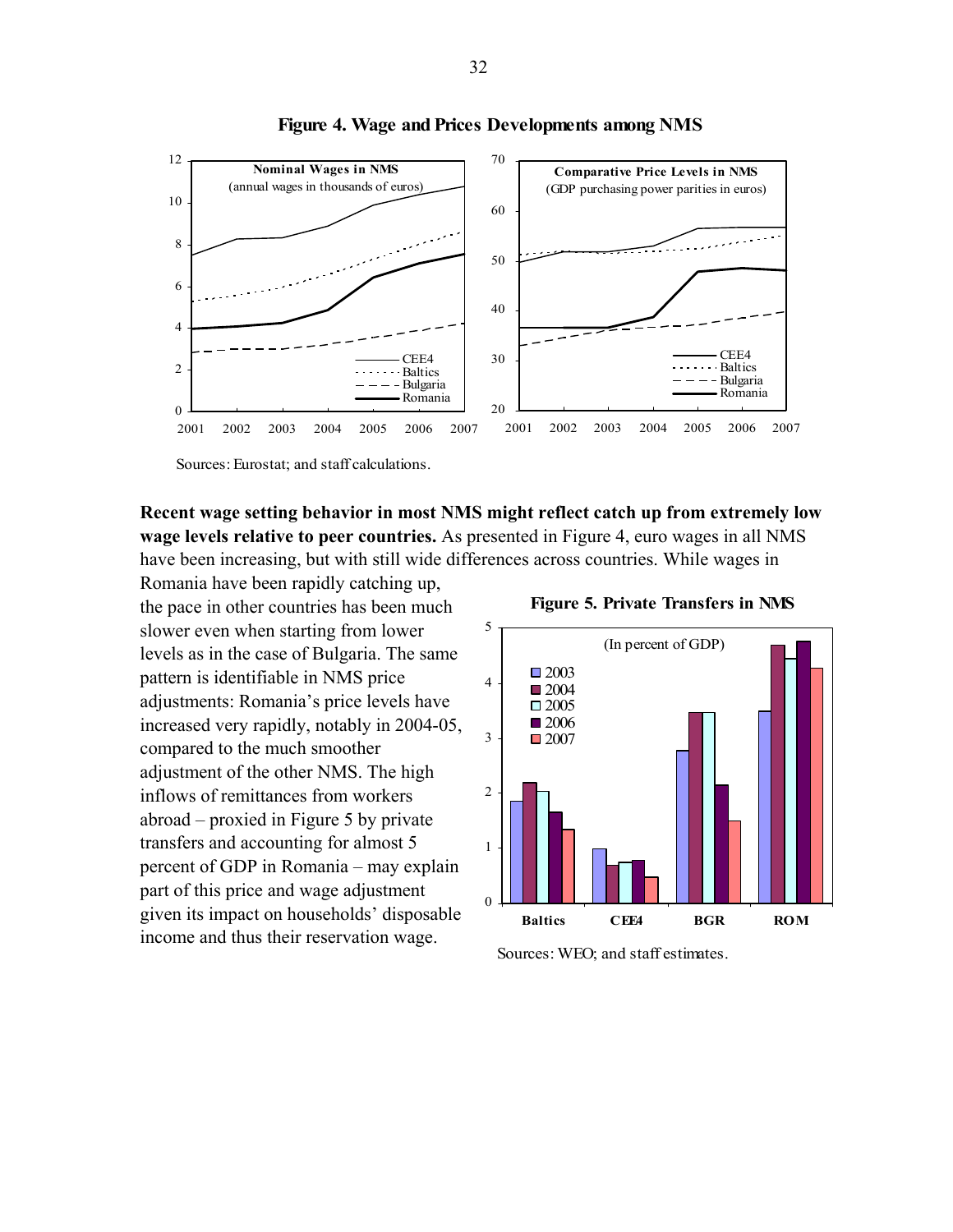

#### **Figure 6. Labor Force Developments in NMS**

**Unemployment rates have dropped to single digits in most NMS.** Unemployment rates have decreased rapidly in most NMS over the last three years (Figure 6). Large-scale migrations and robust labor demand are at the root of tight labor markets in most cases. As highlighted by the stylized wage-setting equation, the level of the unemployment rate affects directly wage setting behavior and may therefore explain part of the differences in real wage growth across countries.

**The decrease in unemployment has been matched by a change in the production structure, with increased needs for skilled workers.** As shown in Figure 7, firms in all NMS have excess demand for qualified workers<sup>15</sup>, notably in Bulgaria and the Baltics. Romania's shortage of skilled workers, instead, although significant, is still way below the NMS average. At the same time, with the exception of the Baltics, inactivity rates in NMS are also very high and well above the euro area average (Figure 6). Bulgaria and Romania stand out with the highest rates: however, the

 $\overline{a}$ 

 **Figure 7. Excess Demand of Workers with Tertiary Education**



Sources: Eurostat; and staff estimates.

<sup>&</sup>lt;sup>15</sup> "Excess demand" for skilled workers is defined as the difference between the percentage share of workers with tertiary education in unemployment and that one of workers in employment, considering only workers between 15 and 64 years old (see World Bank, 2007).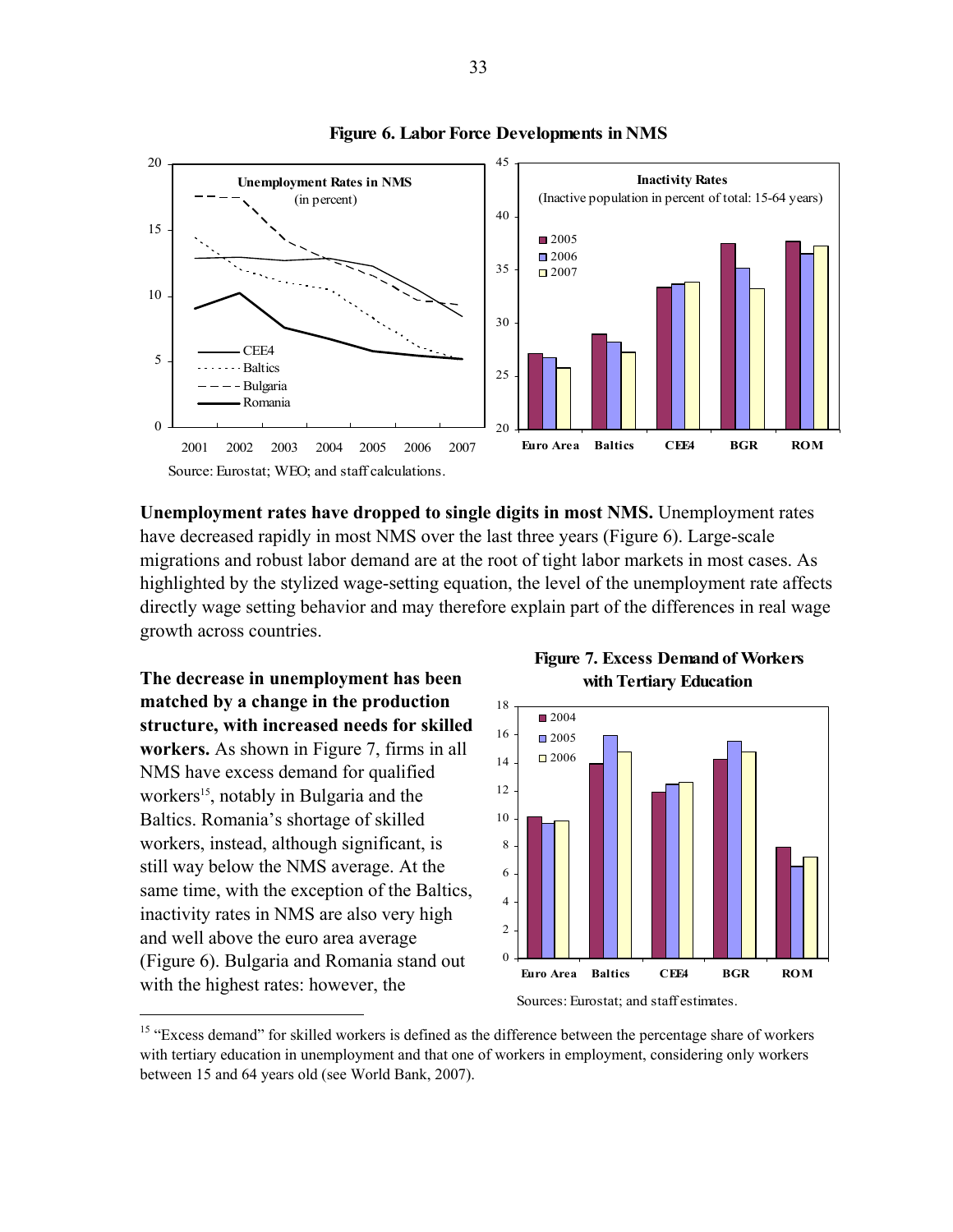participation rate has been improving in Bulgaria in recent years, while it has remained quite persistently high in Romania.



**Figure 8. Nominal Unit Labor Costs and Consumer Price Inflation in NMS**

**As regards price setting behavior in NMS, stylized facts suggests that ULC and consumer price inflation have followed similar paths over the last years.** In all NMS, but even more remarkably along Romania's disinflationary path, reductions in ULC have been in general matched by lower inflation (Figure 8).

**Finally, competition levels have improved in all NMS, although from very low starting levels in Bulgaria and Romania (Figure 9).** As described in Section B, the degree of competition in the goods market affects the price setting behavior of firms and as a result their ability to accommodate nominal wage pressures via price increases. Enhanced competition, by reducing firms' markup, is expected to strenghten the relation between real wages and labor productivity.



Sources: EBRD; and staff estimates.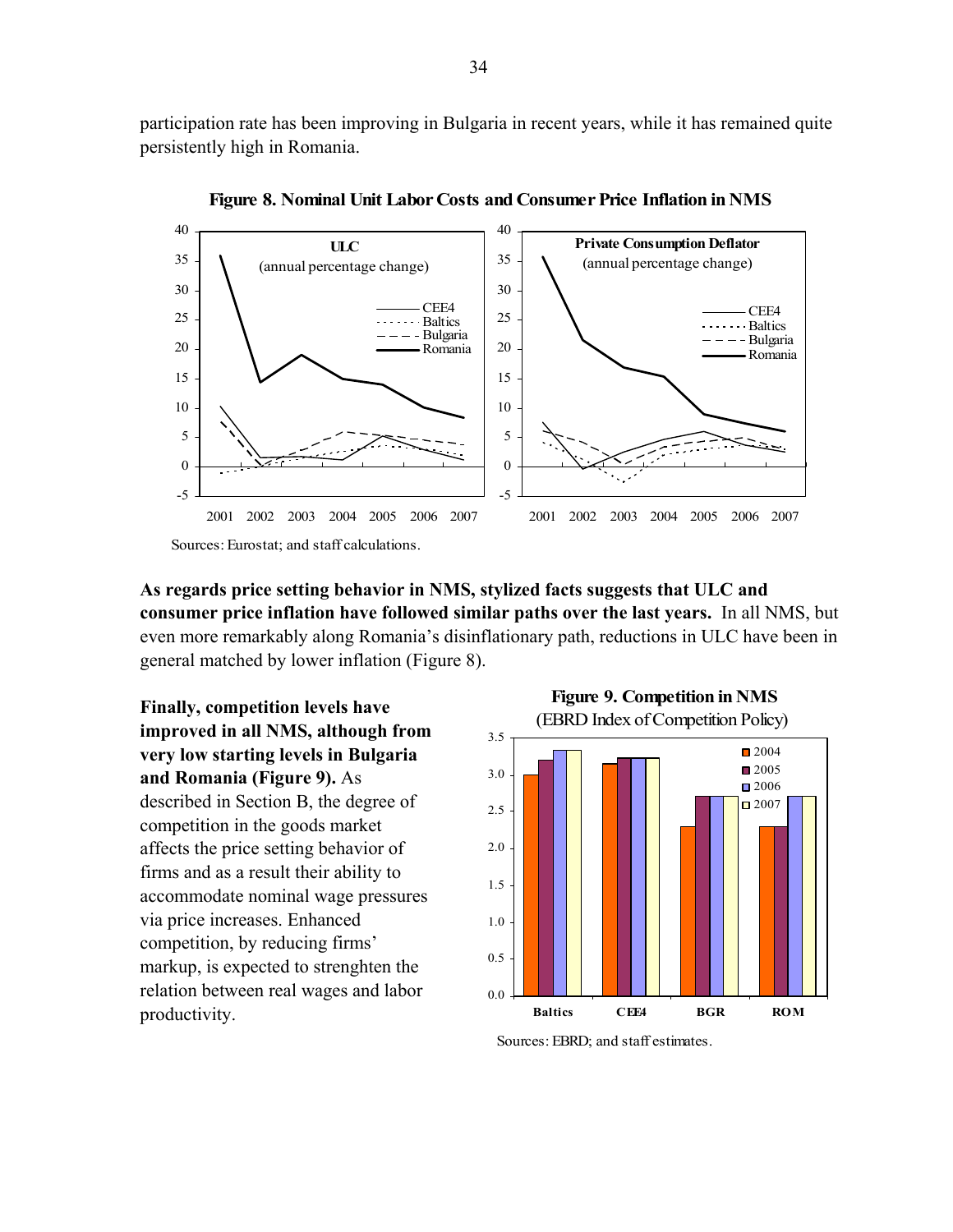#### **E. Empirical Wage and Price Setting Equations**

**The above stylized facts raise the question to what extent have recent increases in wages diverged from fundamentals.** The disconnect between wages and productivity, notably in the case of Romania, might be due to the role of other fundamentals in the country. As presented in Section B, real wages depend also on the unemployment rate, on the terms of trade (the latter a proxy of the difference between GDP and private consumption deflator), and on a wide range of 'wage-push' factors. These can be summarized in two main empirical hypotheses to be tested in order to explain different wage setting behaviors across countries:

- 1. **Countries' wage setting behavior might have been the result of tight labor market conditions.** High productivity and changes in countries' production structure increase demand for qualified workers in countries experiencing at the same time massive migration flows. Wage pressures in high-productivity sectors end up affecting also less productive sectors in the economy. Shifts in public sector labor demand, in part justified by recent EU memberships, can be a further cause of pressure on wages.
- 2. **Catch up from unusually low wage levels and a rigid structure of the labor market may be a further source of wage pressures.** Countries starting from very low initial wage levels may experience higher real wage growth in order to reach the equilibrium level suggested by the long-run relation between real wages and productivity. Apart from the country-specific adjustment, further pressures on real wages may arise from a direct wage catch-up effect to euro area nominal wages. This process can be intensified by improvements in households' incomes, and thus higher reservation wages, due to high remittances. The structural characteristics of the labor market, by affecting effective compensation or in general the economy wage setting behavior, might also alter the link between real wages and productivity: differences in tax wedges, minimum wages, and labor market rigidities, including the degree of unionization and collective bargaining in the economy, are among the main structural factors to be considered.

**Part of these hypotheses can be tested empirically by means of an empirical wage equation.** The stylized wage setting equation discussed in Section B is estimated in the form of an error correction model (ECM), in line with Blanchard and Katz (1999). Furthermore, as real wages are deflated by the consumption deflator, a variable accounting for the difference between GDP and private consumption deflator – and therefore proxying changes in terms of trade – is added to the final specification<sup>16</sup>. The short and long run dynamics of wages can be therefore represented by the following empirical wage equation:

$$
(3) \qquad \Delta(w_t - pc_t) = \alpha_w + \beta_w \Delta(y_t - n_t) - \gamma ECT_{t-1} + \theta \Delta(p_t - pc_t) - \delta u_t + \phi z_t + \varepsilon_t
$$

 $\overline{a}$ 

<sup>&</sup>lt;sup>16</sup> See, among others, OECD (1997) for a similar specification.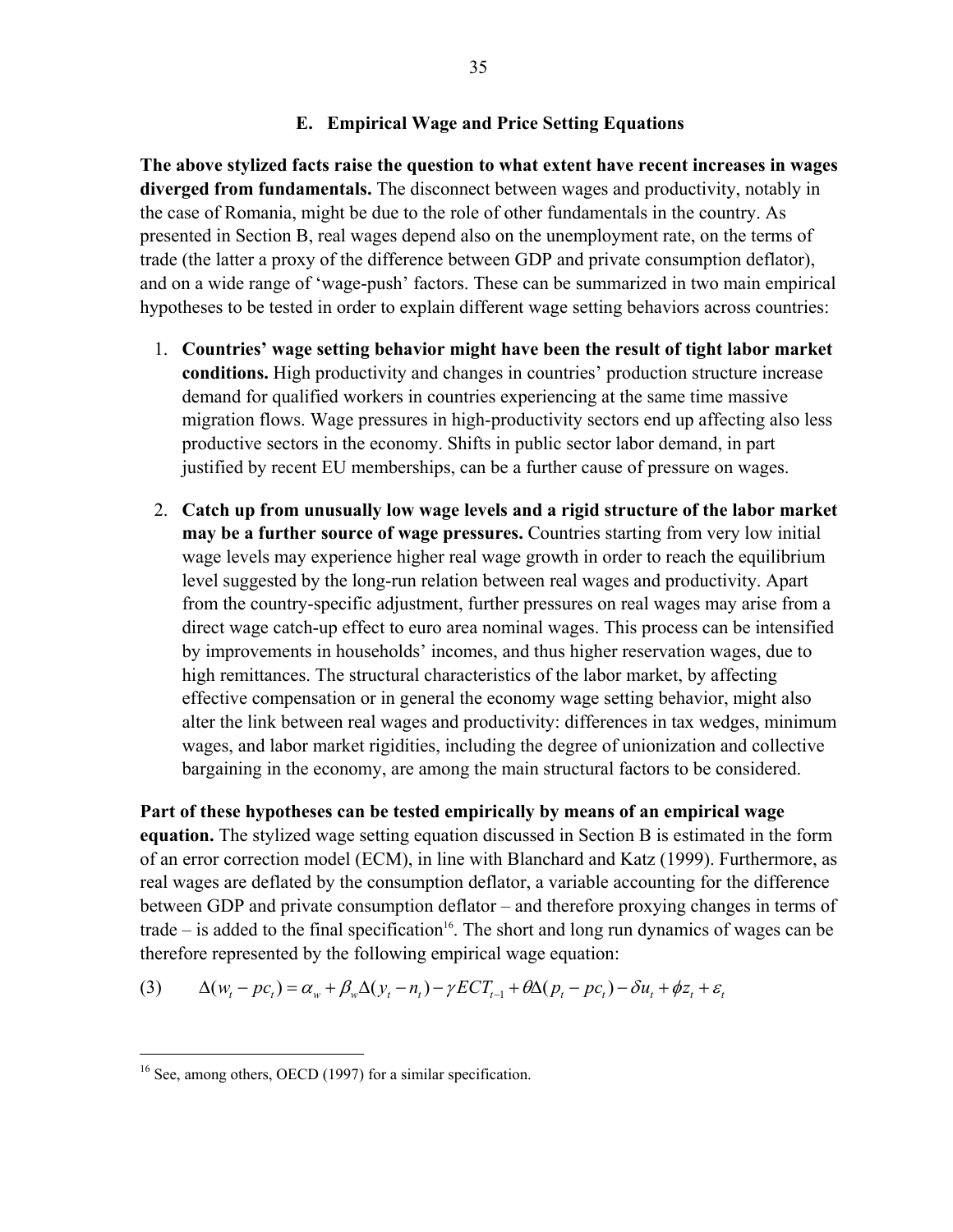(4) 
$$
ECTt = (wt - pct) - [\alphaLR + \betaLR(yt - nt) + \thetaLR(pt - pct)]
$$

In the short run, real wage growth would depend on labor productivity growth, changes in terms of trade, and unemployment, as well as a series of "wage-push" factors that can be added to the regression as control variables<sup>17</sup>. In line with the seminal work by Sargan (1964) and more recent empirical studies of European countries, the specification allows for a longrun adjustment component by means of an error correction term (ECT), defined as the difference in levels between real wages and productivity.

**Furthermore, as any wage increase not justified by fundamentals could lead to inflation and generate a price-wage spiral, the analysis needs to consider the firms' price setting behavior.** Any increase in wages beyond productivity affects prices, by increasing unit labor costs in the firms' price setting equation. The extent to which increases in nominal wages will be transferred to prices will depend on the structural characteristics of the goods market and the firms' pricing power. In particular, if wages and markups are not flexible, the process of nominal adjustment towards equilibrium will be slower and generate longer-lasting output fluctuations (see Blanchard, 1985). Empirically, the price setting equation [1] in Section B can be translated into the following specification:

(5) 
$$
\Delta pc_t = \alpha_p + \beta_p \Delta w_t - \gamma \Delta (y_t - n_t) - \delta E C T_{t-1} + \phi \Delta m p_t + \varepsilon_t
$$

(6) 
$$
ECT_{t} = pc_{t} - [\alpha_{LR} + \beta_{LR} w_{t} - \gamma (y_{t} - n_{t}) + \phi_{LR} m p_{t}]
$$

The short run dynamics of inflation are explained by a level adjustment towards steady-state represented by an ECT, as in the previous wage equation, and by changes in firms' unit cost. The latter is defined as unit labor cost – that is the nominal wage net of labor productivity – plus an import price pass-through effect. Changes in the firms' pricing power can also be added to both the long-run and short-run specifications. The following section tests these hypotheses by means of econometric techniques and, whereas data constraints are binding, by a more qualitative analysis of stylized facts.

#### **F. Empirical Evidence on Price-Wage Setting Behavior in New Member States**

**The econometric results from a panel analysis of the empirical wage equation for EU countries suggest a tight long-run relation between real wages and productivity.** The empirical long-run wage setting equation is estimated separately for the 9 NMS and, for comparison purposes, the remaining 18 EU countries, including the euro area, Denmark, Sweden and the UK, over the period 2001-2007. The overall response of real wages to productivity, controlling for fixed effects, is equal to 0.86 in both samples.

<u>.</u>

 $17$  All variables are in logs.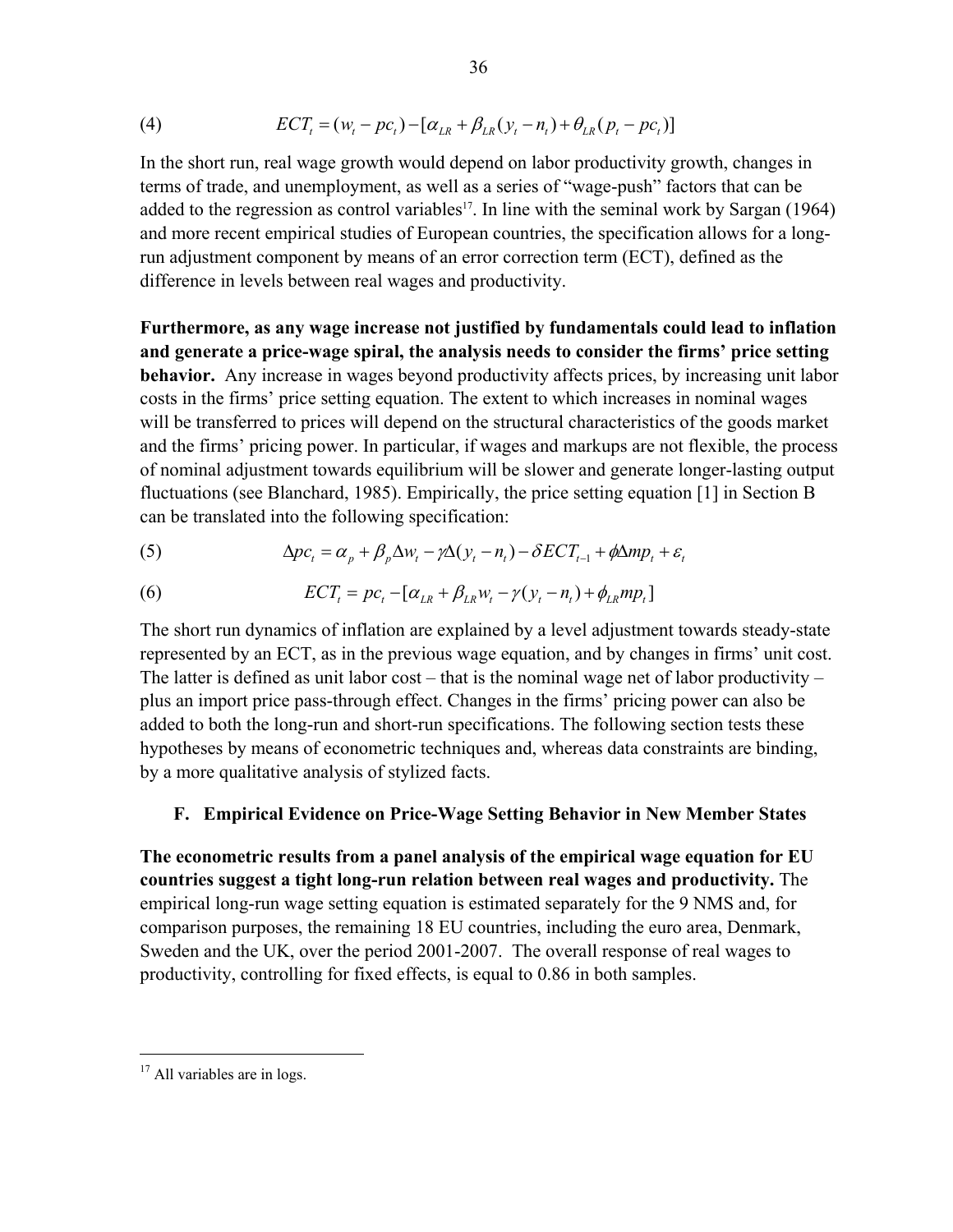**A significant error correction term enters into the wage equation of EU countries and its higher level for NMS seems to provide evidence of a convergence effect.** The residual of the long-run wage equation is found stationary and entered in the empirical wage equation together with the short run dynamics. As presented in Table 2, the sign of the ECT coefficient is negative implying an adjustment of real wage growth to deviation of real wages from their long-run equilibrium level. While the ECT coefficient estimated for the EU18 is consistent with the 0.25 value estimated in the literature for EU countries (Blanchard and Katz, 1999), the NMS coefficient is much higher at 0.46. This result seems justified by the very low starting wages in most NMS, notably Bulgaria and Romania. However, there is no significant evidence of a direct wage catch-up effect arising from NMS countries' lower euro wages relative to the euro area average.

| Specification:                                                                                      |                      |                      |  |  |  |  |
|-----------------------------------------------------------------------------------------------------|----------------------|----------------------|--|--|--|--|
| $w_{it}$ - $pc_{it} = \alpha_i + \beta(y_{it} - n_{it}) + \theta(p_{it} - pc_{it}) + \varepsilon_t$ |                      |                      |  |  |  |  |
| 2001-2007                                                                                           | EU18                 | <b>NMS</b>           |  |  |  |  |
| Labor Productivity                                                                                  | 0.86<br>$[0.03]$ *** | 0.86<br>$[0.04]$ *** |  |  |  |  |
| Terms of Trade                                                                                      | 1.02<br>$[0.14]$ *** | 1.24<br>$[0.21]$ *** |  |  |  |  |
| Constant                                                                                            | 1.13<br>$[0.14]$ *** | 0.41<br>$[0.22]*$    |  |  |  |  |
| $R^2$                                                                                               | 0.86                 | 0.95                 |  |  |  |  |
| Observations                                                                                        | 126                  | 63                   |  |  |  |  |

**Table 1. EU27: Long-Run Wage Equation Estimation**

Note: SE in parentheses. \*,\*\*,\*\*\* denote significance at 10, 5, and 1 percent level, respectively.

**The short-run relation between real wage growth and labor productivity gains is remarkably strong in NMS, and so is the relation with unemployment.** The labor productivity coefficient is close to one once other control variables are included in the specification. The relation between unemployment and real wage growth is also particularly strong in NMS and with the expected negative sign, while it is hardly significant in the EU18 group. Moreover, both likelihood ratio and Wald tests cannot reject the hypothesis that the coefficient on changes in terms of trade is different from one in both EU18 countries and NMS, therefore suggesting that shocks to terms of trade do not pass through to real wage growth. Finally, higher remittances in percent of GDP contribute to real wage pressures, although the impact is relatively small. The regressor might be proxying higher disposable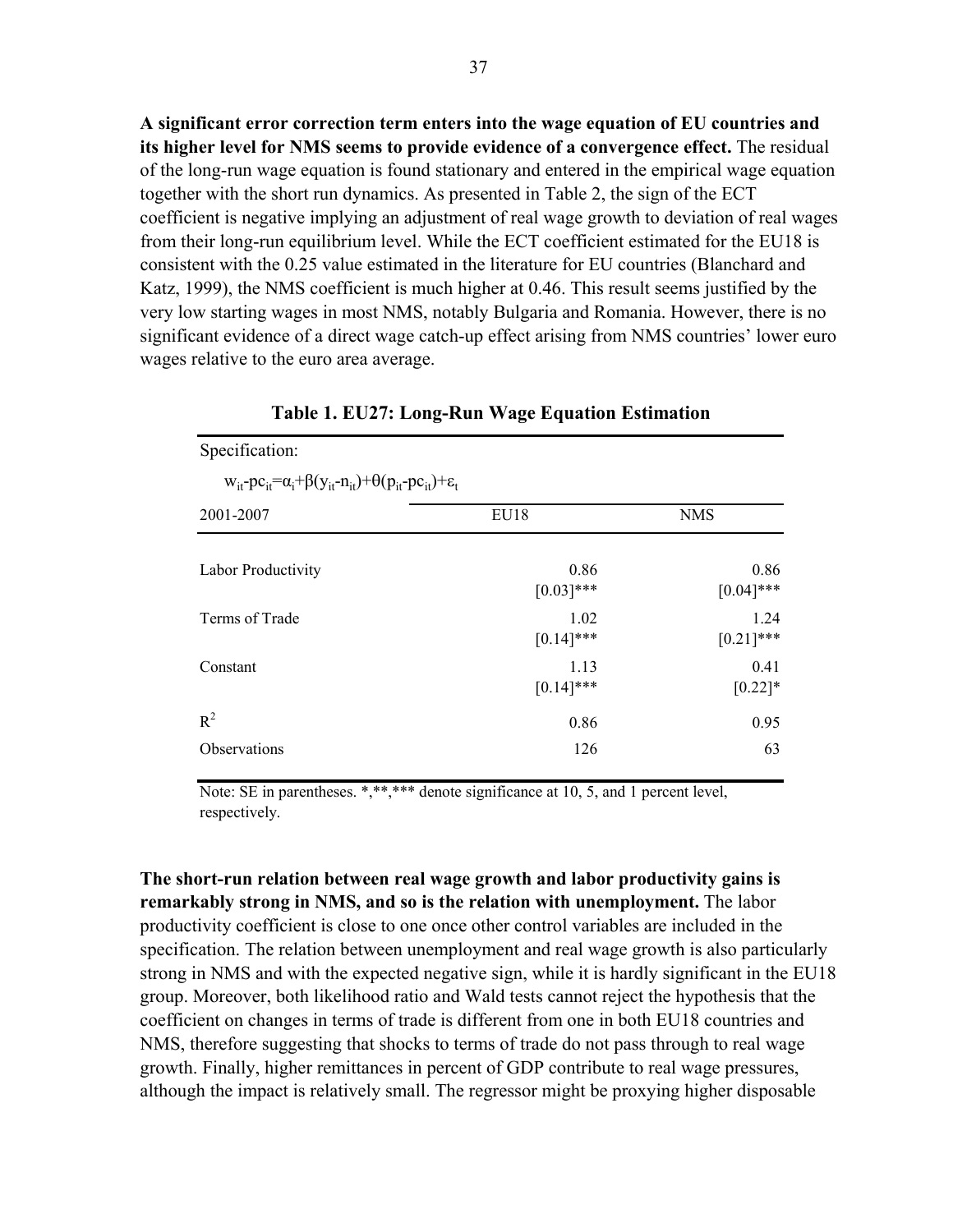incomes as well as countries' tight labor market conditions due to emigration flows: indeed, the unemployment coefficient is lower and no longer significant once the remittances variable is added to the baseline specification.<sup>18</sup>

| Specification:                                                                                                                                            |                         |                         |                         |                         |  |  |
|-----------------------------------------------------------------------------------------------------------------------------------------------------------|-------------------------|-------------------------|-------------------------|-------------------------|--|--|
| $\Delta(w_{it} - pc_{it}) = \alpha + \beta \Delta(y_{it} - n_{it}) + \gamma ECT_{it-1} + \theta \Delta(p_{it} - pc_{it}) + \delta u_{it} + \varepsilon_t$ |                         |                         |                         |                         |  |  |
| 2001-2007                                                                                                                                                 | EU18                    |                         | <b>NMS</b>              |                         |  |  |
| Error Correction Term (lagged)                                                                                                                            | $-0.28$<br>$[0.07]$ *** | $-0.46$<br>$[0.10]$ *** | $-0.49$<br>$[0.12]$ *** | $-0.44$<br>$[0.11]$ *** |  |  |
| Labor Productivity Growth                                                                                                                                 | 0.42<br>$[0.12]$ ***    | 0.79<br>$[0.12]$ ***    | 0.81<br>$[0.18]$ ***    | 0.93<br>$[0.18]$ ***    |  |  |
| Terms of Trade Growth                                                                                                                                     | 1.06<br>$[0.13]$ ***    | 1.20<br>$[0.22]$ ***    | 1.25<br>$[0.21]$ ***    | 1.22<br>$[0.22]$ ***    |  |  |
| <b>Unemployment Rate</b>                                                                                                                                  | $-1.13$<br>[0.72]       | $-3.01$<br>$[1.55]$ *   | $-2.46$<br>[1.87]       | $-2.40$<br>[1.56]       |  |  |
| Euro-area Wage Level Catch-up 1/                                                                                                                          |                         |                         | $-0.02$<br>[0.03]       |                         |  |  |
| Remittances                                                                                                                                               |                         |                         |                         | 0.01<br>$[0.00]*$       |  |  |
| Constant                                                                                                                                                  | 0.03<br>[0.01]          | 0.07<br>$[0.04]*$       | 0.08<br>$[0.04]*$       | 0.05<br>[0.04]          |  |  |
| $R^2$                                                                                                                                                     | 0.46                    | 0.56                    | 0.57                    | 0.62                    |  |  |
| Observations                                                                                                                                              | 108                     | 54                      | 54                      | 50                      |  |  |

|  |  |  |  | Table 2. EU27: Wage Error Correction Model Estimation |  |  |
|--|--|--|--|-------------------------------------------------------|--|--|
|  |  |  |  |                                                       |  |  |

Note: SE in parentheses. \*,\*\*,\*\*\* denote significance at 10, 5, and 1 percent level, respectively.

1/ Lagged deviation of euro area wage (in euros) from country wage (in euros).

 $\overline{a}$ 

<sup>&</sup>lt;sup>18</sup> Other control variables are added to the baseline specification (including the activity level, skilled-workers' excess demand, tax wedges, minimum wages, and the World Bank Employing Workers Indicator as a measure of labor rigidity). Although all these variables are found to have a wage-push effect as suggested by the literature, lack of a sufficient time span for most indicators hampers the statistical reliability of these results, which are therefore omitted.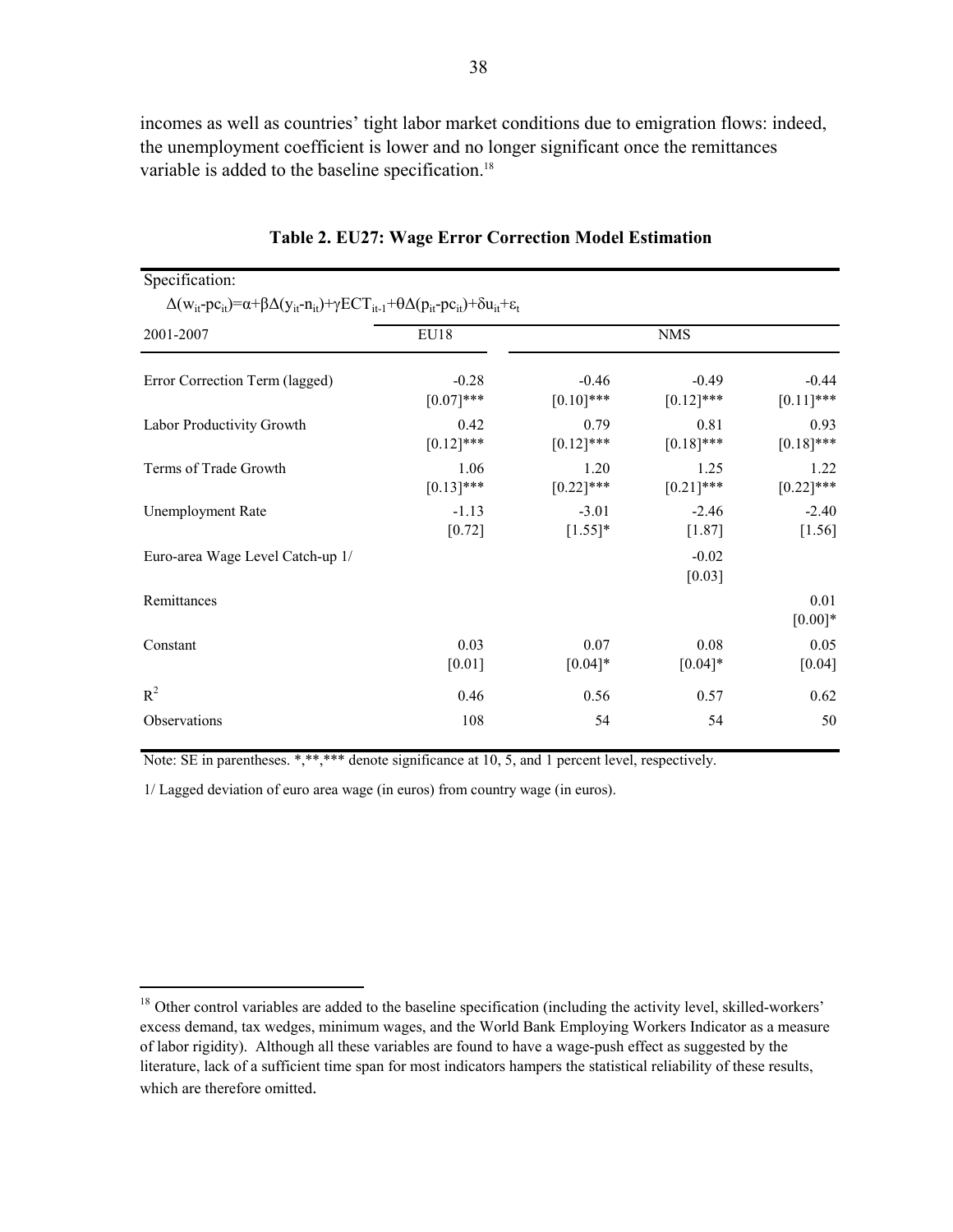| 2001-2007              | EU18         | <b>NMS</b>   |                    |  |  |
|------------------------|--------------|--------------|--------------------|--|--|
| Nominal Wage           | 0.76         | 0.76         | 0.78               |  |  |
|                        | $[0.05]$ *** | $[0.05]$ *** | $[0.05]$ ***       |  |  |
| Labor Productivity     | $-0.52$      | $-0.69$      | $-0.62$            |  |  |
|                        | $[0.09]$ *** | $[0.09]$ *** | $[0.09]$ ***       |  |  |
| <b>Import Deflator</b> | 0.16         | 0.20         | 0.24               |  |  |
|                        | $[0.05]$ *** | $[0.10]**$   | $[0.10]$ **        |  |  |
| Pricing Power          |              |              | 0.20<br>$[0.09]**$ |  |  |
| Constant               | 3.59         | 6.37         | 5.98               |  |  |
|                        | $[0.30]$ *** | $[0.50]$ *** | $[0.52]$ ***       |  |  |
| $R^2$                  | 0.90         | 0.91         | 0.92               |  |  |
| Observations           | 126          | 63           | 63                 |  |  |

#### **Table 3. EU27: Long-Run Price Equation Estimation**

Note: SE in parentheses. \*,\*\*,\*\*\* denote significance at 10, 5, and 1 percent level, respectively.

**A panel analysis across NMS of the empirical price equation shows evidence of high and significant pass-through effect from wage growth to inflation.** The long-run estimation is consistent with the wage-setting analysis (Table 3); the ECT is found stationary and therefore included in the short-run estimation. The average response of inflation to wage growth is strongly significant and estimated at around 65 percent in both country samples (Table 4)<sup>19</sup>. Labor productivity growth has the expected negative sign, implying that gains in productivity by reducing firms' unit labor costs mitigate inflationary pressures. The impact of an increase in unit labor costs on inflation in NMS would be therefore limited, as long as increases in nominal wages are matched by productivity gains.

**Import price pass-through to domestic inflation is also strongly significant.** In NMS, increases in the import deflator pass through to private consumption deflator inflation by a coefficient of 31 percent. For the EU 18 group the coefficient is instead lower at 14 percent.

**Finally, an additional variable controlling for firms' pricing power in NMS enters with the expected sign in both the long-run and short-run specifications.** As suggested by

Specification:

 $\overline{a}$ 

<sup>&</sup>lt;sup>19</sup> Results are robust to specifications allowing for lags of the dependent variable and the regressors.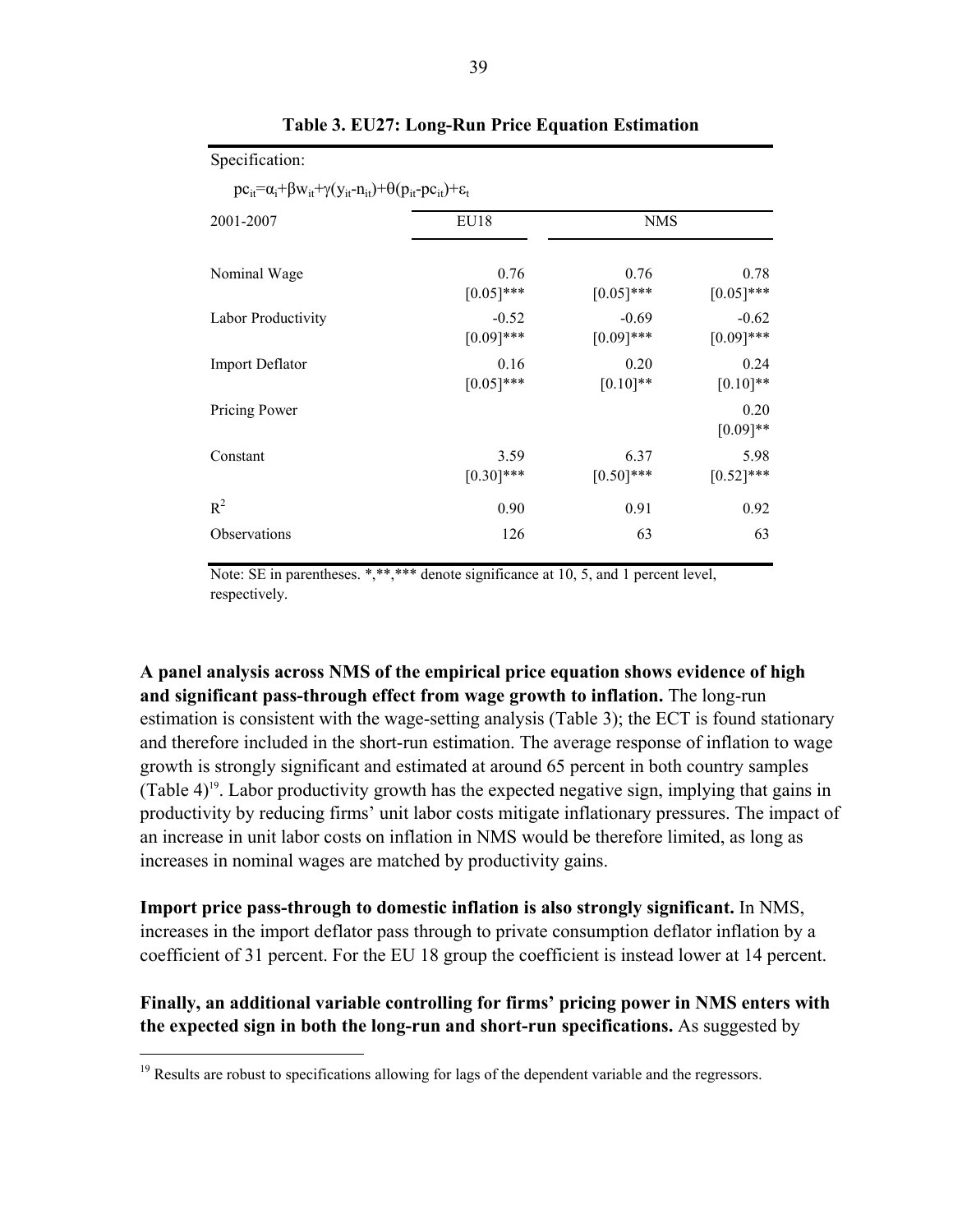theory, prices are set at a higher level in countries with stronger firms' pricing power. The latter is proxied – with an inverted sign - by the EBRD index of competition policy: as shown in Figure 8, Bulgaria and Romania have the lowest rank in the index for the entire sample period as well as for recent years. Nevertheless, the relation holds significantly only in the long run.

| Specification.<br>$\Delta$ pc <sub>it</sub> = $\alpha$ + $\beta$ $\Delta$ w <sub>it</sub> + $\gamma$ $\Delta$ (y <sub>it</sub> -n <sub>it</sub> )+ $\delta$ ECT <sub>it-1</sub> + $\theta$ $\Delta$ (p <sub>it</sub> -pc <sub>it</sub> )+ $\varepsilon$ <sub>t</sub> |                         |                         |                         |
|----------------------------------------------------------------------------------------------------------------------------------------------------------------------------------------------------------------------------------------------------------------------|-------------------------|-------------------------|-------------------------|
| 2001-2007                                                                                                                                                                                                                                                            | EU18                    | <b>NMS</b>              |                         |
| Error Correction Term (lagged)                                                                                                                                                                                                                                       | $-0.21$<br>$[0.07]$ *** | $-0.32$<br>$[0.11]$ *** | $-0.35$<br>$[0.11]$ *** |
| Nominal Wage Growth                                                                                                                                                                                                                                                  | 0.63<br>$[0.07]$ ***    | 0.64<br>$[0.07]$ ***    | 0.65<br>$[0.07]***$     |
| Labor Productivity Growth                                                                                                                                                                                                                                            | $-0.28$<br>$[0.13]$ **  | $-0.62$<br>$[0.18]$ *** | $-0.59$<br>$[0.18]$ *** |
| Import Deflator Growth                                                                                                                                                                                                                                               | 0.14<br>$[0.04]$ ***    | 0.31<br>$[0.11]$ ***    | 0.32<br>$[0.11]$ ***    |
| Changes in Pricing Power                                                                                                                                                                                                                                             |                         |                         | 0.07<br>[0.05]          |
| $R^2$                                                                                                                                                                                                                                                                | 0.56                    | 0.88                    | 0.89                    |
| <b>Observations</b>                                                                                                                                                                                                                                                  | 108                     | 54                      | 54                      |

**Table 4. EU27: Price Error Correction Model Estimation**

 $S_{\text{max}}(S_{\text{min}})$ 

Note: SE in parentheses. \*,\*\*,\*\*\* denote significance at 10, 5, and 1 percent level, respectively.

#### **G. Wage-Price Setting Behavior in Romania**

**Stylized facts on labor market developments in NMS suggest a wide cross-country variation and, in particular, a diverging relation between real wages and productivity for the case of Romania.** The panel analysis of wage setting behavior in NMS has highlighted a response of almost 65 percent of real wage growth to labor productivity gains. Nevertheless, labor market data, as presented in Section D, suggest large differences across NMS. In particular, Figure 10 shows that, as from 2005, actual real wage growth in Romania has been outpacing the value predicted by the NMS short-run dynamics. As a result, as from 2006, the actual level of real wages in Romania has surpassed its equilibrium value, according to the estimated long-run wage equation.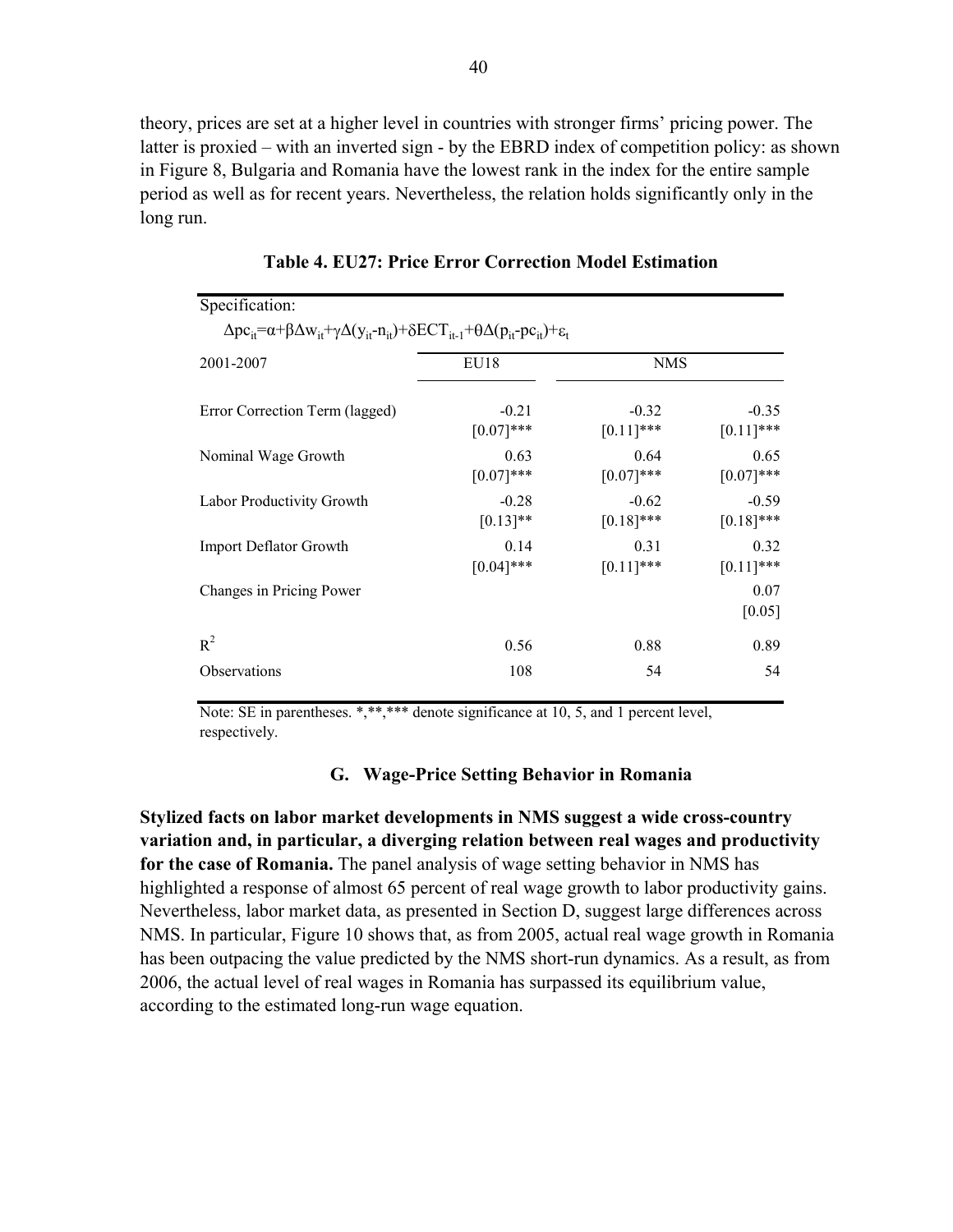



**The purpose of this section is to identify possible reasons behind Romania's specific wage developments.** The analysis will therefore look into further detail to the wage setting relation for Romania by decomposing its sectoral component and analyzing recent labor developments in the country.





Sources: National authorities; and staff calculations.

 $\overline{a}$ 

An analysis of sectoral data on Romanian wages<sup>20</sup> presents similar patterns to those **identified by the previous analysis for the overall economy, although poor data quality suggests caution in interpreting the results.** Real wages have been growing at an average

<sup>&</sup>lt;sup>20</sup> Wage statistics are from the Household Labor Force Survey and nominal wages are defined as average gross salary earnings per employee per month.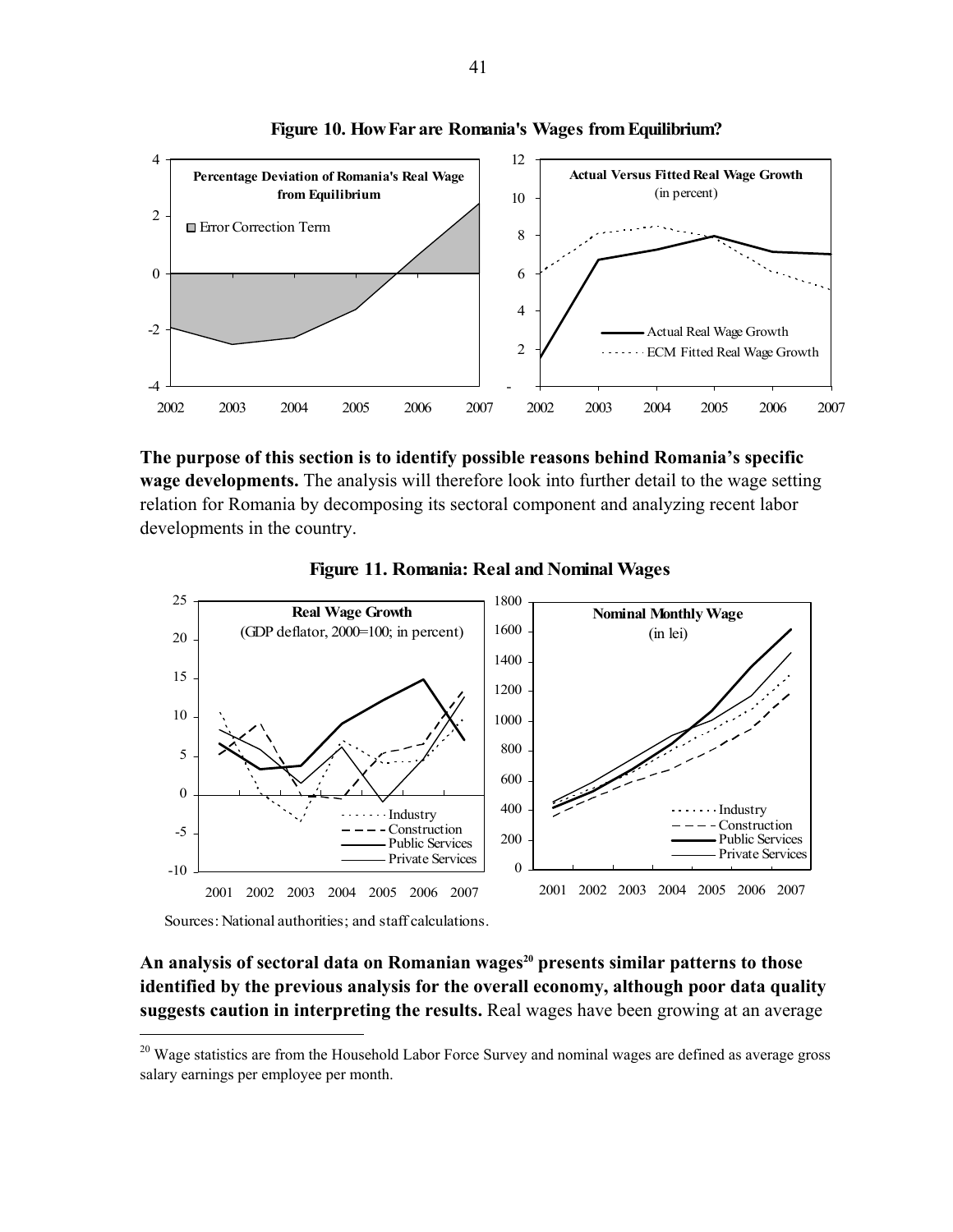of 7 percent since early 2005, reaching 10 percent during 2007. The main increases have been registered in services and agriculture, and more recently in the booming construction sector (Figure 11). Furthermore, in levels, nominal wages in services have been consistently higher than wages in industry, construction and agriculture.<sup>21</sup>

**In the service sector, real wage increases took place mostly in the public sector.** In particular, real wages in the public administration have been raised by over 20 percent in the last two years and early data releases for 2008 suggest substantial increases also in the education and health sectors (including payment of occasional bonuses). Also in level terms, average wages in the public sector in 2007 were 20 percent higher than in the industry and 10 percent higher than in the private service sector. Nevertheless, the private sector has almost matched the rapid wage increases in the public sector during the last period, with the wholesale and retail trade sector averaging a 24 percent growth in wages during 2007.



**Figure 12. Romania: Labor Productivity and Real Unit Labor Costs**

**Nevertheless, wage increases in services have been associated with negligible productivity gains and have thus been one of the main drivers of the recent increases in real unit labor costs.** Real ULC have increased by 7.2 percent on average in 2007. The main increases were registered in services, where real wage growth has been associated to hardly any change in productivity (Figure 12). Surprisingly, wages in the construction sector, which experienced the greatest gains in productivity (almost 20 percent in 2007), have grown much less in relative terms.

 $\overline{a}$ 

<sup>&</sup>lt;sup>21</sup> Data for the agriculture sector are not reported, although available, to enhance the readability of the figures, given the big swings in the series.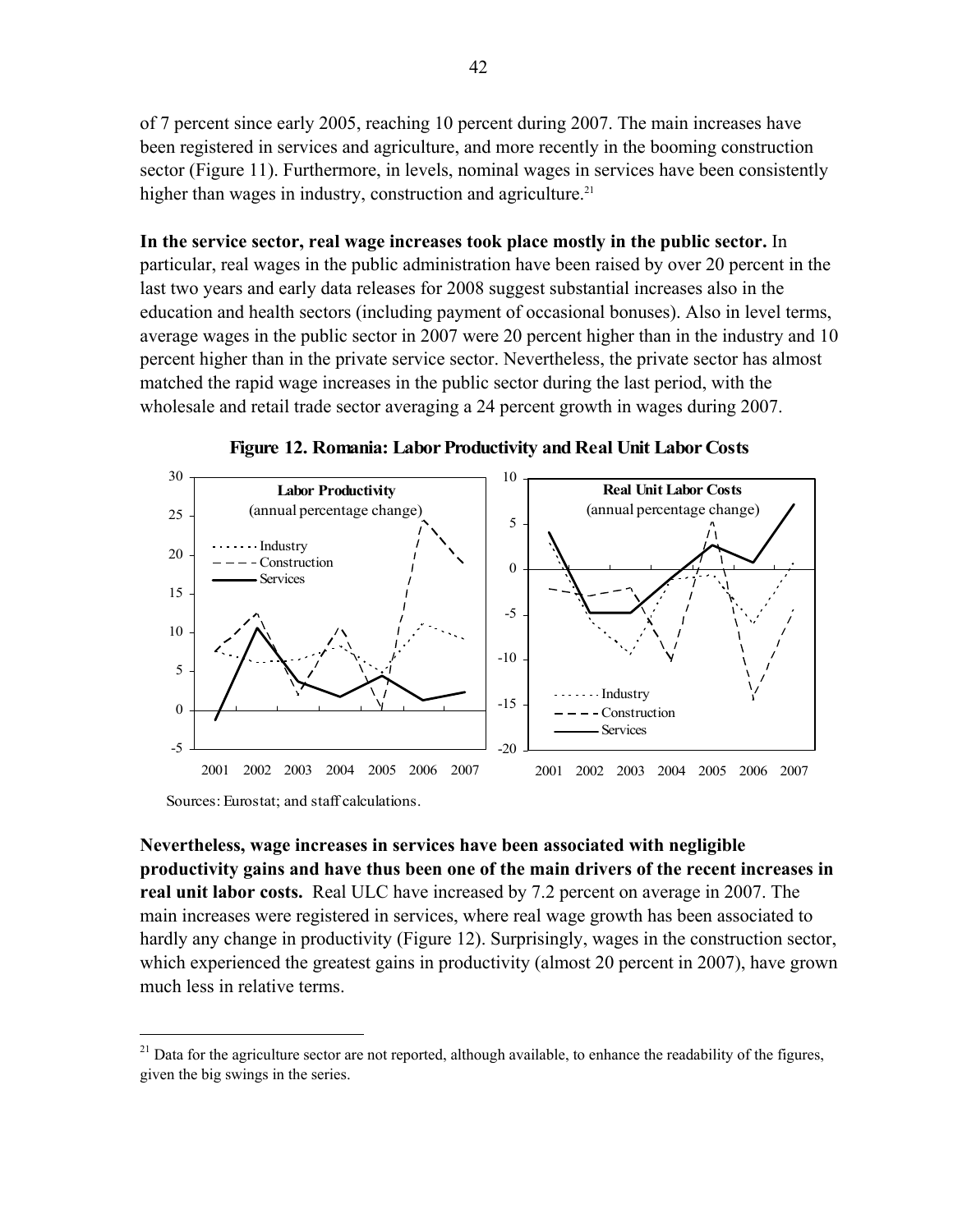**Part of these developments can be justified by a rapid nominal catch up process.** As already presented in Figure 4 and supported by the empirical evidence from NMS, wage levels in Romania have been converging, from very low levels, at a very high pace compared to other countries.

**The tight Romanian labor market and its contribution to wage pressures in the economy is another possible explanation.** Increases in employment in recent years have not been matched by increases but rather a slowdown in the labor force (Figure 13). This has led to a decline in the registered unemployment rate to almost 4 percent.

**Large-scale emigration of Romanian citizens has contributed to the strong reduction in the labor force and unemployment.** Although national statistics on emigration flows tend to underestimate the number of Romanian citizens leaving the country every year, statistics from EU recipient countries offer quite a remarkable picture (Figure 13). EU countries report more than one million Romanian citizens residing in their countries, with the highest concentration in Spain and Italy. Although increasing, immigration flows from neighboring countries, notably Moldova, are still limited.





Sources: Eurostat; National authorities; and staff estimates.

**At the same time, demand for qualified workers has been robust due to changes in production towards outputs with higher technological and human capital content.** As shown in Figure 7, Romania's excess demand for skilled workers has been increasing, although the shortage is still below EU and NMS average. Furthermore, inactivity rates are still very high and show no sign of improvement. Low participation rates mainly occur in rural areas, where a large share of the working-age population has difficulties re-entering the labor force. Agricultural self-subsistence and remittances from relatives working abroad are the main sources of income for this portion of the population.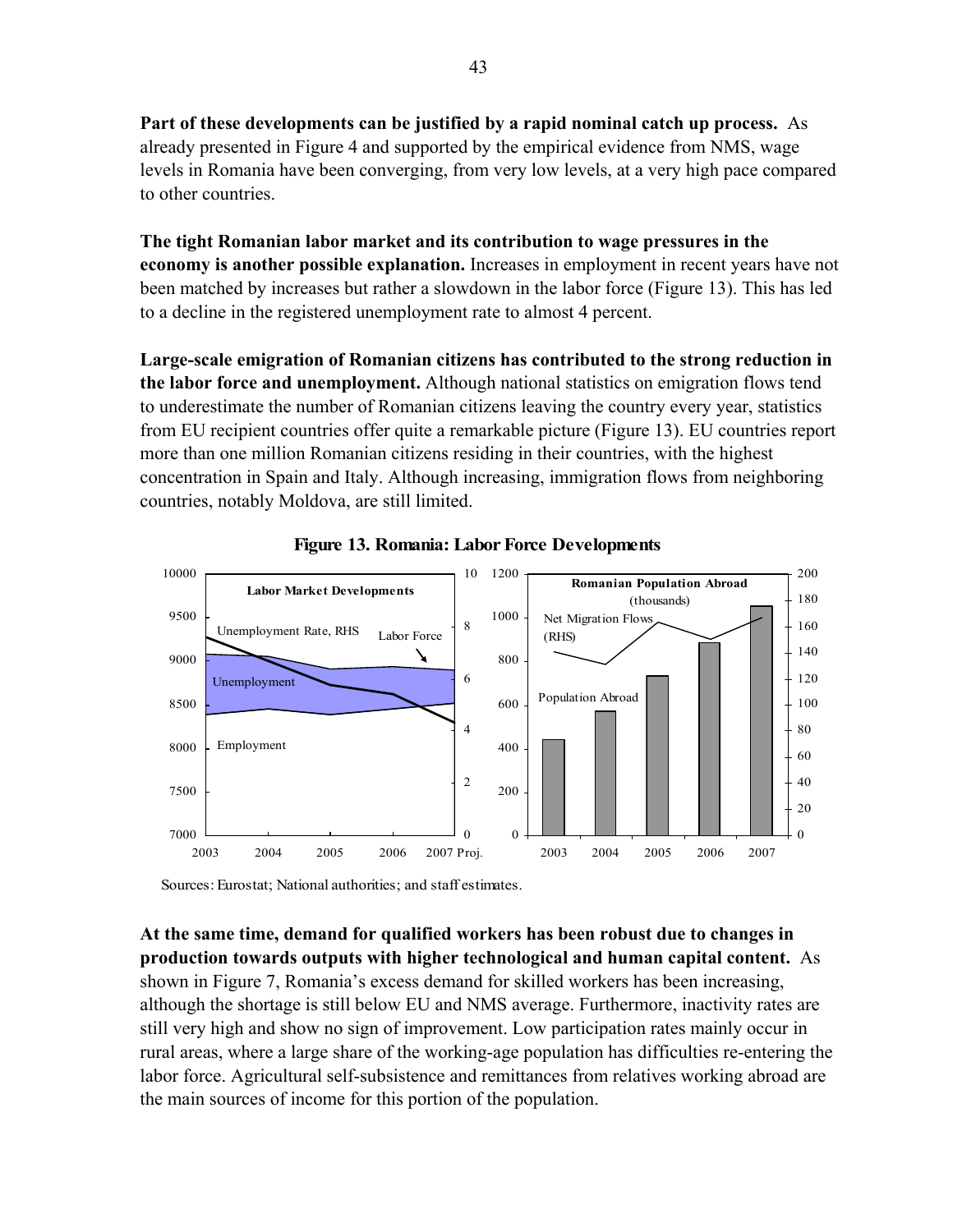**Across sectors, increases in employment have been driven by the buoyant construction sector as well as the service sector.** 

Employment growth in private sector services, notably trade, has been the highest across sectors since 2005 (Figure 14). Employment has been decreasing in industry and, to a much higher extent, in agriculture. Employment in the construction sector has been increasing although its level - and therefore its impact on overall employment - is still small. As regards public sector services, the public administration has registered the main increases, while employment in health and education has remained stable. However, recent EU membership and the reorganization of the public administration according to EU regulations can only limitedly justify such increases.

**The structural characteristics of the Romanian labor market may also have played an important role in the relation between real wages and labor productivity.**  As noted already in Section C, the wage and price setting relations refer essentially to the industrial sector. However, collective bargaining at national level is likely to affect the wage setting process for the whole economy, with demonstration effects from the high- to the low-productivity sectors and, in turn, from the public to the private sector<sup>22</sup>. And indeed, Romania stands out from the other NMS for the highest union density – defined as union members as a percentage of total employees – which, although much lower than in the past, reaches 30-35 percent (against 11 percent in Estonia). Also, collective bargaining



Sources: National authorities; and staff calculations.

#### **Figure 15. Union Density and Collective Bargaining in NMS 1/**



Sources: European Trade Union Institute-REHS; and staff estimates.

1/ Survey data collected between 2000 and 2007. In Romania, collective bargaining at national level sets national minimum pay and conditions for all employees.

at the national level is regulated by law and sets national minimum pay and conditions which

 $\overline{a}$ 

# **Figure 14. Romania: Employment**

 $22$  See Christou (2007).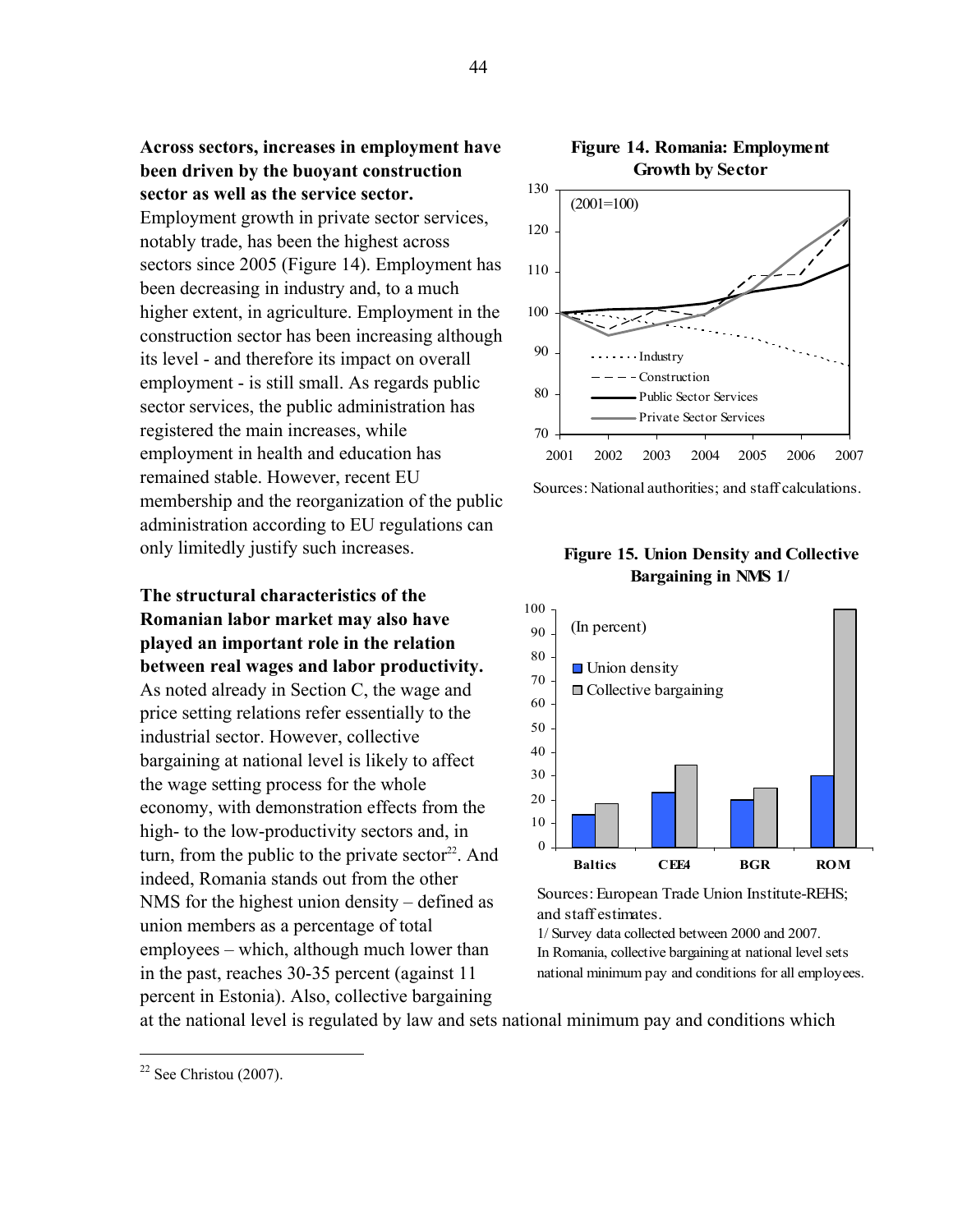apply across the whole economy. The result is that national level agreements cover all employees –implying collective bargaining coverage of 100 percent.



**Figure 16. Selected Labor Market Indicators in NMS**

Sources: Eurostat; and staff estimates.

#### **Specific non-wage labor costs remain also higher in Romania compared to other NMS.**

For example, it is interesting to note that Romania has one of the highest tax wedges among NMS (second only to Hungary) as well as one of the lowest minimum wages (Figure 16). These "wage-push" factors create a wedge between the workers' wage and effective compensation and may therefore hide differences in the country price and wage setting strategy. However, changes in both indicators have only been marginal over the last years and, therefore, while they are likely to have a level effect on Romanian real wages, they do not seem to justify recent increases in real wages.

|                                         | Romania |      | Best NMS performers 2/ |      |                 |      | Distance 3/ |       |
|-----------------------------------------|---------|------|------------------------|------|-----------------|------|-------------|-------|
|                                         | 2007    | 2008 |                        | 2007 |                 | 2008 | 2007        | 2008  |
| <b>World Bank Doing Business survey</b> |         |      |                        |      |                 |      |             |       |
| <b>Employing Workers</b>                | 25      | 18   | <b>Bulgaria</b>        | 67   | Czech           | 69   | -42         | $-51$ |
| Difficulty of Hiring Index              | 62      | 56   | Poland                 | 100  | Hungary         | 100  | -38         | -44   |
| <b>Rigidity of Hours Index</b>          | 55      | 55   | Czech                  | 77   | Czech           | 77   | -23         | $-23$ |
| Difficulty of Firing Index              | 77      | 77   | <b>Bulgaria</b>        | 94   | <b>Bulgaria</b> | 94   | -17         | $-17$ |
| Rigidity of Employment Index            | 65      | 63   | <b>Bulgaria</b>        | 84   | <b>Bulgaria</b> | 84   | -19         | $-21$ |

#### **Table 5. Romania: Labor Flexibility 1/**

Sources: World Bank; and Fund staff calculations.

1/ For comparability, all indices normalized so that they range from 0 (lowest) to 100 (best).

2/ Country name and index of best performers among New Member States (NMS)

3/ Distance of Romania from NMS best performer for each index.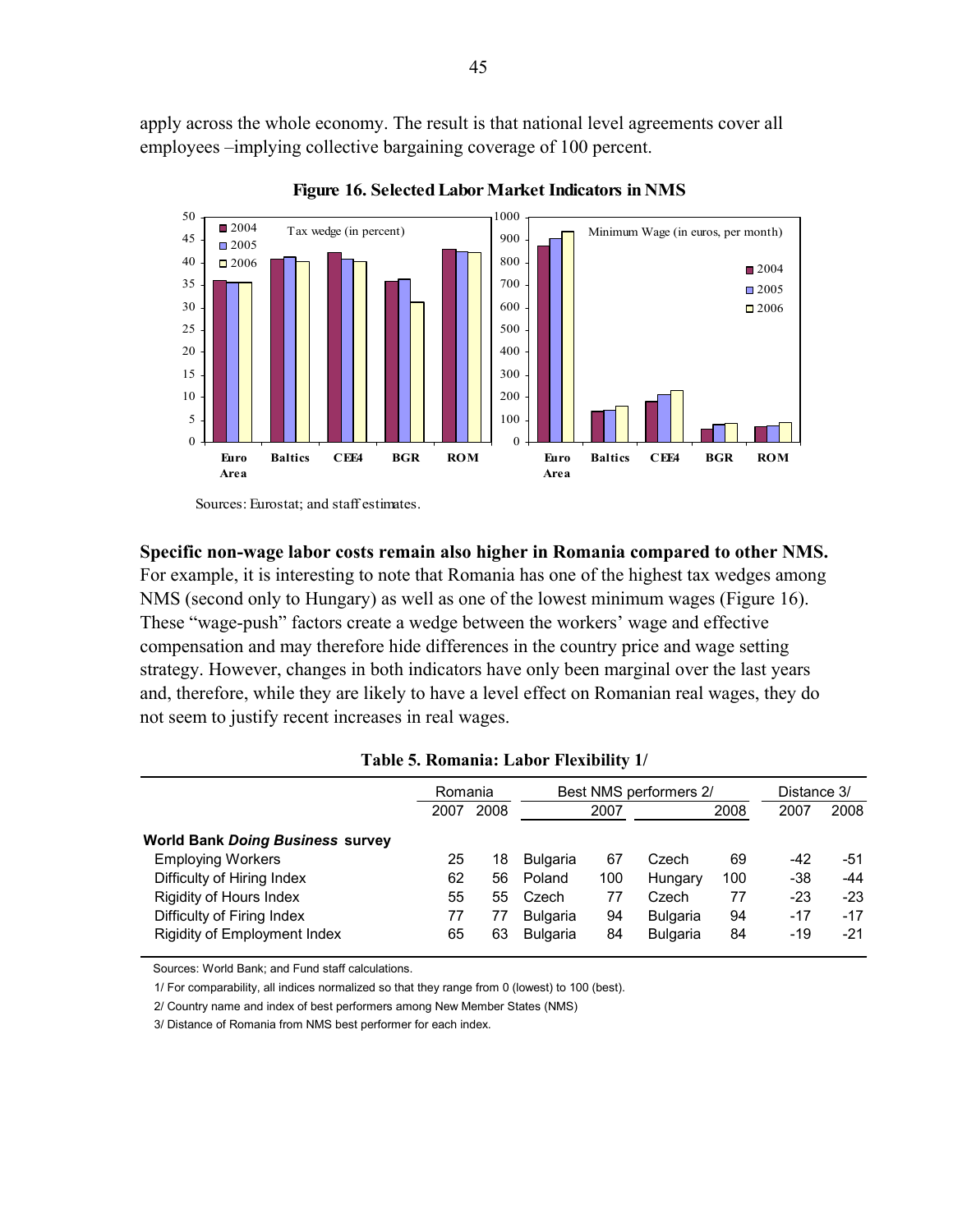**Finally, indicators of labor market flexibility show that the country still lags behind most of the other NMS.** Romania's labor flexibility, as proxied by the World Bank Doing Business Indicator for "Employing Workers", is quite low and the distance from the best performers among NMS seems on average to have widened rather than shrunk (Table 5). Poor labor flexibility may exacerbate the already tight labor market conditions in Romania, as firms cannot efficiently achieve the desired level of workers.

#### **REFERENCES**

Blanchard, O. (1986), "The Wage Price Spiral," *The Quarterly Journal of Economics*, Vol. 101, No. 3 (Aug., 1986), pp. 543-565.

Blanchard, O., and Katz, L.F. (1999), "Wage Dynamics: Reconciling Theory and Evidence," *The American Economic Review*, Vol. 89, No. 2, Papers and Proceedings of the One Hundred Eleventh Annual Meeting of the American Economic Association (May, 1999), pp. 69-74.

Bosworth, B., Perry, G.L., and Shapiro, M.D. (1994), "Productivity and Real Wages: Is There a Puzzle?" *Brookings Papers on Economic Activity*, Vol. 1994, No. 1, pp. 317-344.

Christou, C. (2007), "Wage Dynamics in the Romanian Economy," IMF Country Report No. 07/220, Chapter II, June.

Feldstein, M.S. (2008), "Did Wages Reflect Growth in Productivity?" NBER Working Papers 13953, April.

OECD (1997), *Employment Outlook*. Paris: Organization for Economic Cooperation and Development.

Sargan, J.D. (1964), "Wages and Prices in the UK," in Hart, P.E., Mills, G., Whittaker, J.K., Eds., *Econometric Analysis for National Economic Planning*, London: Butterworth

World Bank (2007), "Labor Markets in EU8+2: From the Shortage of Jobs to the Shortage of Skilled Workers," World Bank EU8+2 Regular Economic Report, Part II, September.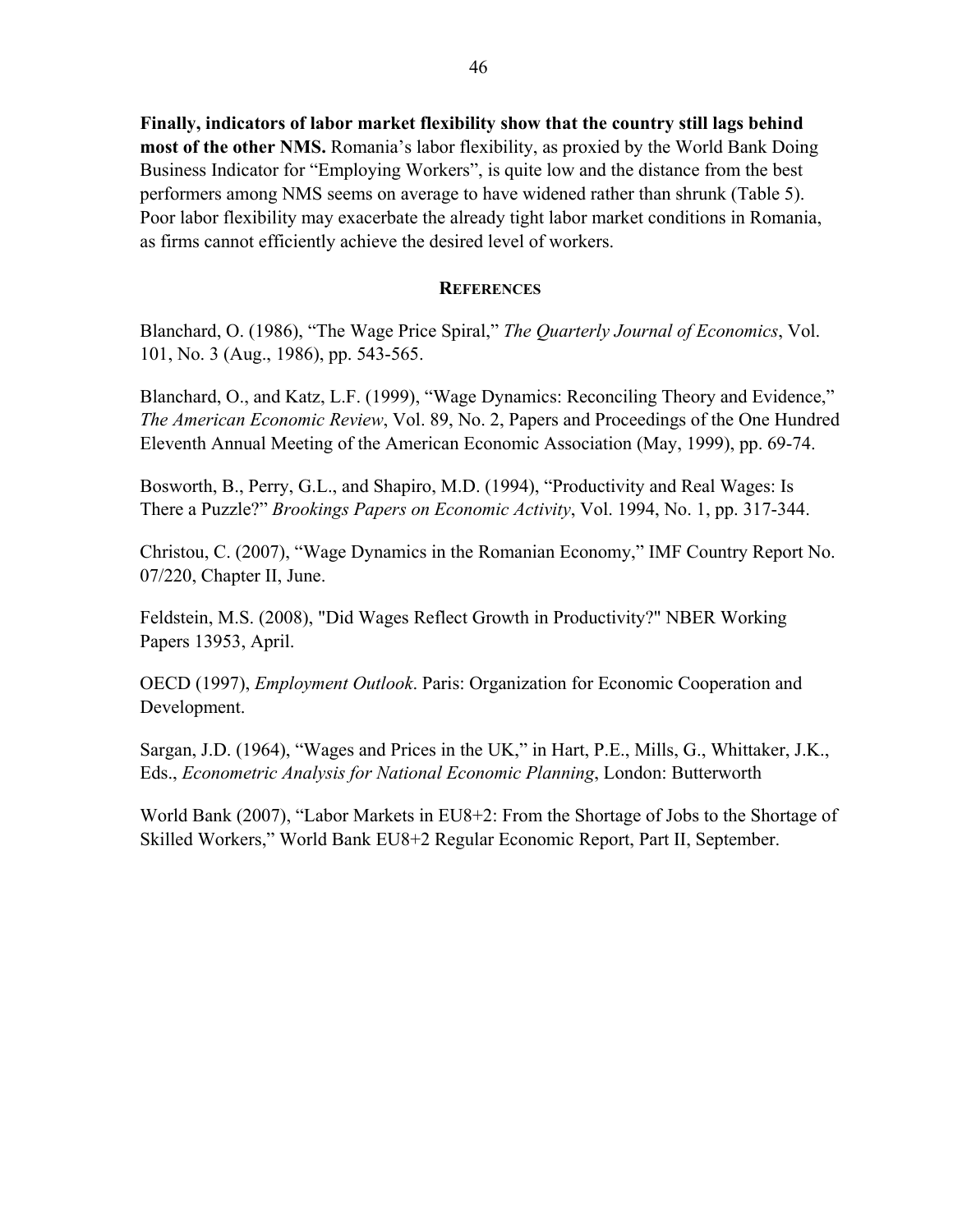# **III. RETOOLING ROMANIA'S BUDGET CULTURE <sup>23</sup>**

#### **Core Questions and Findings**

- **What have been the fiscal outcomes under Romania's present budget culture?**  Since 2000, Romania has restored fiscal discipline, and public financial management has been strengthened in some areas. However, against a backdrop of fragmented politics, Romania's short-term oriented budget culture has recently been associated with undesirable fiscal outcomes including a highly procyclical fiscal stance in the face of an absorption boom, biases in revenue projections, underutilization of EU funds, end-year spending surges, frequent intra-year budget revisions, and underfinanced spending commitments.
- **What are the main ingredients of a good budget culture?** A country's budget culture is largely shaped, over time, by its fiscal institutions. The latter should provide policy makers with incentives and constraints favoring sound policies. In particular, the budgetary procedures should support the setting of sustainable and credible budget targets and help avoid pro-cyclical policies. Other elements of a robust fiscal framework are the existence of a functioning medium-term fiscal framework and the availability and use of independent expertise and policy advice on fiscal issues.
- **How do Romania's fiscal institutions fare vis-à-vis those of other EU countries?**  Indicators measuring the quality of fiscal institutions in the EU countries suggest that Romania's fiscal institutions are still far away from best practices. In particular, the rules governing the budget process need to be strengthened to guarantee the stability and credibility of the budget targets, there is no operational medium-term fiscal framework, and independent expertise and advice on fiscal issues is scarce.
- **What are the key steps toward a new budget culture?** A strengthening of fiscal institutions could gradually bring a change in Romania's budget culture. The recommended reforms include: (i) technical capacity building and improved transparency in fiscal policy; (ii) reforms limiting the frequency of supplementary budgets and helping to anchor fiscal policy in a medium-term perspective; and (iii) developing and using more independent expertise and advice on fiscal policy issues.

 $\overline{a}$ 

<sup>&</sup>lt;sup>23</sup> Prepared by Costas Christou and Laurent Moulin.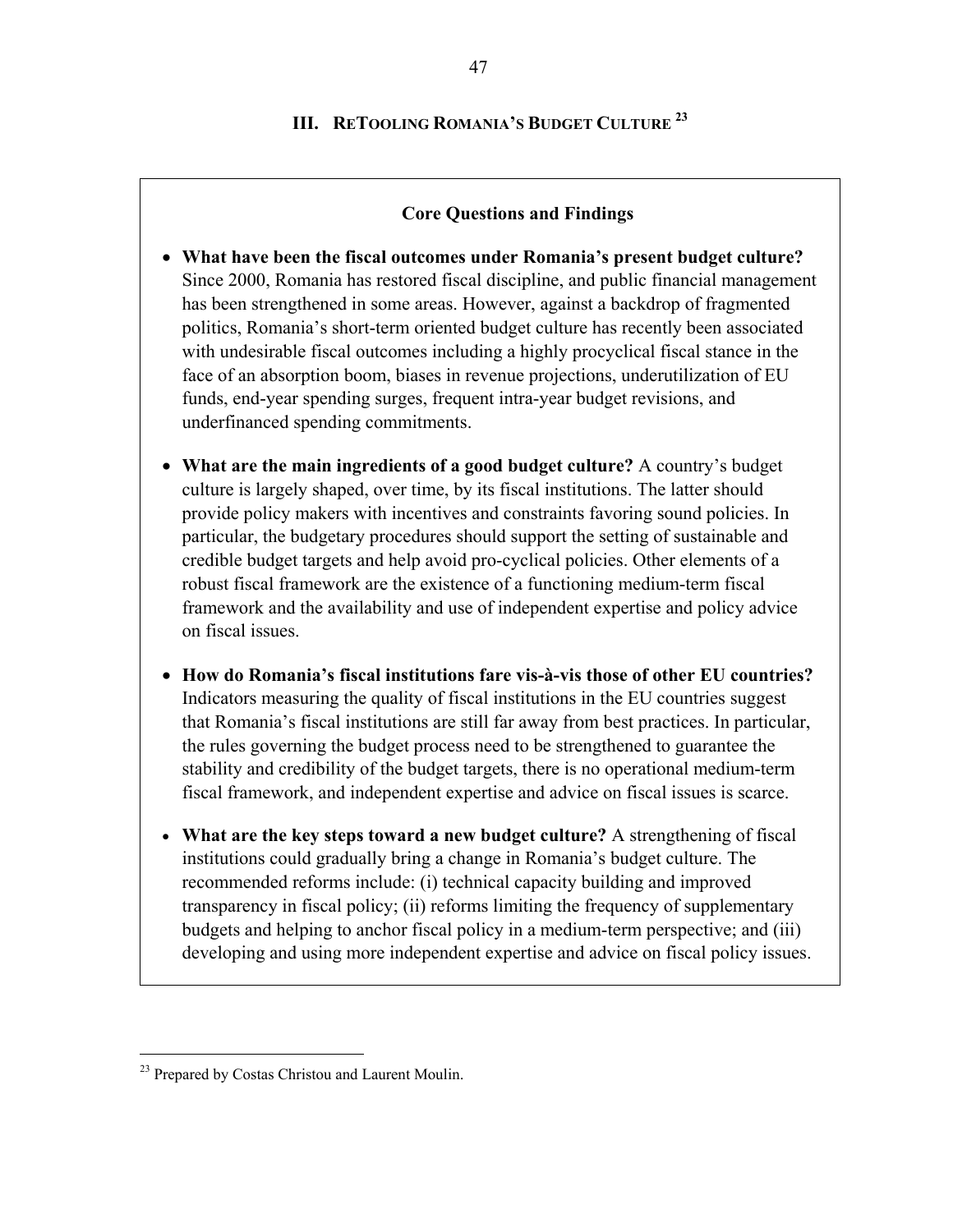#### **A. Background**

25. **Since 2000, Romania has restored fiscal discipline.** Following the 1999 currency crisis, macroeconomic imbalances narrowed, with fiscal adjustment, including measures to improve the financial performance of SOEs and privatizations, playing a key role. Guided by

EU accession rules, as well as commitments under IMF programs, fiscal policy outcomes were relatively stable. In particular, the general government deficit was kept below the 3 percent Maastricht deficit benchmark, although it recently came close to it.

26. **Moreover, public financial management has been strengthened in some areas.** A recent assessment by the Fund's Public Financial Management Advisor in Ljubljana noted a number of positive changes, in line with the recommendations of the Fiscal Transparency



ROSC (IMF, 2002) and the World Bank's Public Expenditure and Institutional Review (World Bank, 2006). Among others, a framework for external and internal audit has been established, and institutional arrangements and operational programs have been developed for managing EU funds. The restructuring of the debt and cash management functions provide an important basis for developing a coherent debt management strategy. The revised budget circular is also a useful step toward a modern budget process.

27. **But, against a backdrop of political fragmentation, present fiscal institutions remain weak.** Fiscal policy decisions are often driven by short-term political considerations, with little attention to the consequences for the functioning of the economy and the long-run sustainability of government finances. Symptoms of this short-term bias are the tendency to artificially inflate revenue forecasts, the high frequency of budget revisions, the pronounced end-year surge in government spending, the systematic underutilization of EU funds, and underfunded social commitments.

28. **At the same time, the requirements and challenges facing Romania's fiscal policy management have changed drastically.** The present short-term focus of fiscal policies may well have been appropriate during Romania's earlier transition stage, a time when establishing basic fiscal discipline was the order of the day. But Romania has now advanced well beyond that stage. Structural growth bottlenecks are looming that call for forwardlooking fiscal planning. In particular, maximizing the benefits of EU accession and the availability of EU funds require the use of a medium-term fiscal framework.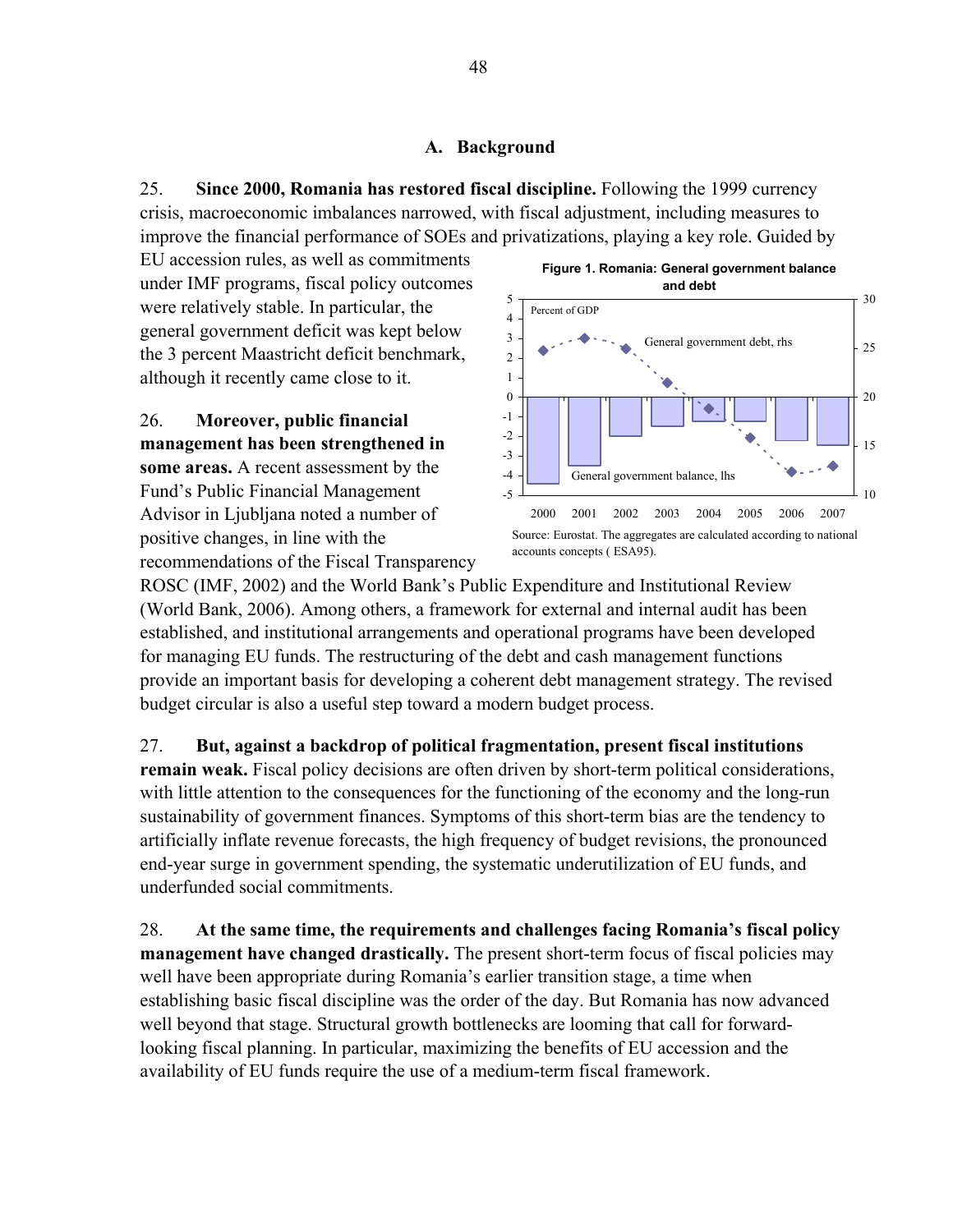lower deficits and debts, conduct less procyclical fiscal policies, and lead to more efficient allocation of public resources. On the basis of this evidence, documented in section B, this chapter reviews the roots and outcomes of the current budget culture in Romania (section C), and suggests concrete steps to improve the situation (section D).

# **B. Characteristics of a Good Budget Culture**

30. **Fiscal institutions are a key determinant of a country's budget culture.** Despite abundant literature on how fiscal policy should be set to be considered sound and sustainable, there are many examples of sub-optimal policies (pro-cyclical bias, high debt levels, low allocative efficiency). Most explanations point to political economy considerations and the short-term motivations shaping policy-makers' behavior. Reforms to improve fiscal policy therefore tend to focus on a strengthening of fiscal institutions. The basic idea is that the fiscal framework should provide policy makers with incentives and constraints favoring sound policies and, over time, a positive change in a country's budget culture.

31. **Fiscal institutions consist of four main elements**: (i) the procedures that govern the elaboration and implementation of the annual budget; (ii) a multiannual fiscal framework; (iii) the numerical rules imposing constraints on fiscal policy; and (iv) the independent bodies involved more or less directly in the conduct of fiscal policy. While (i) exist in all EU countries, the extent of reliance on (ii), (iii), and (iv) varies considerably. The countries generally considered to have strong fiscal institutions rely on several or all devices.

# **Budgetary Procedures**

 $\overline{a}$ 

32. **Sound budgetary procedures help contain deficits.** A key element is to ensure a sufficient unification of the budget process. This forces participants to recognize the costs and benefits of each spending decision, which in turn helps addressing the common pool problem and favors allocative efficiency.<sup>24</sup> For the same reasons, targets for the main fiscal aggregates should preferably be agreed at an early stage of the budget process and the amendment powers of the parliament subject to restrictions. A high degree of transparency at all stages of budgeting, including comprehensive fiscal coverage, and reliance on prudent economic and government revenue forecasts, are other key elements of a sound budget process.

<sup>&</sup>lt;sup>24</sup> The common pool problem arises when several actors bargain on the allocation of public resources. Each player tends to maximize its own spending, without internalizing the overall budget constraint. In the absence of a proper unification of the budget process, such behavior leads to a spending (and deficit) bias.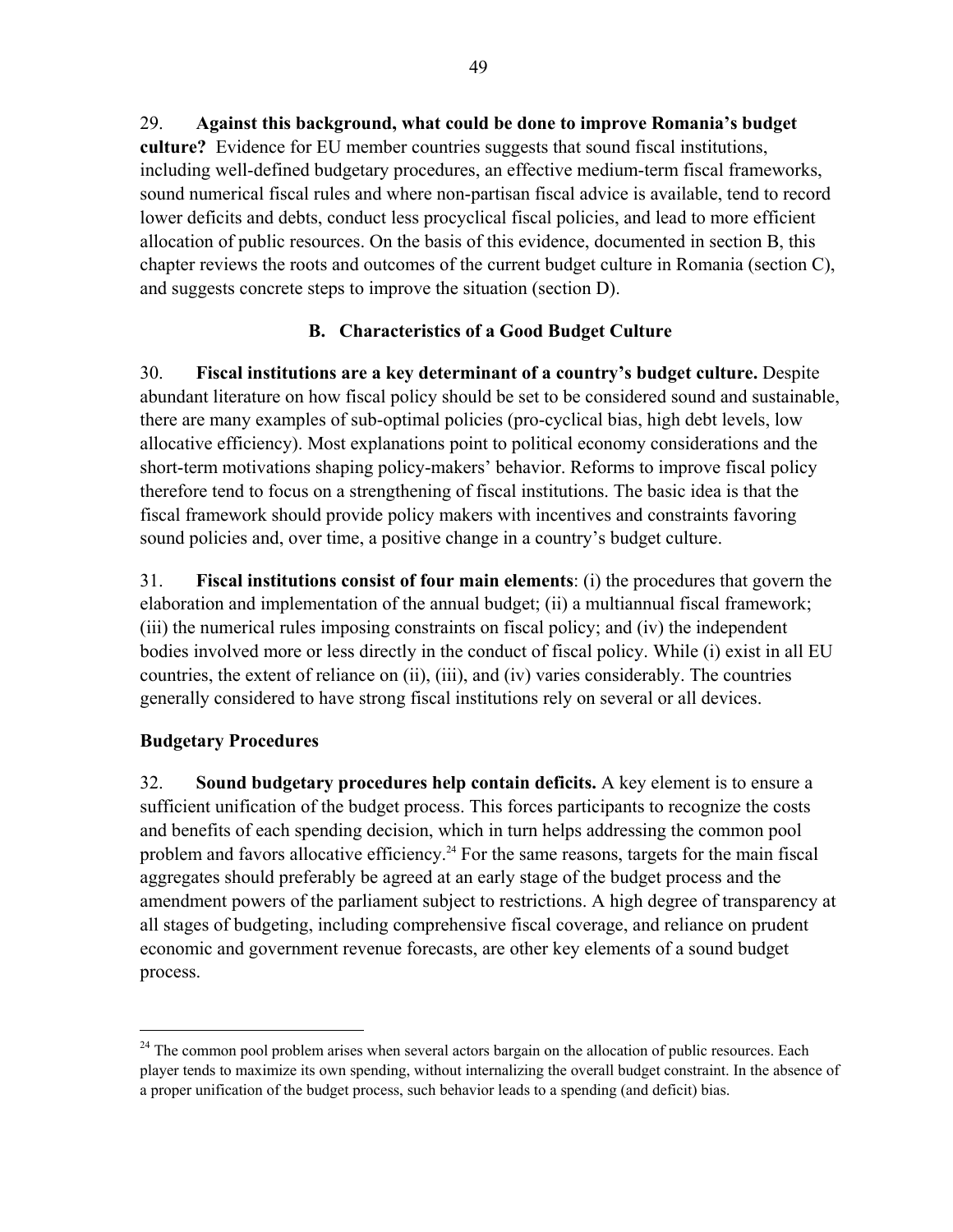# 33. **Budgetary procedures should also support the credibility of the spending and**

**deficit targets agreed in the budget.** The binding force of the budget depends critically on the flexibility to incur additional expenditure during budgetary execution, including the ability to enact supplementary budgets during the fiscal year. Excessive reliance on the latter may be an important channel for fiscal indiscipline and inefficient resource allocation.

# 34. **There is evidence of a link between the quality of budgetary procedures and fiscal performance.** The European

Commission recently calculated summary

**Figure 2. Quality of budgetary procedures in the EU-10 Member States**



indicators measuring the quality of budgetary procedures in selected EU countries (see European Commission, 2007). Table 1 provides some evidence that countries with higher scores on budgetary procedures tend to have lower fiscal deficits and debts, more frequent countercyclical fiscal policies and a better efficiency of government expenditure. A recent study by Fabrizio and Mody (2006) on fiscal institutions in the new EU Member States also found a robust link between fiscal discipline and the quality of fiscal procedures. The same study suggests that the quality of Romania's budgetary procedures is below the average of the new EU countries (Figure 2).

|                           | Fiscal balance<br>$(average 05-07)$ | Public debt<br>(2007) | Frequency of counter-<br>cyclical stance 2/ | Efficiency of<br>public spending 3/ |
|---------------------------|-------------------------------------|-----------------------|---------------------------------------------|-------------------------------------|
|                           | (Percent of GDP)                    |                       |                                             | Index                               |
| Countries above median 1/ | 0.1                                 | 38.8                  | 63%                                         | 7.1                                 |
| Countries below median 1/ | -18                                 | 59 O                  | 44%                                         | 5.5                                 |

| Table 1. Quality of Budgetary procedures and Fiscal Indicators in EU countries 1/ |  |  |
|-----------------------------------------------------------------------------------|--|--|
|                                                                                   |  |  |

Sources: European Commission (2007), AMECO, Fabrizio and Mody (2006), and Staff estimates. 1/ Based on the indicators measuring the quality of budgetary procedures in the EU countries calculated in European Commission (2007). The indicators capture several dimensions (transparency, centralization, use of top-down budgeting techniques, performance budgeting, prudent economic assumptions). 2/ Frequency of years where the cyclically-adjusted balance and the output gap move in the same direction over the period 2005-2007. 3/ New EU-10 Member States only. The estimates are based on Afonso, Tanzi and Schuknecht (2006). The indicators for each country were re-scaled to range between 0 and 10.

# **Medium-Term Budgetary Frameworks (MTBF)**

35. **MTBFs are increasingly considered as an essential fiscal policy tool.** Single-year budgeting is a poor basis for strategic planning, and most fiscal policy decisions have effects which go well beyond the year in which they are taken. Many countries have therefore decided to supplement their fiscal institutions with MTBFs, which extend the horizon for fiscal policy beyond the annual budget calendar. Well-designed MTBFs are organized around multiannual expenditure ceilings, which take into account projected developments in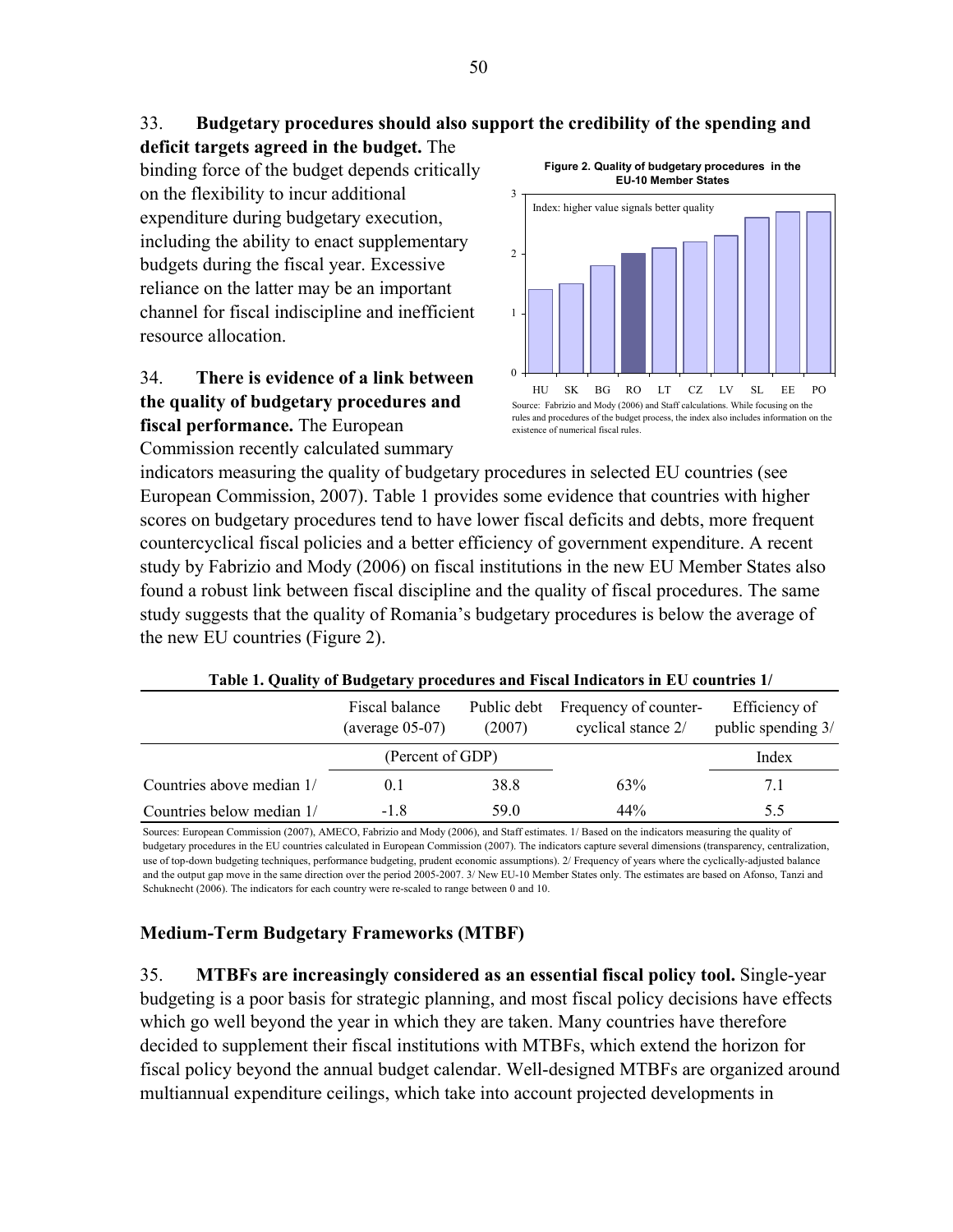government revenue and the desired path for the budget balance, and fully reflect past expenditure commitments and the cost of new policies. In the EU countries, the multiannual budgetary projections elaborated in the context of the national MTBFs generally constitute the basis for the preparation of Stability and Convergence Programmes.

36. **There are several conditions for MTBFs to be effective.** Projections should be supported by a clear policy statement and based on realistic macroeconomic assumptions. The budgetary targets should be vetted by the legislature, and there should be a clear link with the annual budget process, in the sense that the first out-year estimate in the MTEF should become the basis for the preparation of the next year's budget, and deviations from previous plans should be explained. The overall expenditure targets should be translated into spending norms for individual ministries, with adequate monitoring procedures. Table 2 provides evidence that countries with sound MTBFs tend to have better fiscal outcomes. A recent study (European Commission, 2007) showed that well-designed MTBFs help stick to medium-term budgetary plans.

| Table 2. McGhuil-term Fiscal Francovities and Fiscal Highcators in Ev Countries 1/ |        |                                                         |                                     |  |  |
|------------------------------------------------------------------------------------|--------|---------------------------------------------------------|-------------------------------------|--|--|
| Fiscal balance<br>(average $05-07$ )                                               | (2007) | Public debt Frequency of counter-<br>cyclical stance 2/ | Efficiency of<br>public spending 3/ |  |  |
| (Percent of GDP)                                                                   |        |                                                         |                                     |  |  |

Countries above median  $1/$  0.30  $36.7$  58% 7.6 Countries below median  $1/$   $-2.10$   $50.4$   $41\%$   $6.2$ 

**Table 2. Medium-term Fiscal Frameworks and Fiscal Indicators in EU countries 1/**

Sources: European Commission (2007), AMECO, Fabrizio and Mody (2006), and Staff estimates. 1/ Based on the indicators measuring the strength of the MTBFs in place in the EU countries calculated in European Commission (2007). 2/ Frequency of years where the cyclically-adjusted balance and the output gap move in the same direction over the period 2005-2007. 3/ New EU-10 Member States only. The estimates are based on Afonso, Tanzi and Schuknecht (2006). The indicators for each country were re-scaled to range between 0 and 10.

37. **Romania does not have a well-functioning MTBF.** Most EU member states rely on flexible forms of MTBFs, which foresee the possibility to revise the expenditure ceilings

every year on a rolling basis. Some have decided to place the MTBF at the center of their fiscal framework (Slovakia, Czech Republic). Since 2006, Romania has prepared mediumterm projections for the main fiscal variables in the context of the annual budget. However, these projections do not receive much attention in parliament, and do not serve as a basis for policy setting on a rolling basis. The absence of well-functioning medium-term fiscal framework in Romania is illustrated by Figure 3, which compares the strength of MTBFs in the EU countries.





several dimensions: coverage of the MTBF, link with the annual budget, monitoring procedures, involvement of Parliament, etc.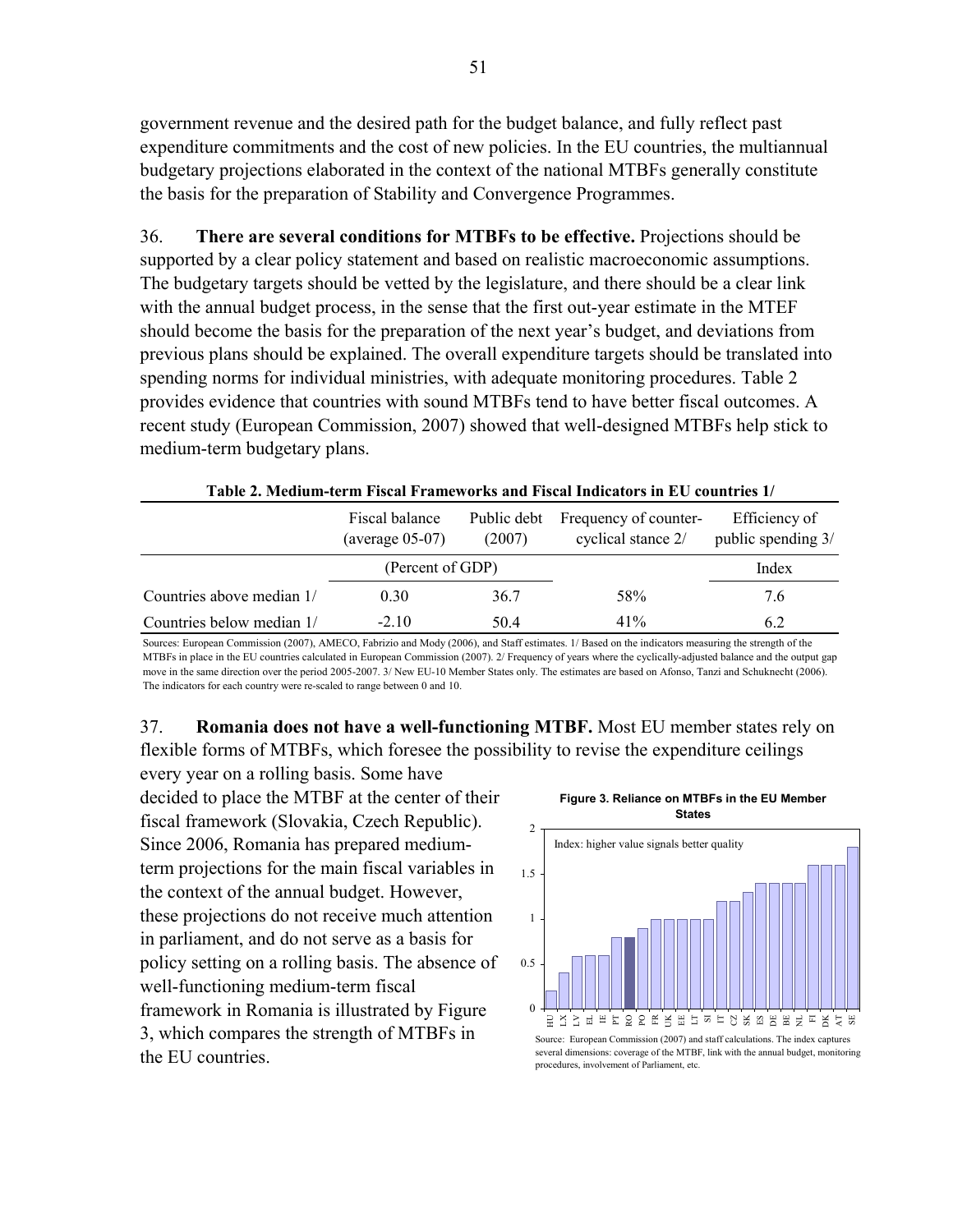#### **Numerical Fiscal Rules**

#### 38. **Numerical fiscal rules define permanent targets or ceilings for budgetary**

**variables.** These rules may target different aggregates (budget balance, expenditure, debt), and be more or less binding, depending on their statutory basis and the strength of their enforcement mechanisms. While all EU member states are subject to the numerical fiscal rules of the Stability and Growth Pact, a recent study shows that a large number of EU countries, including some recently acceded member states, have decided to strengthen their fiscal framework by introducing national-level numerical fiscal rules (Debrun et al., 2008). The same study suggests a statistically significant link between numerical fiscal rules and fiscal discipline. Table 3 provides additional evidence of a positive relation between fiscal rules and fiscal performance.

|                           |                                     |                       | Table 3. Numerical Fiscal Rules and Fiscal Indicators in EU countries 1/ |                                     |
|---------------------------|-------------------------------------|-----------------------|--------------------------------------------------------------------------|-------------------------------------|
|                           | Fiscal balance<br>$(average 05-07)$ | Public debt<br>(2007) | Frequency of counter-<br>cyclical stance 2/                              | Efficiency of<br>public spending 3/ |
|                           | (Percent of GDP)                    |                       |                                                                          | Index                               |
| Countries above median 1/ | 0.5                                 | 38.5                  | 58%                                                                      | 6.4                                 |
| Countries below median 1/ | $-2.3$                              | 47.5                  | 40%                                                                      | 7.2                                 |

Sources: Debrun et al. (2008), AMECO, Fabrizio and Mody (2006), and Staff estimates. 1/ Indicators measuring the extent of reliance on numerical fiscal rules and the quality of the rules in each country. 2/ Frequency of years where the cyclically-adjusted balance and the output gap move in the same direction over the period 2005-2007. 3/ New EU-10 Member States only. The estimates are based on Afonso, Tanzi and Schuknecht (2006). The indicators for each country were re-scaled to range between 0 and 10.

# 39. **At present, Romania's fiscal policy is not subject to numerical fiscal rules other than those of the Stability and Growth Pact** (Figure 4). Its deficit and debt have to be kept

below 3 and 60 percent of GDP respectively, and it is broadly agreed that Romania's fiscal policy should aim at reaching a structural deficit of 1 percent of GDP in the mediumterm. This framework is appropriate and there no clear pressing need for other binding numerical constraints. Reliance on strictly binding numerical rules could in fact be problematic in lagging transition economies like Romania, where the occurrence of potentially large shocks can not be ruled out and calls for keeping some discretion in fiscal policy.

**Figure 4. Reliance on numerical fiscal rules in the EU Member States**



Source: Debrun et al. (2008) and staff calculations. The charts provide the value of the index for 2005. The index captures the existence, coverage and strength of the numerical rules in force in the country.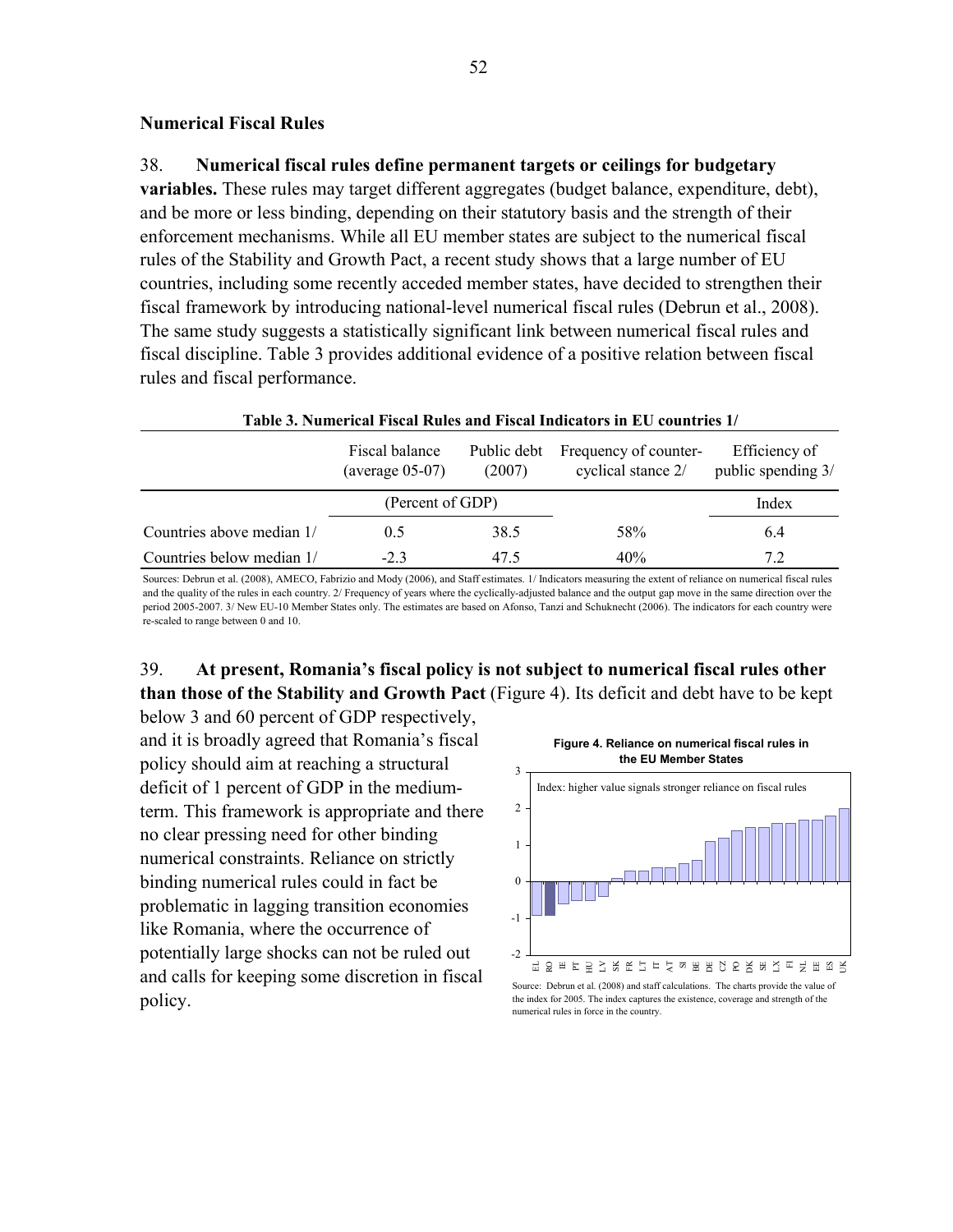### **Independent Bodies**

40. **Independent fiscal expertise can contribute to improve fiscal policies in several ways.** It can ensure that fiscal policy is based on unbiased inputs (e.g. through the provision of independent macroeconomic or revenue forecasts), provide analysis on fiscal policy issues (e.g. estimates of the cost of policy measures; of contingent liabilities; analysis of the sustainability of government finances), or/and release regular assessments and recommendations related to fiscal policy, with a view notably to increase reputational costs for unsound policies. These bodies are generally not mandated to carry out any particular fiscal policy task: there is no delegation of policy decisions.

41. **The experience of other EU countries illustrates the benefits of independent** 

**fiscal expertise.** According to a recent survey by the European Commission (2006), such institutions exist in 15 EU countries. Jonung and Larch (2004) showed that the macroeconomic forecasts prepared by independent institutions have no statistically significant bias, while such a bias seems to exist in some countries. There is also convincing evidence that some of these institutions have a considerable impact on the public debate and policy decisions (e.g. the CPB in the Netherlands, the High Council of Finance in Belgium, or the Economic Council in Denmark). In Romania, the Prognosis Commission is in charge of macroeconomic projections, and although it is a government institution, its forecasts have in general been accurate and not prone to a strong political bias.

# **C. Outcomes Under Romania's Present Budget Culture**

42. **The combination of Romania's fragmented politics with weak fiscal institutions provides particularly fertile ground for undesirable fiscal outcomes.** The literature on the relation between a country's fiscal institutions and its fiscal outcomes shows that strong institutions are even more important in countries where political powers are dispersed among different parties in the government, disputes between the government and Parliament over fiscal issues are frequent, and political systems lead to unstable coalitions and frequent elections (Roubini and Sachs, 1989; Annett, 2007). The relative instability of Romania's politics is therefore another strong argument for building fiscal institutions that can provide pushback against political biases.

43. **The weaknesses of Romania's fiscal institutions have clearly hampered fiscal policy formulation and implementation.** Given the weakness of budget procedures and the absence of other credible institutional constraints (apart from the Maastricht 3 percent deficit limit), fiscal policy decisions are mainly driven by short-term considerations and haggling. The annual budget target is determined on an ad hoc basis, lacks credibility, and is subject to frequent revisions: in 2006 and 2007 Romania had four budget revisions and, in 2008, the Budget was revised as early as March. The dominance of short-term political considerations on strategic planning and analysis has also contributed to slow progress in technical capacity building.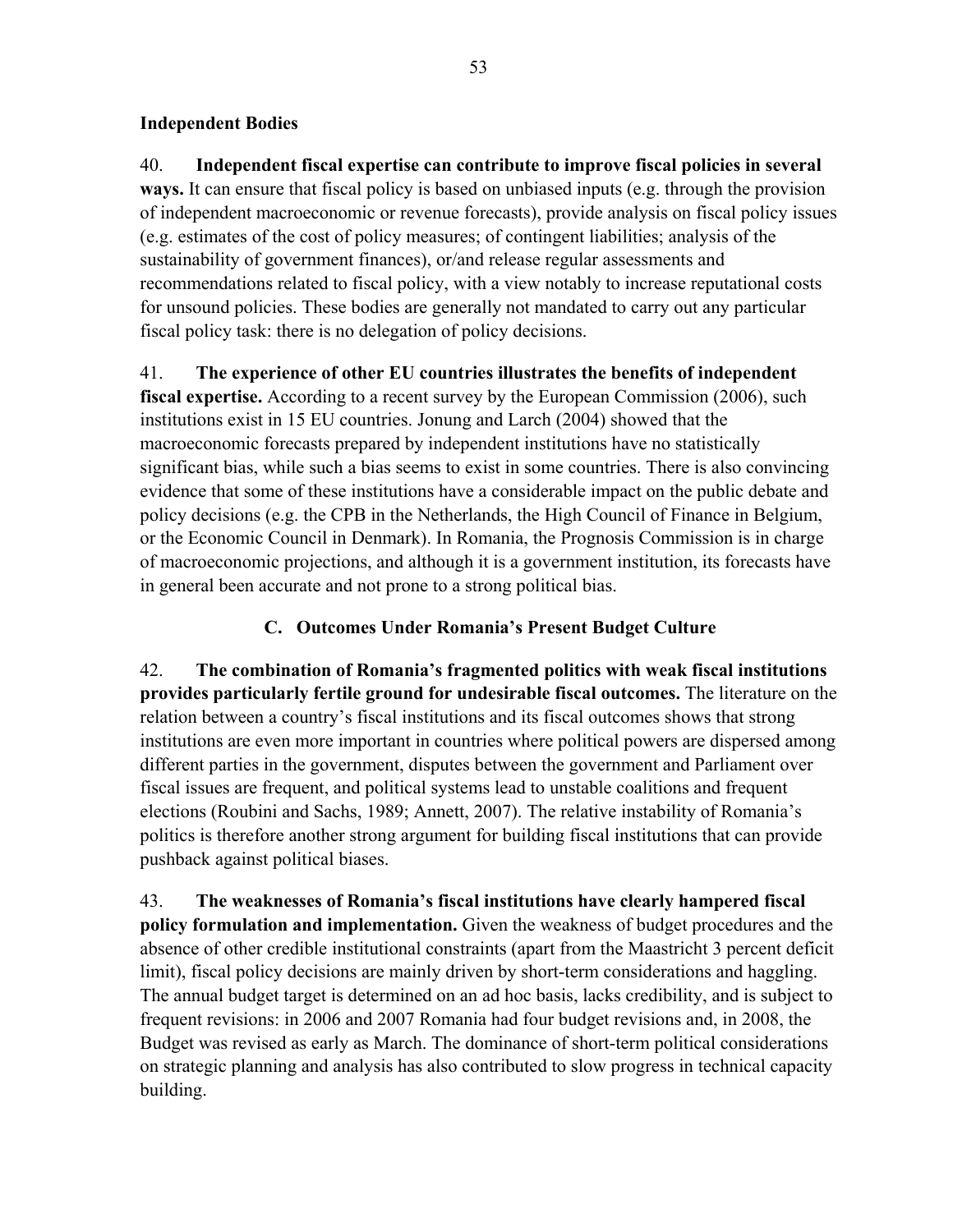44. **Perhaps most striking at the macro policy level has been Romania's recent inability to eschew a highly procyclical fiscal stance in response to the capital-inflowdriven absorption boom that started in 2004.** The massive and persistent capital inflows as EU accession prospects firmed were clearly unexpected, and led to overheating. In the case of Romania, the widening of the structural budget deficit despite highly favorable cyclical conditions points to a particularly pronounced procyclical loosening of fiscal policy (Figure 5). While some procyclicality is observed also in countries with strong fiscal institutions, usually in these cases reflecting large lower government sectors that operate with balancedbudget rules or large pay-as-you-go social insurance systems, in Romania procyclicality clearly reflected discretionary spending increases and changes in tax rates.





Sources: National Authorities; and Fund staff estimates.

# **The combination of weak institutions and fragmented politics has also led to other undesirable fiscal outcomes:**

- **Underutilization of EU funds.** Romania's fiscal policy management has not yet fully adjusted to the increasing capacity and administrative needs associated with membership in the European Union. In its first year of EU membership, underutilization of EU funds was evident. From the maximum committed resources of more than 2 percent of GDP, the Romanian budget absorbed only about  $\frac{3}{4}$  percent of GDP.
- **A large "end-year surge" in public spending** (Figure 6). On average over the last three years, more than 15 percent of total consolidated expenditure were spent in December, i.e. about twice as much as in other months of the year. This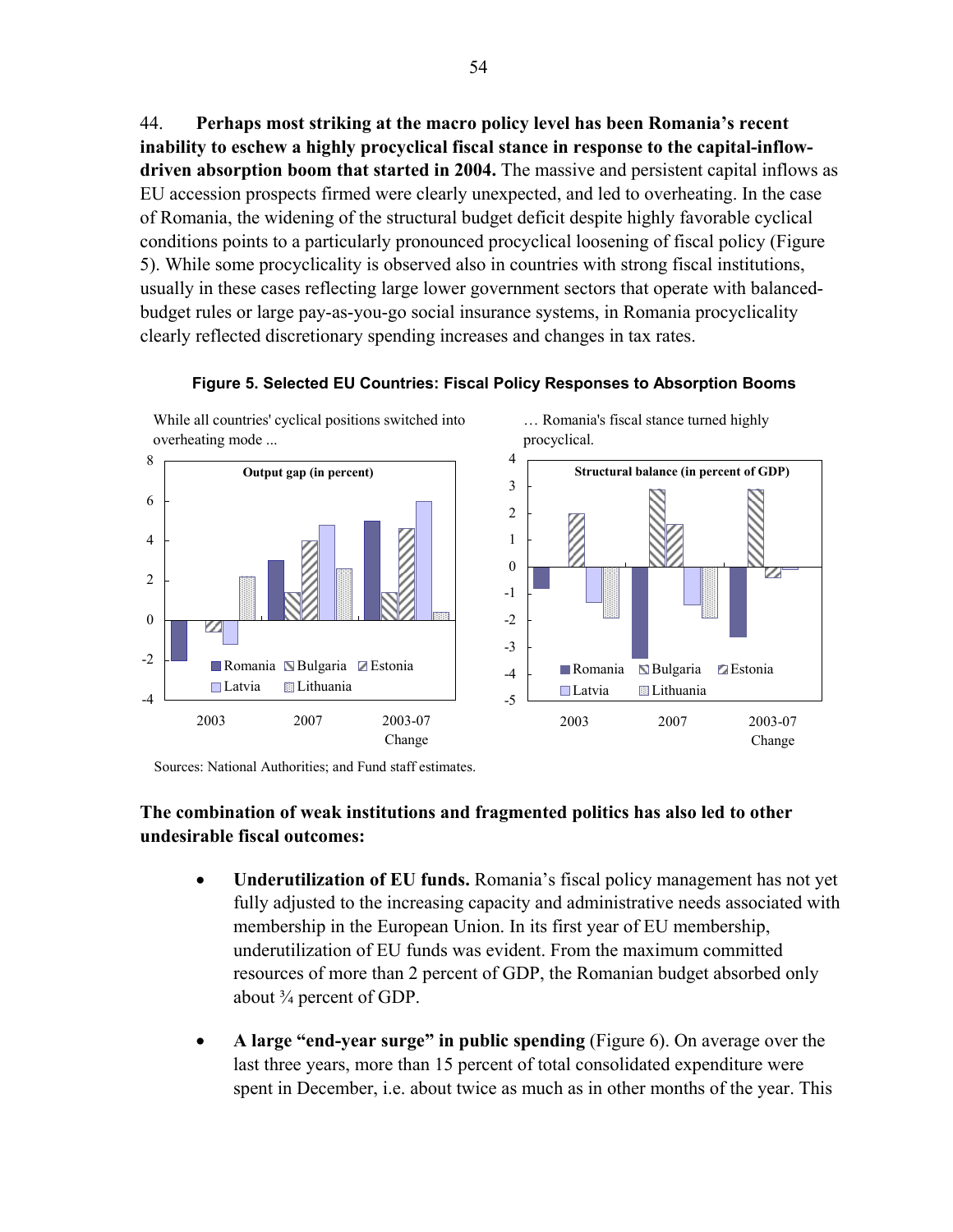end-year surge hampers the predictability of budget execution, weighs on allocative efficiency, results in a succession of destabilizing fiscal expansions and contractions, and renders liquidity management by the central bank more difficult.

**Under execution of capital spending.** On average over the last three years, capital expenditure has

> been significantly lower than planned in the budget, both in nominal terms and as a share of GDP (Figure 7). Some of the funds initially appropriated for capital

expenditure seem to have actually been used to finance additional current spending.

• **Myopic policies.** A recent example is the approval on a fast-track basis last year of a pension law stipulating massive two-stage increases in pensions in January 2008 and January 2009, although key decision makers agreed that at least the second-stage pension increase is underfunded.

 $\overline{a}$ 

• **Bias in revenue projections.** Contrasting with the previous practice of conservative revenue projections, the revenue forecasts underpinning the budget have turned too optimistic in recent years. Inflated revenue forecasts were used as a way to artificially create margins for higher spending increases.<sup>25</sup> This practice has not led to big shortfalls in nominal government revenue, but this was only because GDP growth surprised on the upside. The ratio of government revenue to GDP has however almost always been lower than expected in the budget (Table 4).

#### **Figure 6. Romania: Monthly profile of budgetary execution**



**Figure 7. Romania: Planned and observed capital expenditure (percent of GDP)**   $\Omega$ 1 2 3 4 5 Planned | Outturn | Planned | Outturn | Planned | Outturn | Planned | Outturn Avg. 05-07 2005 2006 2007 percent of GDP 0 1 2 3 4 5

<sup>&</sup>lt;sup>25</sup> This point has been documented in Milesi-Feretti and Moriyama (2004). Overly favorable growth and revenue assumptions help opportunistic governments to avoid the political cost associated with the implementation of consolidation measures. Difficult policy choices can be avoided ex ante, while ex post negative surprises are blamed on bad luck.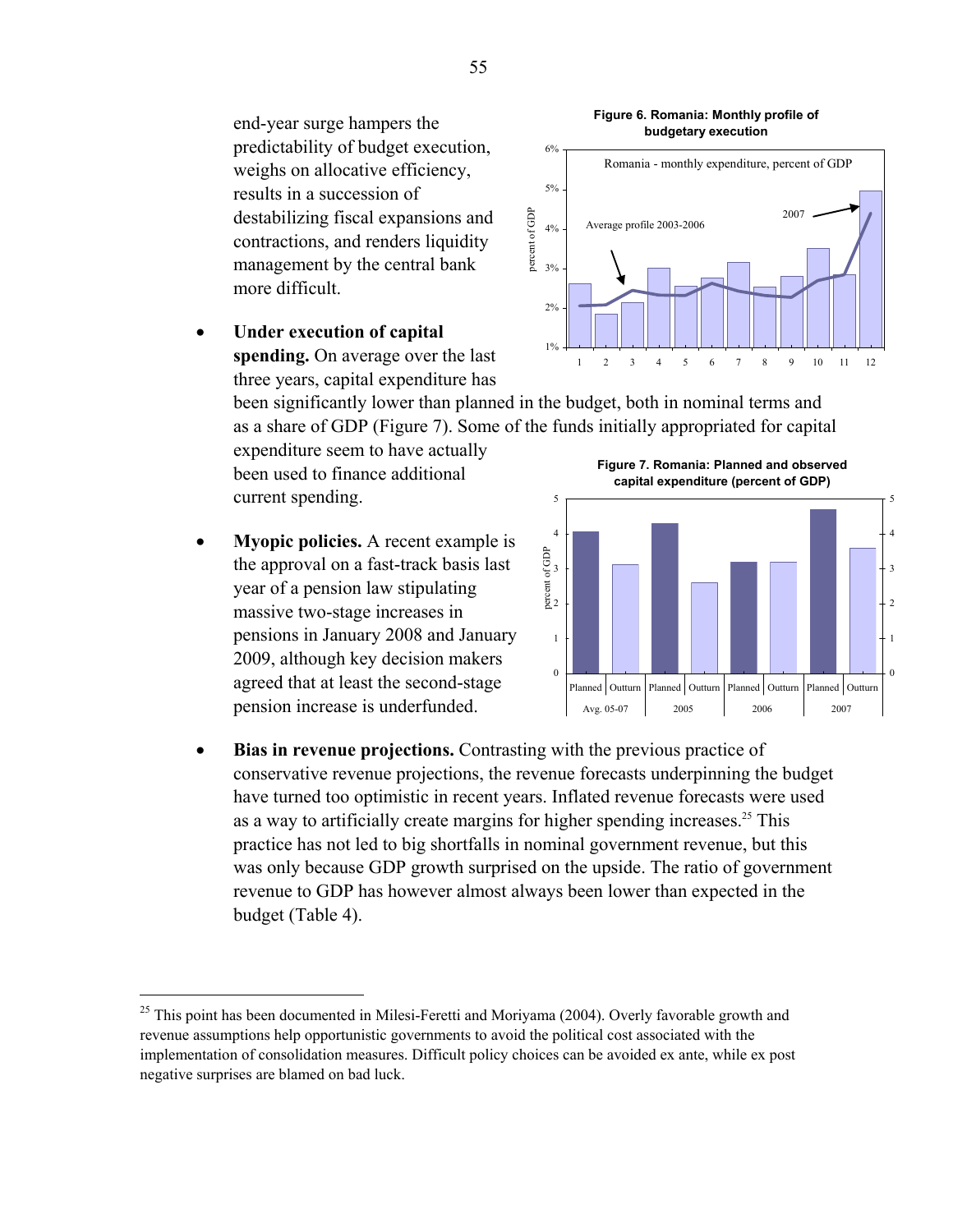|                          | 2003           |        | 2004           |        |          | 2005                 |          | 2006           | 2007            |          |
|--------------------------|----------------|--------|----------------|--------|----------|----------------------|----------|----------------|-----------------|----------|
|                          | Original       |        | Original       |        | Original |                      | Original |                | Original        |          |
|                          | Budget Outturn |        | Budget Outturn |        |          | Budget Outturn       |          | Budget Outturn | Budget          | Outturn  |
|                          |                |        |                |        |          | (In millions of Lei) |          |                |                 |          |
| Revenue excluding grants | 56.205         | 56,584 | 64.717         | 70.577 | 79,183   | 85.285               |          | 97,030 105,129 | 126,794 124,203 |          |
| Outturn - Plan           |                | 379    |                | 5,860  |          | 6,103                |          | 8.099          |                 | $-2,591$ |
|                          |                |        |                |        |          | (In percent of GDP)  |          |                |                 |          |
| Revenue excluding grants | 30.8           | 28.6   | 29.8           | 28.6   | 30.3     | 29.6                 | 30.1     | 30.7           | 33.2            | 30.7     |
| Outturn - Plan           |                | $-2.2$ |                | $-1.1$ |          | $-0.7$               |          | 0.6            |                 | $-2.5$   |

**Table 4. Romania: Summary of Consolidated General Government, 2003-07 1/**

Sources: Ministry of Public Finance; and Fund staff estimates and projections.

1/ Figures for 2003 and 2004 are based on the old fiscal classification.

#### **D. A Road Map to a New Budget Culture**

45. **Improving fiscal policy management will require a strengthening of fiscal institutions in line with best EU practices.** To this end, a three-pronged approach is recommended that encompasses capacity building and improved transparency, a mediumterm framework for fiscal policy, and increased use of independent fiscal expertise.

46. **Capacity building and fiscal transparency.** Key will be improvements in current practices of public financial management and analysis, at all stages of budgeting (Table 1 provides detailed suggestions). This includes:

- **Ex-post analysis of macroeconomic and budget developments.** Budgets and supplementary budgets should incorporate an analysis of past macroeconomic and budget developments, including an explanation of deviations between projections and actual developments.
- **Better consideration of macro-fiscal linkages in setting budgetary targets.**  Budget documents should provide an assessment of the position of the economy in the cycle and of the expected cost and economic impact of the measures introduced in the budget.
- **Improved regulations and budgeting techniques.** Regulations need to be revised to ensure that the budget captures the impact of all legislative changes, including changes in public sector wages. In addition, greater emphasis should gradually be placed on performance-oriented budgeting.

47. **Anchoring fiscal policy in a medium-term perspective.** The current practice of focusing on the day-to-day operations of fiscal policy needs to shift toward a medium-term strategic thinking setting. This involves two key steps:

• **Limit the frequency of supplementary budgets.** Timelines and trigger mechanisms for supplementary budgets should be clearly defined (e.g. budget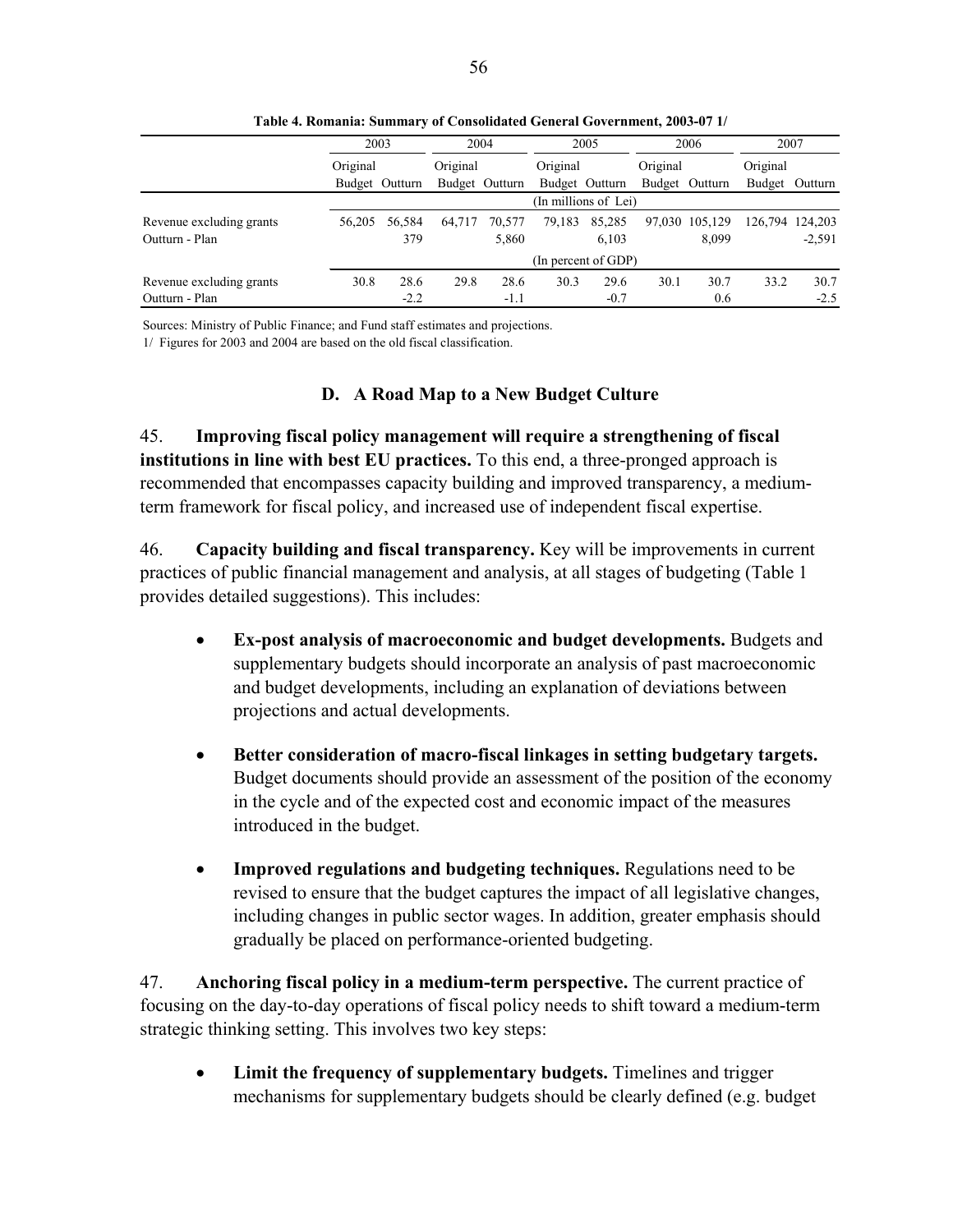revisions take place in the context of a mid-term review of fiscal developments). Rules ensuring that the first supplementary budget will not be submitted before the mid-year review could be considered (barring exceptional circumstances).

• **Introduce a fully-functional MTBF.** Projections should be based on a clear policy statement and realistic macroeconomic assumptions, have a broad fiscal coverage, and be fully integrated in the budget process. They should be articulated around multi-annual expenditure targets vetted by parliament, possibly revised annually on a rolling basis and set in real terms, to avoid the budget being affected by unexpected developments in inflation.

48. **Using independent expert panels**. A first step would consist in further strengthening the independence of the Prognosis Commission. Other steps would consist in the development of non-partisan bodies providing analysis and advice on fiscal issues:

- **Independent revenue forecast.** An independent expert panel or body providing fiscal revenue forecasts would help address the optimistic bias in revenue projections observed in recent years. Examples in the EU are the *Working Party on Tax Revenue Forecasting* in Germany and the *CPB* in the Netherlands. The timing of the independent revenue forecasts and updates should be aligned with the budget calendar (e.g. preparation of the budget and mid-term budgetary review).
- **Expert analysis and recommendations on fiscal issues.** Setting up an independent agency in charge of providing independent analysis on fiscal issues (e.g. costing and impact of measures and reforms; analysis of the sustainability of government finances) could be considered at a later stage. Based on this analysis, the agency could be mandated to provide normative assessments and recommendations on fiscal policy. Examples of such institutions in the EU are the *High Council of Finance* in Belgium and the *Government Debt Committee* in Austria.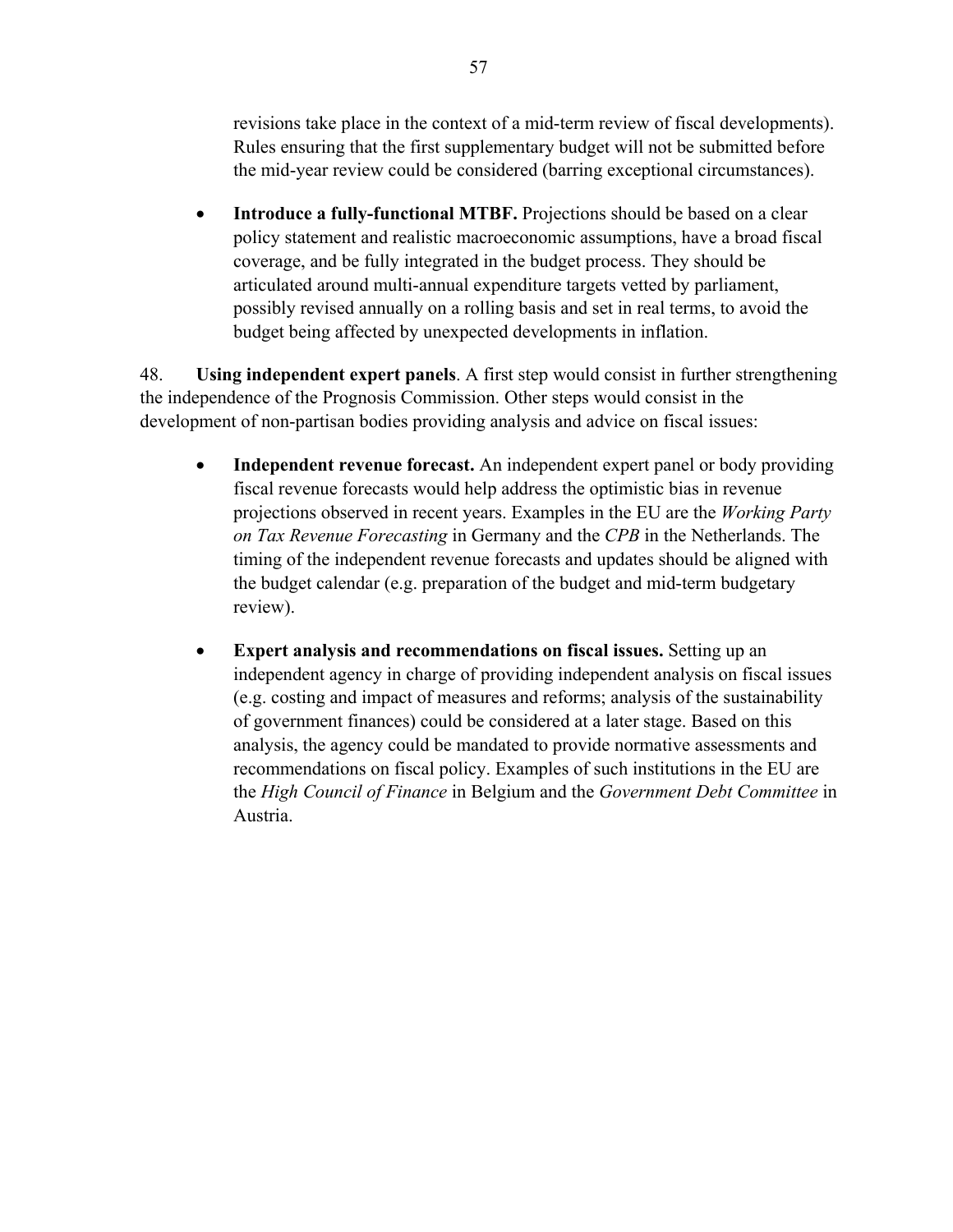| Area and weakness                                                                                                                                                                                                                                                                                                                                                                                                                                                                                                                                                                        | Recommendation                                                                                                                                                                                                                                                                                                                                                                                                                                                                                                                            |
|------------------------------------------------------------------------------------------------------------------------------------------------------------------------------------------------------------------------------------------------------------------------------------------------------------------------------------------------------------------------------------------------------------------------------------------------------------------------------------------------------------------------------------------------------------------------------------------|-------------------------------------------------------------------------------------------------------------------------------------------------------------------------------------------------------------------------------------------------------------------------------------------------------------------------------------------------------------------------------------------------------------------------------------------------------------------------------------------------------------------------------------------|
| following year, there is no column for reconciliation between projections and<br>macroeconomic assumptions; and (ii) the ministries developing their budgets<br>do not seem to use the previous year's estimates as a guide for their budget<br>The preparation of the annual budget is delinked from last year's forecasts<br>included in the medium-term indicative framework. Specifically: (i) the<br>submissions leading to requests disconnected from last year's spending<br>the deviation from actual revenues and expenditures, as well as<br>1. Budget formulation<br>outcomes | submissions the budgeted and actual allocations together with the next year's<br>spending units (including local governments) to include in their expenditure<br>deviations between projections and actual. Require ministries and other<br>macroeconomic and budget developments, including an explanation of<br>Each year's budget should incorporate a brief analysis of last year's<br>requests, as well as an explanation for deviations.                                                                                            |
| a result the budget has to be<br>revised to accommodate granted wage increases (this is a perennial problem).<br>the time of the budget's<br>approval. For example, negotiations on government wage policy are not<br>Some times, relevant legislation is not in place by<br>finalized until the first few months of the year; as                                                                                                                                                                                                                                                        | allocations related to legislation not yet approved. In the case of public sector<br>legislative changes are included in the budget, and do not include budgetary<br>wages, revise the framework of wage negotiations (including the timing) to<br>ensure that public sector wage policy for next year is approved before the<br>Strengthen budget regulations to ensure that the budgetary impact of all<br>budget's approval by Parliament.                                                                                             |
| Perhaps due also to the lack of a credible medium-term framework, the original<br>approval by Parliament during the course of the year. This institutional setup<br>budget is revised three or four times during the year. Revisions are approved<br>by government by Executive Order and become effective immediately, with<br>has resulted in situations that parliament is discussing one budget revision,<br>while another has already been approved by government.                                                                                                                  | more realistic and free of political influence and by strengthening the medium-<br>supplementary budget will not be submitted to Parliament before the half-year<br>Change the culture of frequent budget revisions, by making the initial budget<br>emergency situations not been able to be handled by the reserve fund, whose<br>term fiscal framework. Establish a mechanism stipulating that-barring<br>modalities also need to be amended to deal with emergencies-the first<br>review of the budget (see below) has been completed |
| consistent with GFS 2001 and ESA 95. One concern pertains to the accrual of<br>Budget classification has been updated several times, but is still not fully<br>liabilities related to property restitution<br>2. Budget classification                                                                                                                                                                                                                                                                                                                                                   | More efforts are needed to improve classification and make it consistent with<br>GFS 2001 and ESA95. Utilization of the Fund's transition matrix from<br>GFS1986 to GFS2001 and ESA95 could be useful in that respect                                                                                                                                                                                                                                                                                                                     |
| An effort has started to move to accrual accounting and government accounting<br>a detailed road map<br>moved to an accrual basis from 2006, but without<br>3. Budget accounting                                                                                                                                                                                                                                                                                                                                                                                                         | More realism is needed along with attention to basic processes and automation<br>of the current system to move to accrual accounting                                                                                                                                                                                                                                                                                                                                                                                                      |
| a lot on financial control.<br>-a remnant of the past when there was significant<br>overspending and arrears accumulation-focuses<br>4. Budget execution<br>The current system-                                                                                                                                                                                                                                                                                                                                                                                                          | program budgeting-come on line, the internal control environment can move<br>away from a highly legalistic undertaking to one that emphasizes systems and<br>As financial control improves and other components-e.g., internal audit and<br>procedure confidence. Budget reporting needs to improve and become more<br>timely, including by establishing a comprehensive mid-year assessment and<br>incorporating better reports on liabilities and financial risks. The mid-year                                                         |

# Table 1. Strengthening Public Financial Management **Table 1. Strengthening Public Financial Management**

r.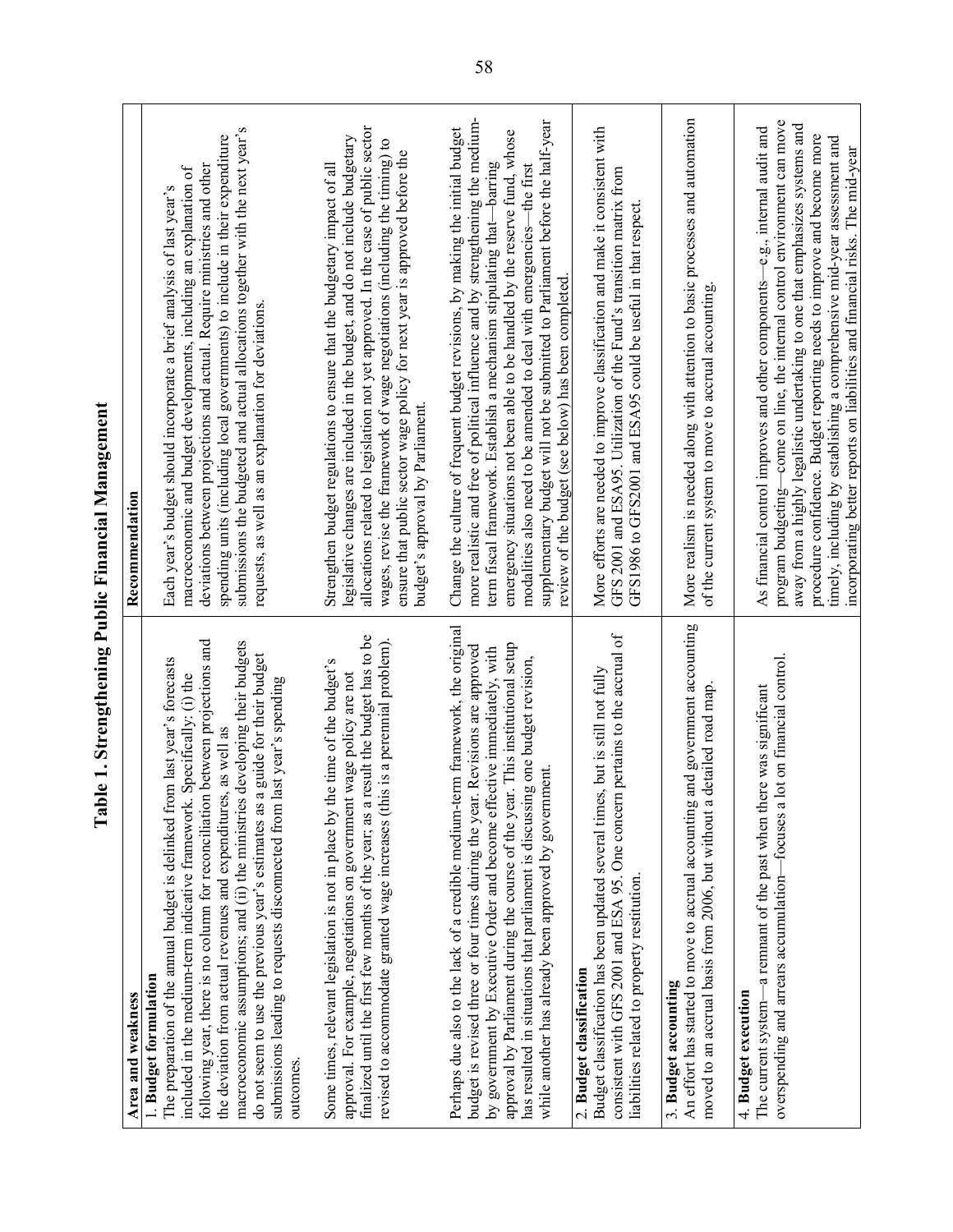|                                                                                                                                                                                                                                                                                                                                                                                                                                                                                                                                                                                                                                                                                                                                                        | budgets and should also include an updated forecast of the budget outcome for<br>assumptions underlying the budget should be reviewed and the impact of any<br>assessment should be accompanied by a report on the implementation of the<br>the current year, and if possible, for the medium term. The economic<br>changes on the budget quantified.         |
|--------------------------------------------------------------------------------------------------------------------------------------------------------------------------------------------------------------------------------------------------------------------------------------------------------------------------------------------------------------------------------------------------------------------------------------------------------------------------------------------------------------------------------------------------------------------------------------------------------------------------------------------------------------------------------------------------------------------------------------------------------|---------------------------------------------------------------------------------------------------------------------------------------------------------------------------------------------------------------------------------------------------------------------------------------------------------------------------------------------------------------|
| process. Thus, Romania has<br>transparency, including by<br>making the budget more comprehensive, producing more and better data, and<br>a good legal base from which to improve the transparency of the budget.<br>Important steps have been made to improve budget<br>improving the quality assurance and accountability<br>5. Budget transparency                                                                                                                                                                                                                                                                                                                                                                                                   | voted on separately). In addition, further efforts need to be made to expand the<br>Continue to consolidate all funds into one budget document and one decision<br>coverage of the budget to include own revenues of budget organizations on a<br>point (e.g., while health and social funds are voted at the same time, they are<br>consistent basis.        |
|                                                                                                                                                                                                                                                                                                                                                                                                                                                                                                                                                                                                                                                                                                                                                        | medium-term projections (both revenue and expenditure) for what was forecast<br>in year 2 from the previous year's budget and the amount budgeted for that<br>The budget document should include a column showing the changes in the<br>year accompanied by a short explanation on deviations.                                                                |
|                                                                                                                                                                                                                                                                                                                                                                                                                                                                                                                                                                                                                                                                                                                                                        | ß<br>so that it can be used during the budget formulation stage, and should include<br>comparison of targets and results. It should also incorporate a comprehensive<br>The end-year report should be prepared and audited in a more timely manner<br>discussion of the government's financial assets and financial liabilities, and<br>non-financial assets. |
|                                                                                                                                                                                                                                                                                                                                                                                                                                                                                                                                                                                                                                                                                                                                                        | The reporting on contingent liabilities should be strengthened.                                                                                                                                                                                                                                                                                               |
| the level of capital spending that is included in the budget is determined on the<br>budget proposals fits into spending ceilings, but does not assess project quality<br>may be aggregated. There are no specific budget ceilings for investments, and<br>Budget submissions identify individual capital projects, but smaller projects<br>basis of a top-bottom approach and not linked to Romania's implementation<br>capacity or recent capital budget execution. The MOPF reviews how capital<br>or verify cost-benefit analysis. As a result, project delays are very common,<br>due to inadequate project design, inadequate procurement documents and<br>unrealistic expectations about implementation times.<br>6. Capital budget integration | The level of capital spending in the budget should be set following an iterative<br>process taking into account the country's development needs, recent capital<br>budget execution, and capacity constraints. More attention to program<br>budgeting should be an integral part of capital budget integration.                                               |
| quality generally unsatisfactory. For the 2008 budget, the requirements were<br>Program structure is established for all institutions and entities. For the 2007<br>budget circular, requiring<br>ministries to provide information on strategies, outcomes, efficiency and<br>performance information. However, compliance has been mixed and the<br>compromised due to the reorganization of government.<br>budget, the Ministry of Finance issued an updated<br>7. Performance-oriented budgeting                                                                                                                                                                                                                                                   | Strengthening of efforts on re-orienting the budget process toward strong links<br>between results and budget decisions.                                                                                                                                                                                                                                      |